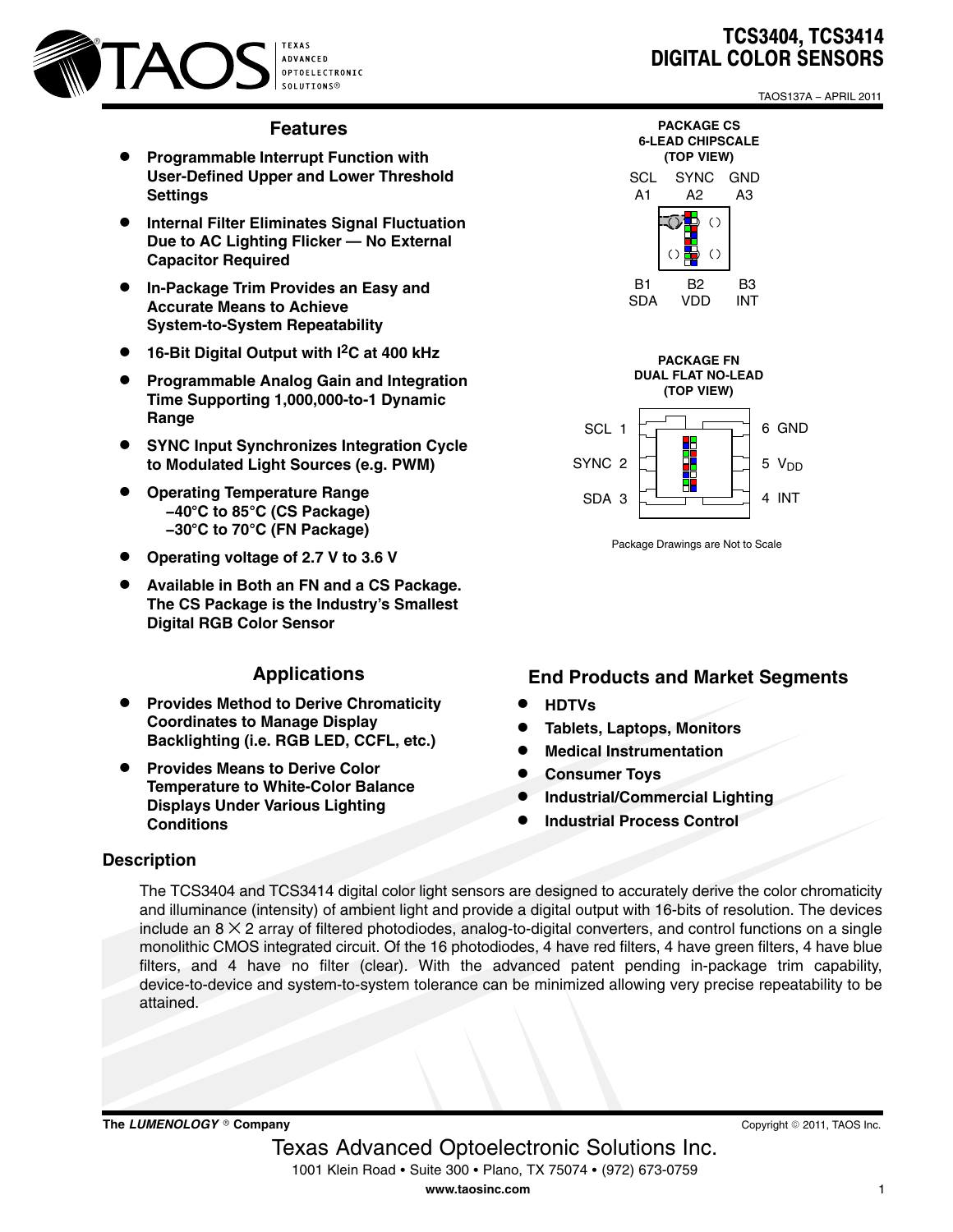#### TAOS137A − APRIL 2011

A synchronization input (SYNC) provides precise external control of sensor integration allowing the internal conversion cycles to be synchronized to a pulsed light source. Furthermore, the synchronization feature supports the following advanced modes of operation to maximize flexibility across a broad range of hardware systems: (1) sync for one internal-time cycle, and (2) accumulate for specified number of pulses. The device also supports free-running and serial-bus-controlled integration modes if precise coupling between the sensor and light source is not required.

Four parallel analog-to-digital converters (ADC) transform the photodiode currents to an SMBus (TCS3404) or <sup>12</sup>C (TCS3414) digital output that, in turn, can be input to a microprocessor. The RGB values can be read in a single read cycle to minimize the number of read command protocols defined in the communication interface. The slave address for this device is 39h (0111001b). A single SMB-Alert style interrupt (TCS3404) as well as a single traditional *level*-style interrupt (TCS3414) can be dynamically configured for any one of the four channels including a corresponding high/low threshold setting. The interrupt will remain asserted until the firmware clears the interrupt.

The TCS3404/14 devices can help (1) automatically adjust the display brightness of a backlight to extend battery, increase lamp life, and provide optimum viewing in diverse lighting conditions, (2) white-color balance display panel and/or captured images in diverse lighting conditions, and (3) manage RGB LED backlighting to maintain color consistency over a long period of time.

These devices are also ideal in controlling keyboard illumination in low ambient light conditions. Chromaticity coordinates (x,y) can be used to derive color temperature for the purpose of white-color balancing of displays and/or captured images. Illuminance, in lux, can be used to approximate the human eye response of ambient light and to manage exposure control in digital cameras. The TCS3404/14 devices are ideal in notebook/tablet PCs, LCD monitors, flat-panel televisions, cell phones, and digital cameras. Additional applications include street light control, security lighting, sunlight harvesting, and automotive instrumentation clusters.



### **Functional Block Diagram**



The LUMENOLOGY ® Company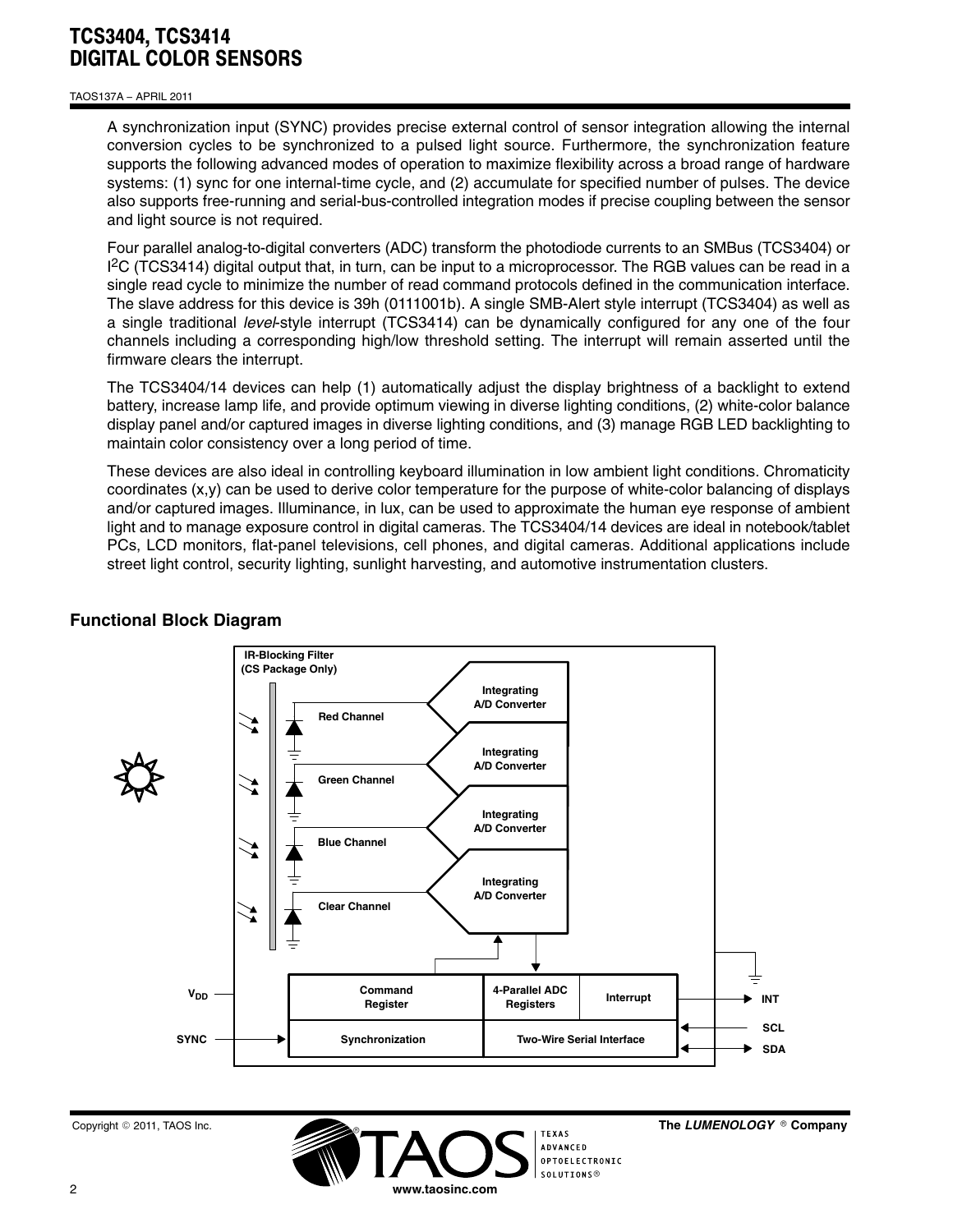TAOS137A − APRIL 2011

## **Terminal Functions**

|             | TERMINAL             |                      |             |                                                                    |  |  |  |
|-------------|----------------------|----------------------|-------------|--------------------------------------------------------------------|--|--|--|
| <b>NAME</b> | <b>CS PKG</b><br>NO. | <b>FN PKG</b><br>NO. | <b>TYPE</b> | <b>DESCRIPTION</b>                                                 |  |  |  |
| <b>GND</b>  | A3                   | 6                    |             | Power supply ground. All voltages are referenced to GND.           |  |  |  |
| <b>INT</b>  | B <sub>3</sub>       | 4                    | O           | Level interrupt - open drain.                                      |  |  |  |
| SCL         | A <sub>1</sub>       |                      |             | Serial clock input terminal - clock signal for $l^2C$ serial data. |  |  |  |
| <b>SDA</b>  | <b>B1</b>            | 3                    | 1/O         | Serial data I/O terminal - serial data I/O for $I^2C$ .            |  |  |  |
| <b>SYNC</b> | A2                   | 2                    |             | Synchronous input.                                                 |  |  |  |
| $V_{DD}$    | B <sub>2</sub>       | 5                    |             | Supply voltage.                                                    |  |  |  |

## **Available Options**

| <b>DEVICE</b>        | <b>INTERFACE</b> | <b>1<sup>2</sup>C ADDRESS</b> | <b>PACKAGE - LEADS</b> | <b>PACKAGE DESIGNATOR</b> | <b>ORDERING NUMBER</b> |
|----------------------|------------------|-------------------------------|------------------------|---------------------------|------------------------|
| <b>TCS3404</b>       | <b>SMBus</b>     |                               | Chipscale-6            | CS                        | <b>TCS3404CS</b>       |
| <b>TCS3404</b>       | <b>SMBus</b>     |                               | Dual Flat No-Lead-6    | <b>FN</b>                 | <b>TCS3404FN</b>       |
| <b>TCS3413</b>       | ${}^{12}$ C      | 0x29                          | Chipscale-6            | <b>CS</b>                 | <b>TCS3413CS</b>       |
| <b>TCS3413</b>       | ${}^{12}C$       | 0x29                          | Dual Flat No-Lead-6    | <b>FN</b>                 | <b>TCS3413FN</b>       |
| TCS3414 <sup>+</sup> | ${}^{12}$ C      | 0x39                          | Chipscale-6            | CS                        | <b>TCS3414CS</b>       |
| TCS3414 <sup>t</sup> | ${}^{12}$ C      | 0x39                          | Dual Flat No-Lead-6    | <b>FN</b>                 | <b>TCS3414FN</b>       |
| <b>TCS3415</b>       | ${}^{12}$ C      | 0x49                          | Chipscale-6            | CS                        | <b>TCS3415CS</b>       |
| <b>TCS3415</b>       | ${}^{12}$ C      | 0x49                          | Dual Flat No-Lead-6    | <b>FN</b>                 | <b>TCS3415FN</b>       |
| <b>TCS3416</b>       | ${}^{12}$ C      | 0x59                          | Chipscale-6            | CS                        | <b>TCS3416CS</b>       |
| <b>TCS3416</b>       | ${}^{12}$ C      | 0x59                          | Dual Flat No-Lead-6    | <b>FN</b>                 | <b>TCS3416FN</b>       |

† Recommended device for single-device systems..

### **Absolute Maximum Ratings over operating free-air temperature range (unless otherwise noted)†**

† Stresses beyond those listed under "absolute maximum ratings" may cause permanent damage to the device. These are stress ratings only, and functional operation of the device at these or any other conditions beyond those indicated under "recommended operating conditions" is not implied. Exposure to absolute-maximum-rated conditions for extended periods may affect device reliability.

NOTE 1: All voltages are with respect to GND.

## **Recommended Operating Conditions**

|                                                    | MIN    | <b>NOM</b> | <b>MAX</b> | <b>UNIT</b> |
|----------------------------------------------------|--------|------------|------------|-------------|
| Supply voltage, V <sub>DD</sub>                    | 2.7    |            | 3.6        |             |
| Operating free-air temperature, $T_A$ (CS PAckage) | -40    |            | 85         | $^{\circ}C$ |
| Operating free-air temperature, $T_A$ (FN PAckage) | $-30$  |            | 70         | °C          |
| SCL, SDA input low voltage, $V_{II}$               | $-0.5$ |            | 0.8        |             |
| SCL, SDA input high voltage, V <sub>IH</sub>       | 2.1    |            | 3.6        |             |

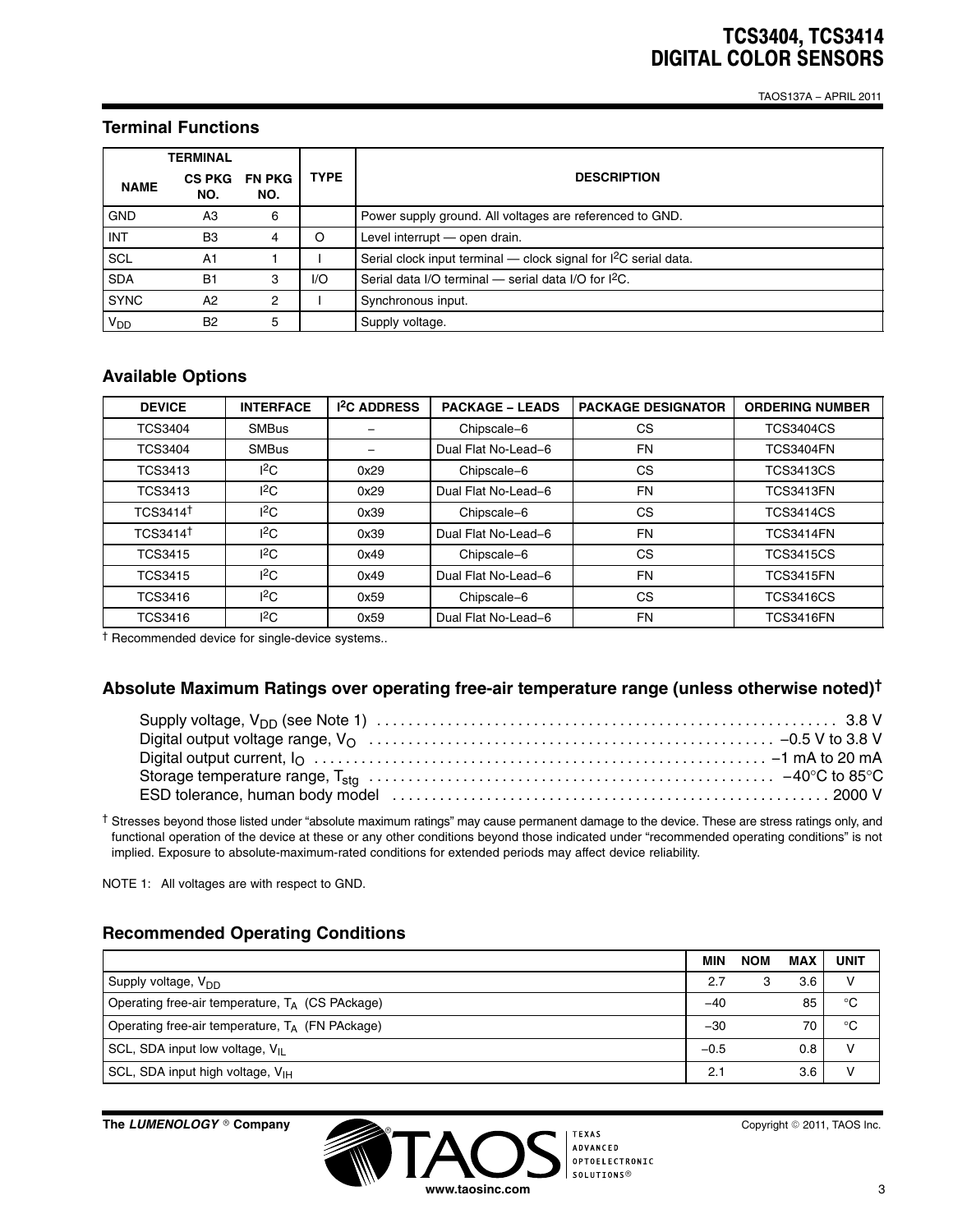TAOS137A − APRIL 2011

# Electrical Characteristics, T<sub>A</sub> = 25°C (unless otherwise noted)

|      | <b>PARAMETER</b>                                         | <b>TEST CONDITIONS</b>             | MIN  | TYP | <b>MAX</b> | UNIT |
|------|----------------------------------------------------------|------------------------------------|------|-----|------------|------|
|      |                                                          | Power on (ADC inactive)            |      |     | 10         | mA   |
| lpp  | Supply current $\textcircled{a}$ V <sub>DD</sub> = 3.6 V | Power on (ADC active)              |      | 8.7 |            | mA   |
|      |                                                          | Power down                         |      | 700 | 1000       | μA   |
| VOL  | INT, SDA output low voltage                              | 3 mA sink current                  |      |     | 0.4        |      |
| LEAK | Input leakage current (SDA, SCL, SYNC)                   | $V_{IH} = V_{DD}$ , $V_{IL} = GND$ | $-5$ |     | 5          | μA   |

# AC Electrical Characteristics, V<sub>DD</sub> = 3.3 V, T<sub>A</sub> = 25°C (unless otherwise noted)

|                          | <b>PARAMETERT</b>                                                                               | <b>TEST CONDITIONS</b> | <b>MIN</b> | <b>TYP</b> | <b>MAX</b> | <b>UNIT</b> |
|--------------------------|-------------------------------------------------------------------------------------------------|------------------------|------------|------------|------------|-------------|
|                          | Clock frequency 400 kHz (I <sup>2</sup> C)                                                      |                        | 0          |            | 400        | kHz         |
| $f_{(SCL)}$              | Clock frequency 100 kHz (SMBus)                                                                 |                        | 10         |            | 100        | kHz         |
| $t_{(BUF)}$              | Bus free time between start and stop condition                                                  |                        | 1.3        |            |            | μs          |
| $t$ (HDSTA)              | Hold time after (repeated) start condition. After<br>this period, the first clock is generated. |                        | 0.6        |            |            | μs          |
| $t$ (SUSTA)              | Repeated start condition setup time                                                             |                        | 0.6        |            |            | μs          |
| $t$ (SUSTO)              | Stop condition setup time                                                                       |                        | 0.6        |            |            | μs          |
| $t$ (HDDAT)              | Data hold time                                                                                  |                        | 0          |            | 0.9        | μs          |
| $t_{(SUDAT)}$            | Data setup time                                                                                 |                        | 100        |            |            | ns          |
| $t_{(LOW)}$              | SCL clock low period                                                                            |                        | 1.3        |            |            | μs          |
| $t$ (HIGH)               | SCL clock high period                                                                           |                        | 0.6        |            |            | μs          |
| <sup>t</sup> (TIMEOUT)   | Detect clock/data low timeout (SMBus only)                                                      |                        | 25         |            | 35         | ms          |
| tF                       | Clock/data fall time                                                                            |                        |            |            | 300        | ns          |
| t <sub>R</sub>           | Clock/data rise time                                                                            |                        |            |            | 300        | ns          |
| $C_i$                    | Input pin capacitance                                                                           |                        |            |            | 10         | pF          |
| t <sub>LOW</sub> (SYNC)  | SYNC low period (see Figure 1)                                                                  |                        |            | 50         |            | μs          |
| <sup>t</sup> HIGH (SYNC) | SYNC high period (see Figure 1)                                                                 |                        |            | 50         |            | μs          |
| $t_F$ (SYNC)             | SYNC fall time (see Figure 1)                                                                   |                        |            | 50         |            | ns          |
| $t_{R(SYNC)}$            | SYNC rise time (see Figure 1)                                                                   |                        |            | 50         |            | ns          |

† Specified by design and characterization; not production tested.

 $t_{LOW(SYNC)}$   $\rightarrow$  **+ +**  $\rightarrow$  **+**  $t_{F(SYNC)}$   $\rightarrow$  **+**  $t_{F(SYNC)}$  $\overrightarrow{ }$  $\star$ **t**<sub>HIGH</sub> (SYNC)

**Figure 1. Timing Diagram for Sync**



 $^{\circ}$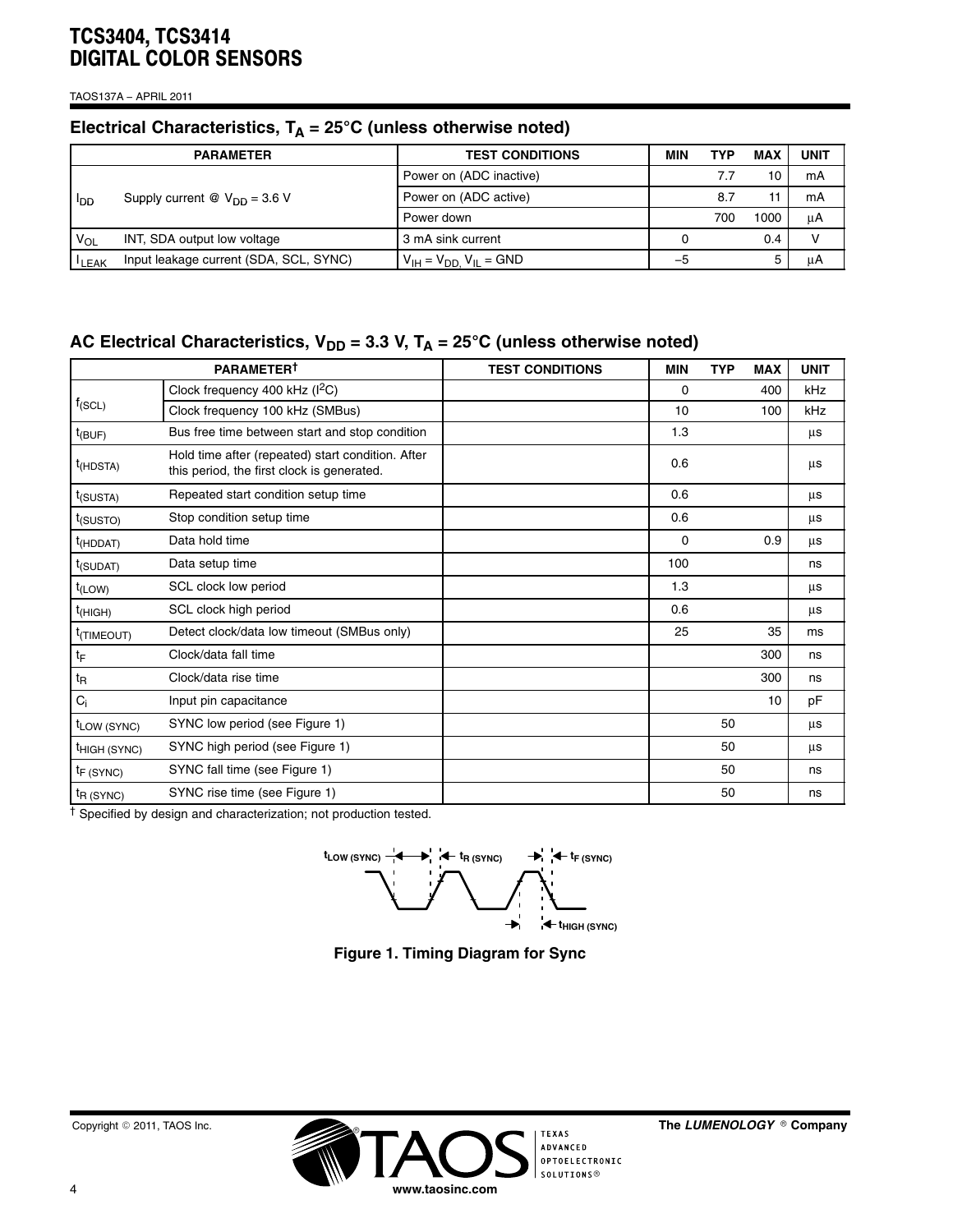TAOS137A − APRIL 2011

|                                |                                 | <b>TEST</b>                                      | <b>Red Channel</b> |     | <b>Green Channel</b> |     | <b>Blue Channel</b> |            | <b>Clear Channel</b> |     |            |      |            |            |                                         |  |
|--------------------------------|---------------------------------|--------------------------------------------------|--------------------|-----|----------------------|-----|---------------------|------------|----------------------|-----|------------|------|------------|------------|-----------------------------------------|--|
| <b>PARAMETER</b>               |                                 | <b>CONDITIONS</b>                                | <b>MIN</b>         | TYP | <b>MAX</b>           | MIN | TYP                 | <b>MAX</b> | MIN                  | TYP | <b>MAX</b> | MIN  | <b>TYP</b> | <b>MAX</b> | <b>UNIT</b>                             |  |
| (CS<br>$R_{\rm e}$<br>package) | Irradiance                      | $\lambda_n = 470$ nm,<br>See Note 3              | 0%                 |     | 15%                  | 15% |                     | 50%        | 65%                  |     | 90%        | 59.0 | 65.6       | 72.5       |                                         |  |
|                                | responsivity                    | $\lambda_{\rm D} = 524 \, \rm nm,$<br>See Note 4 | $0\%$              |     | 15%                  | 60% |                     | 90%        | 0%                   |     | 35%        | 71.2 | 76.9       | 82.7       | (counts/<br>$\mu$ W/<br>$\text{cm}^2$ ) |  |
|                                |                                 | $\lambda_{\rm p}$ = 640 nm,<br>See Note 5        | 80%                |     | 110%                 | 0%  |                     | 15%        | 0%                   |     | 15%        | 80.6 | 90.1       | 99.5       |                                         |  |
|                                | Irradiance                      | $\lambda_{\rm p}$ = 470 nm,<br>See Note 3        | 0%                 |     | 15%                  | 10% |                     | 50%        | 65%                  |     | 90%        | 56.3 | 62.5       | 69.1       |                                         |  |
| $R_{e}$                        | responsivity<br>(FN<br>package) | $\lambda_p = 524$ nm,<br>See Note 4              | 0%                 |     | 15%                  | 60% |                     | 90%        | 0%                   |     | 35%        | 72.5 | 78.4       | 84.3       | (counts/<br>$\mu$ W/<br>$cm2$ )         |  |
|                                |                                 | $\lambda_p = 640$ nm,<br>See Note 5              | 80%                |     | 110%                 | 0%  |                     | 15%        | 0%                   |     | 15%        | 94.2 | 105.3      | 116.3      |                                         |  |

#### Optical Characteristics, V<sub>DD</sub> = 3 V, T<sub>A</sub> = 25°C, GAIN = 64×, Tint = 12ms (unless otherwise noted) (see **Notes 1 and 2)**

NOTES: 1. The percentage shown represents the ratio of the respective red, green, or blue channel value to the clear channel value.

2. Optical measurements are made using small-angle incident radiation from a light-emitting diode (LED) optical source.

3. The 470 nm input irradiance is supplied by an InGaN light-emitting diode with the following characteristics: peak wavelength  $\lambda_p = 470$  nm, spectral halfwidth  $\Delta\lambda/2 = 35$  nm, and luminous efficacy = 75 lm/W.

4. The 524 nm input irradiance is supplied by an InGaN light-emitting diode with the following characteristics: peak wavelength  $\lambda_p = 524$  nm, spectral halfwidth  $\Delta\lambda/2 = 47$  nm, and luminous efficacy = 520 lm/W.

5. The 640 nm input irradiance is supplied by a AlInGaP light-emitting diode with the following characteristics:

peak wavelength  $\lambda_p = 640$  nm, spectral halfwidth  $\Delta\lambda/2 = 17$  nm, and luminous efficacy = 155 lm/W.

6. Illuminance responsivity R<sub>v</sub> is calculated from the irradiance responsivity R<sub>e</sub> by using the LED luminous efficacy values stated in notes 3, 4, and 5 and using 1  $x = 1$  lm/m<sup>2</sup>.

# Operating Characteristics, V<sub>DD</sub> = 3 V, T<sub>A</sub> = 25°C, (unless otherwise noted) (see Notes 2, 3, and 4)

|               | <b>PARAMETER</b>                                                                                                                   |                                                        | <b>TEST CONDITIONS</b>                    | <b>MIN</b> | TYP  | <b>MAX</b> | <b>UNIT</b> |
|---------------|------------------------------------------------------------------------------------------------------------------------------------|--------------------------------------------------------|-------------------------------------------|------------|------|------------|-------------|
|               |                                                                                                                                    | $4\times$                                              |                                           | 3.8        |      | 4.2        |             |
|               | Gain scaling, relative to $1\times$ gain setting                                                                                   | $16\times$                                             |                                           | 15.2       | 16   | 16.8       |             |
|               |                                                                                                                                    | $64\times$                                             |                                           | 60.8       | 64   | 67.2       |             |
|               | Dark ADC count value                                                                                                               | $Eo = 0$ , 64× gain setting, T <sub>int</sub> = 400 ms |                                           | з          | 15   | counts     |             |
|               | Maximum digital count value                                                                                                        |                                                        | Prescale = 1, $T_{int}$ = 400 ms (Note 1) |            |      | 65535      | counts      |
| $t_{\rm osc}$ | Oscillator frequency                                                                                                               |                                                        |                                           | 4.2        | 4.4  | 4.6        | <b>MHz</b>  |
|               | Internal integration time tolerance                                                                                                |                                                        |                                           | $-5$       |      | 5          | $\%$        |
|               | Temperature coefficient of responsivity (SYNC mode)   $\lambda$ $<$ 700 nm, $-40^{\circ}$ C $<$ T <sub>A</sub> $<$ 85 $^{\circ}$ C |                                                        |                                           |            | ±200 |            | ppm/°C      |

NOTES: 1. At shorter integration times and/or higher Prescale settings, the device will reach saturation of the analog section before the digital count reaches the maximum 16-bit value. The worst-case (lowest) analog saturation value can be obtained using the formula: Analog saturation = (fosc(min)  $\times$ Tint) ÷Prescale, where Fosc(min) is the minimum oscillator frequency in Hz, and tint is the actual integration time (internal, manually-timed, or sync-generated) in seconds.

2. Gain is controlled by the gain register (07h) described in the Register section.

3. Measurements taken when the Photodiode field value in the Photodiode Register (06h) is 00b and when the Prescaler field value in the Gain Register (07h) is 000b.

4. The full scale ADC count value is slew-rate limited for short integration times and is limited by the 16-bit counter for long integration times. The nominal transition between the two regions is  $t_{int} = 65535/5000 = 13.1$  ms.

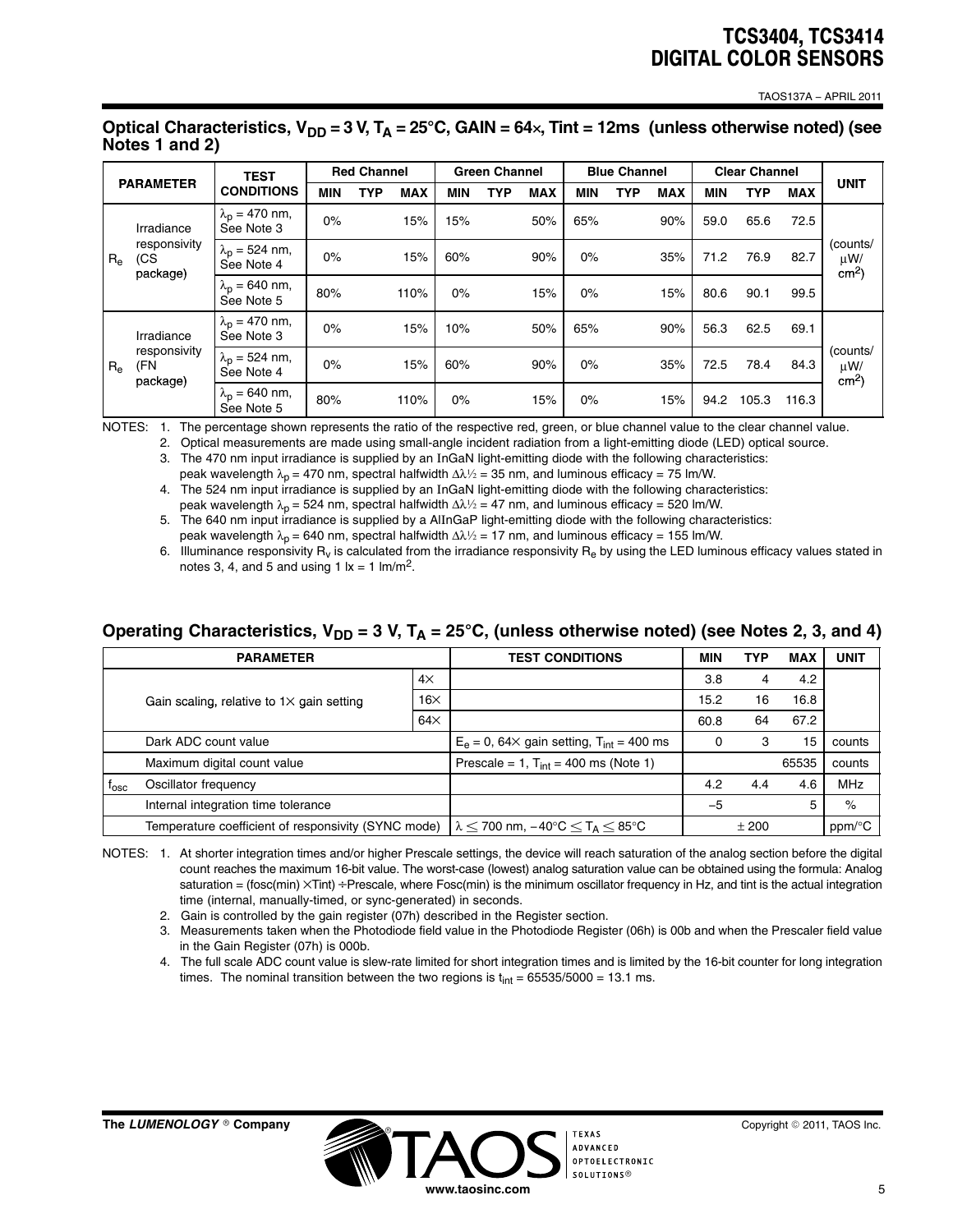TAOS137A − APRIL 2011



#### **Figure 4. Example Timing Diagram for Receive Byte Format**

 $^{\circ}$ 



The LUMENOLOGY ® Company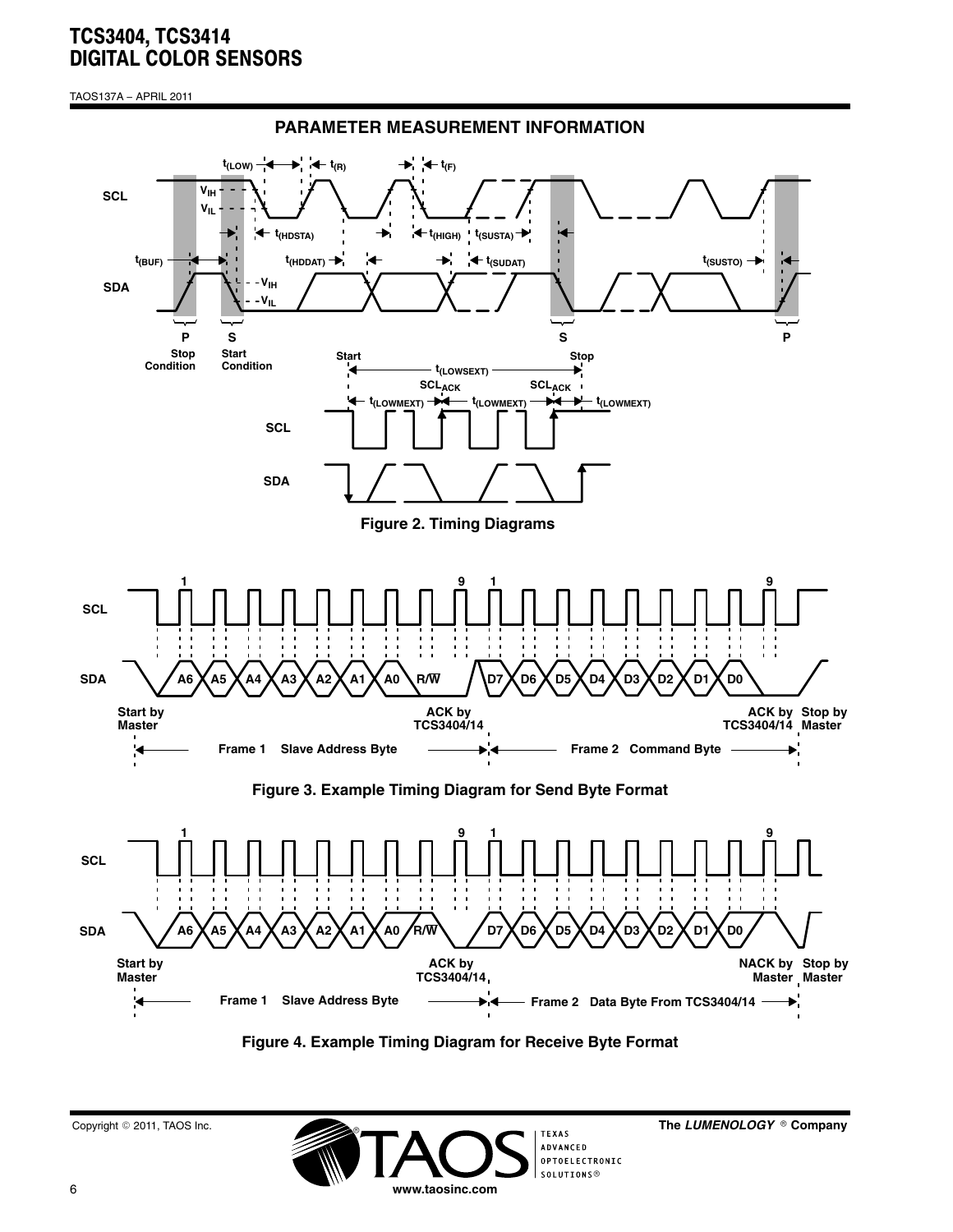TAOS137A − APRIL 2011



**The LUMENOLOGY** © Company

Copyright © 2011, TAOS Inc.

**TEXAS**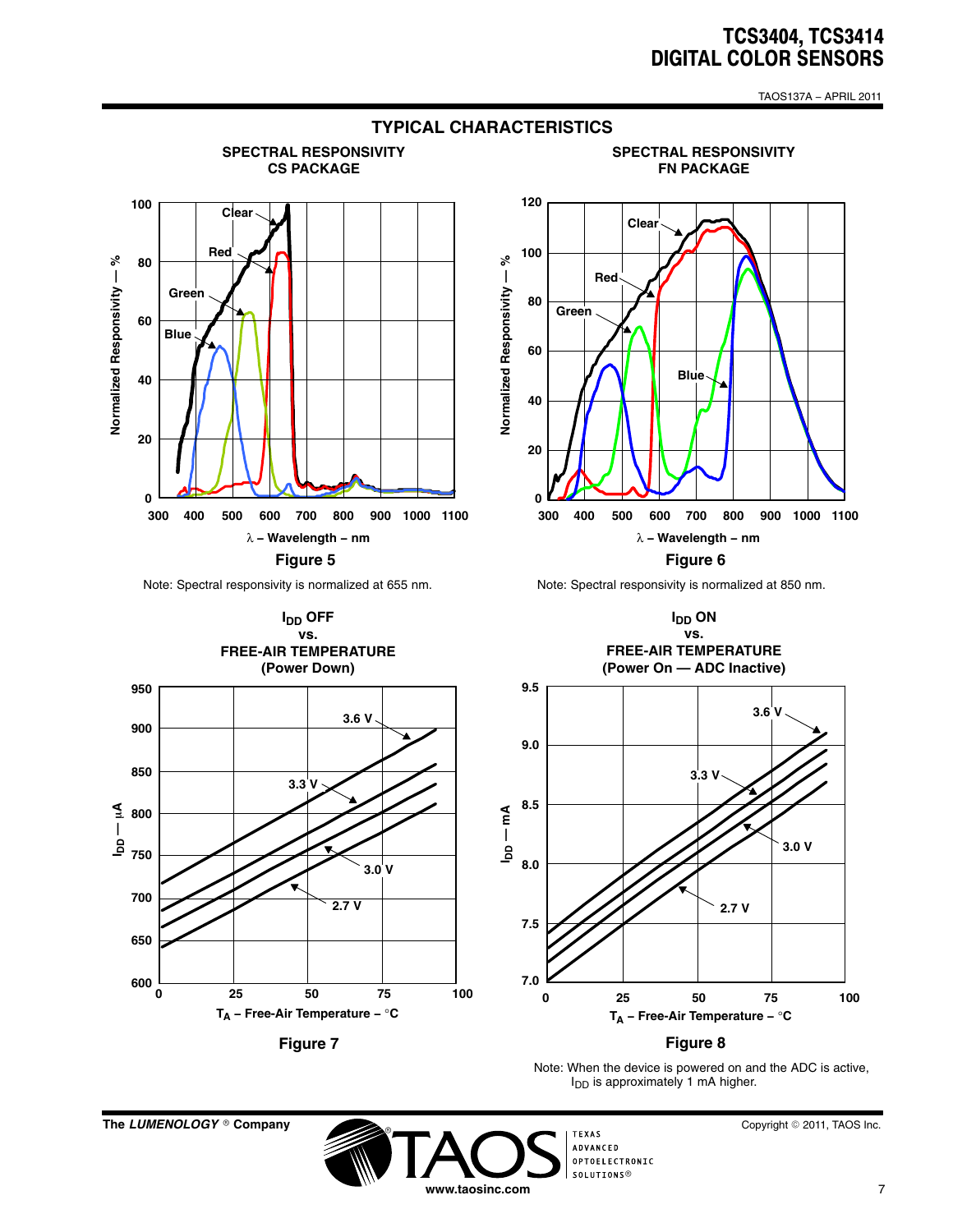TAOS137A − APRIL 2011



**TYPICAL CHARACTERISTICS**



The LUMENOLOGY ® Company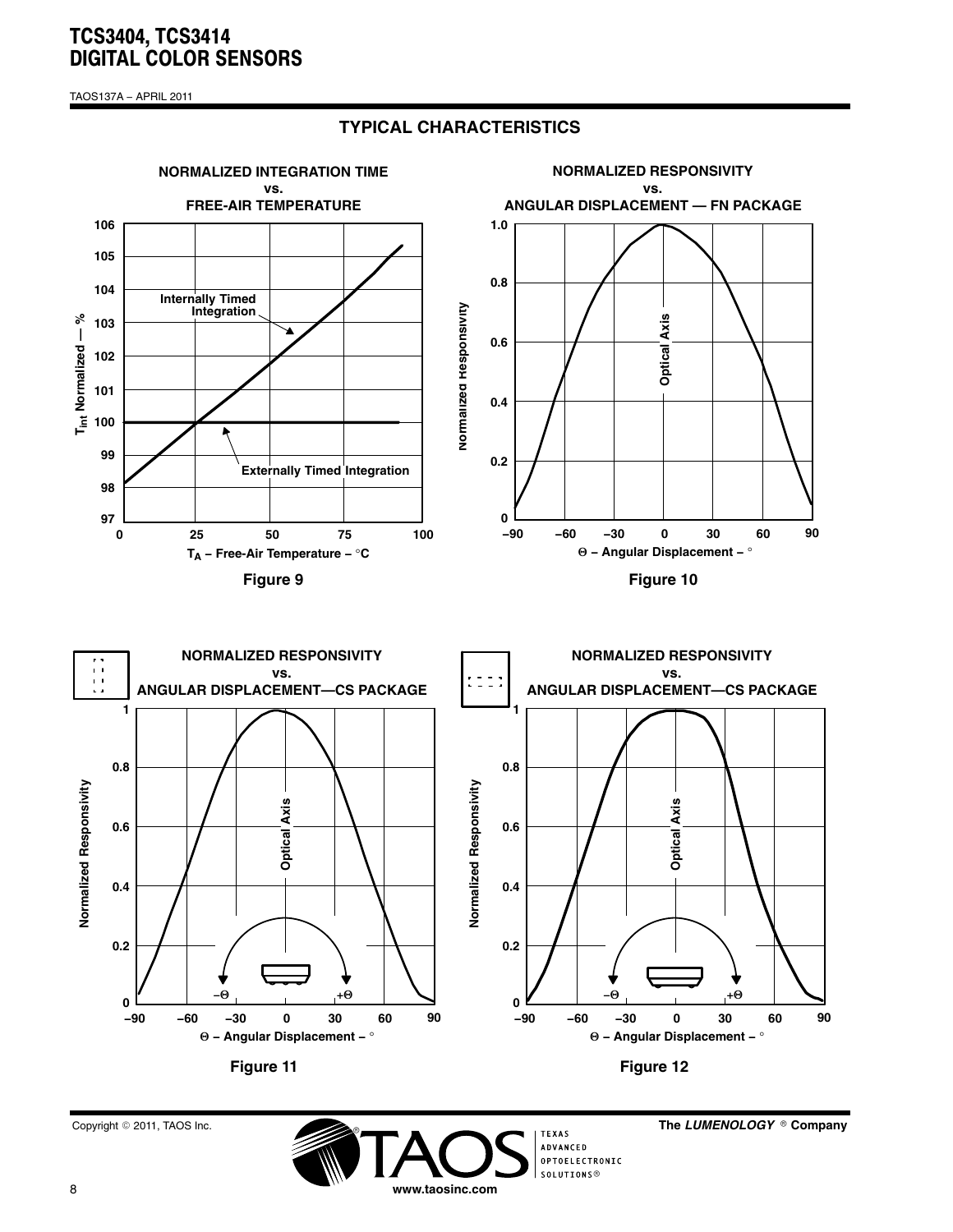TAOS137A − APRIL 2011

## **PRINCIPLES OF OPERATION**

### <span id="page-8-0"></span>**Analog-to-Digital Converter**

The TCS3404/14 contains four integrating analog-to-digital converters (ADC) that integrate the currents from the four photodiodes (channel 1 through channel 4). Integration of all four channels occurs simultaneously, and upon completion of the conversion cycle the conversion results are transferred to the channel data registers, respectively. The transfers are double-buffered to ensure that invalid data is not read during the transfer. After the transfer, the device automatically begins the next integration cycle.

There are two ways to control the integration cycles: internally timed and externally timed. Internally-timed integration cycles can either be continuous back-to-back conversions or can be externally triggered as a single event using the SYNC pin. Externally-timed integrations can be controlled by setting and clearing a register bit (i.e. ADC\_EN in Control Register) using the serial interface, or by 1 or more pulses input to the SYNC pin. Integration options are configured through the Timing Register (see the Timing Register section for more information).

### **Digital Interface**

Interface and control of the TCS3404/14 is accomplished through a two-wire serial interface to a set of registers that provide access to device control functions and output data. The serial interface is compatible with System Management Bus (SMBus) versions 1.1 and 2.0, and  ${}^{12}C$  bus Fast-Mode.

The TCS3404/14 device supports a single slave address outlined in Table 1. Additional devices shown in the Available Options table on page 3 support additional I<sup>2</sup>C slave addresses for systems requiring more than one device.

| <b>SLAVE ADDRESS</b> | <b>SMB ALERT ADDRESS</b> |
|----------------------|--------------------------|
| 0111001              | 0001100                  |

#### **Table 1. Slave Address**

NOTE: The slave and SMB Alert addresses are 7 bits. Please note the SMBus and I<sup>2</sup>C protocols on the following pages. A read/write bit should be appended to the slave address by the master device to communicate properly with the device.

### **Interrupt**

Although the ADC channel data registers can be read at any time to obtain the most recent conversion value, in some applications, periodic polling of the device may not be desirable. For these types of applications, the device supports a variety of interrupt options allowing the user to configure the device to signal when a change in light intensity has occurred. High and low threshold registers allow a range of light levels to be defined, outside of which the device generates an interrupt. A persistence setting allows the user to specify a time duration that the measured value must remain outside of the defined range before generating an interrupt. The interrupt function can be assigned to any one of the four ADC color channels. See Interrupt Control Register for more information on configuring the interrupt functions.

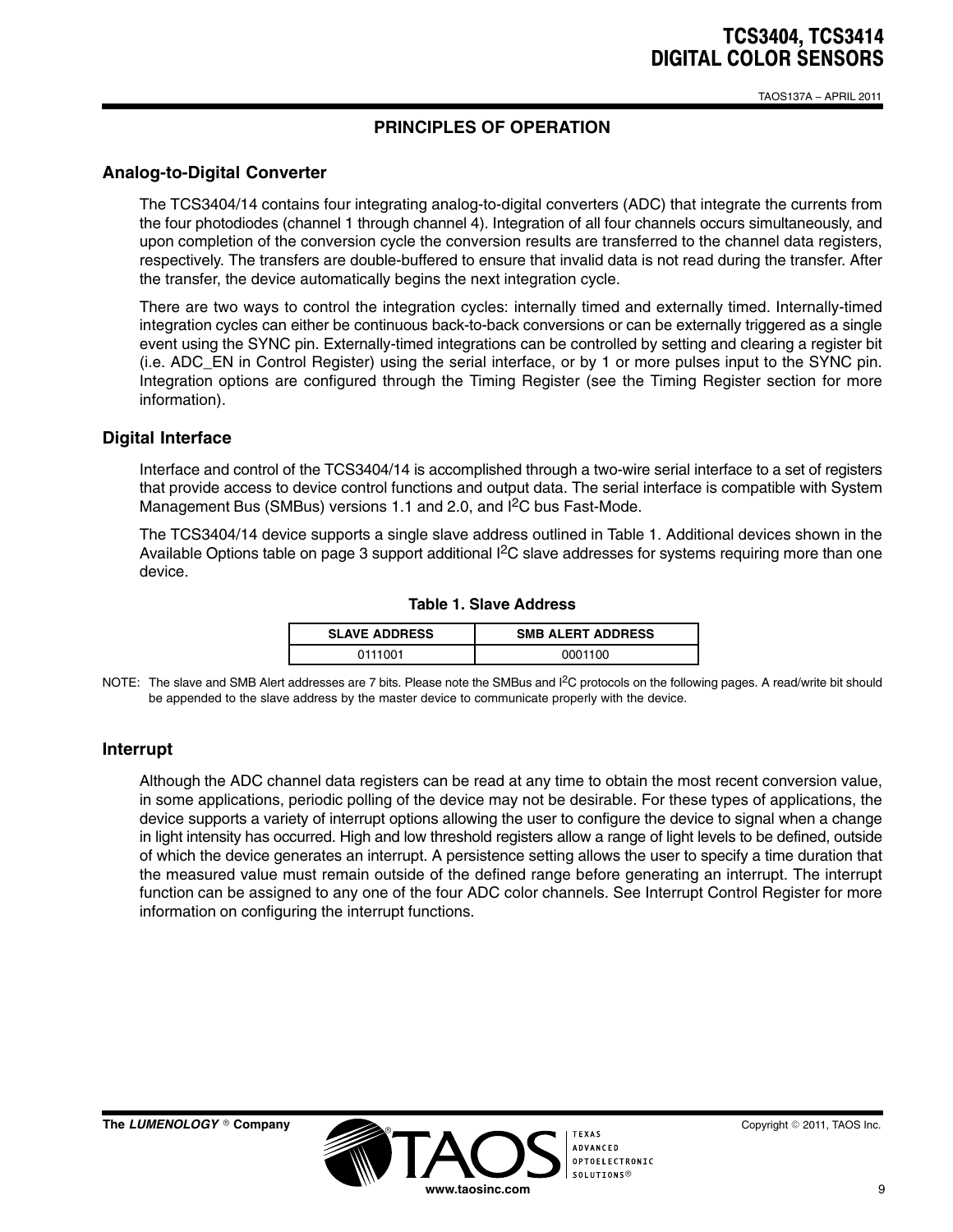TAOS137A − APRIL 2011

## **SMBus and I2C Protocols**

Each *Send* and *Write* protocol is, essentially, a series of bytes. A byte sent to the TCS3404/14 with the most significant bit (MSB) equal to 1 will be interpreted as a COMMAND byte. The lower four bits of the COMMAND byte form the register select address (see [Table 1](#page-8-0)), which is used to select the destination for the subsequent byte(s) received. The TCS3404/14 responds to any Receive Byte requests with the contents of the register specified by the stored register select address.

The TCS3404/14 implements the following protocols of the SMB 2.0 specification:

- $\bullet$ Send Byte Protocol
- $\bullet$ Receive Byte Protocol
- $\bullet$ Write Byte Protocol
- $\bullet$ Write Word Protocol
- $\bullet$ Read Word Protocol
- $\bullet$ Block Write Protocol
- $\bullet$ Block Read Protocol

The TCS3404/14 implements the following protocols of the  ${}^{12}C$  specification:

- $\bullet$ ● I<sup>2</sup>C Write Protocol
- $\bullet$ ● I<sup>2</sup>C Read (Combined Format) Protocol

When an SMBus Block Write or Block Read is initiated (see description of COMMAND Register), the byte following the COMMAND byte is ignored but is a requirement of the SMBus specification. This field contains the byte count (i.e. the number of bytes to be transferred). The TCS3404 (SMBus) device ignores this field and extracts this information by counting the actual number of bytes transferred before the Stop condition is detected.

When an I<sup>2</sup>C Write or I<sup>2</sup>C Read (Combined Format) is initiated, the byte count is also ignored but follows the SMBus protocol specification. Data bytes continue to be transferred from the TCS3414 ( $\frac{1}{2}$ C) device to Master until a NACK is sent by the Master.

The data formats supported by the TCS3404 and TCS3414 devices are:

- $\bullet$ Master transmitter transmits to slave receiver (SMBus and I<sup>2</sup>C):
	- − The transfer direction in this case is not changed.
- $\bullet$  Master reads slave immediately after the first byte (SMBus only):
	- At the moment of the first acknowledgment (provided by the slave receiver) the master transmitter becomes a master receiver and the slave receiver becomes a slave transmitter.
- $\bullet$  Combined format (SMBus and I2C):
	- − During a change of direction within a transfer, the master repeats both a START condition and the slave address but with the R/W bit reversed. In this case, the master receiver terminates the transfer by generating a NACK on the last byte of the transfer and a STOP condition.

For a complete description of SMBus protocols, please review the SMBus Specification at http://www.smbus.org/specs. For a complete description of the I<sup>2</sup>C protocol, please review the NXP I<sup>2</sup>C design specification at http://www.i2c−bus.org/references/.

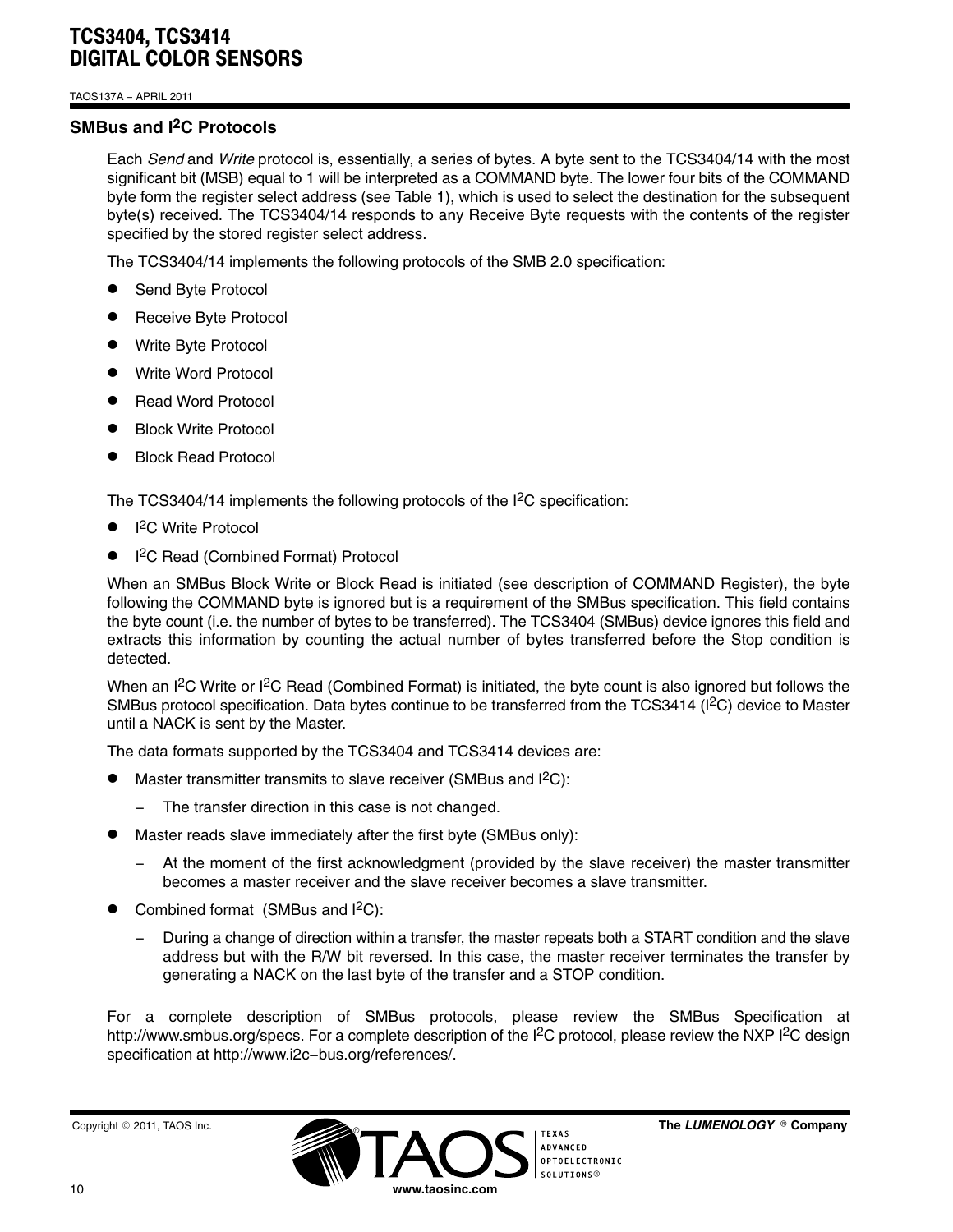TAOS137A − APRIL 2011







**Figure 14. SMBus Send Byte Protocol**



#### **Figure 15. SMBus Receive Byte Protocol**



#### **Figure 16. SMBus Write Byte Protocol**



**Figure 17. SMBus Read Byte Protocol**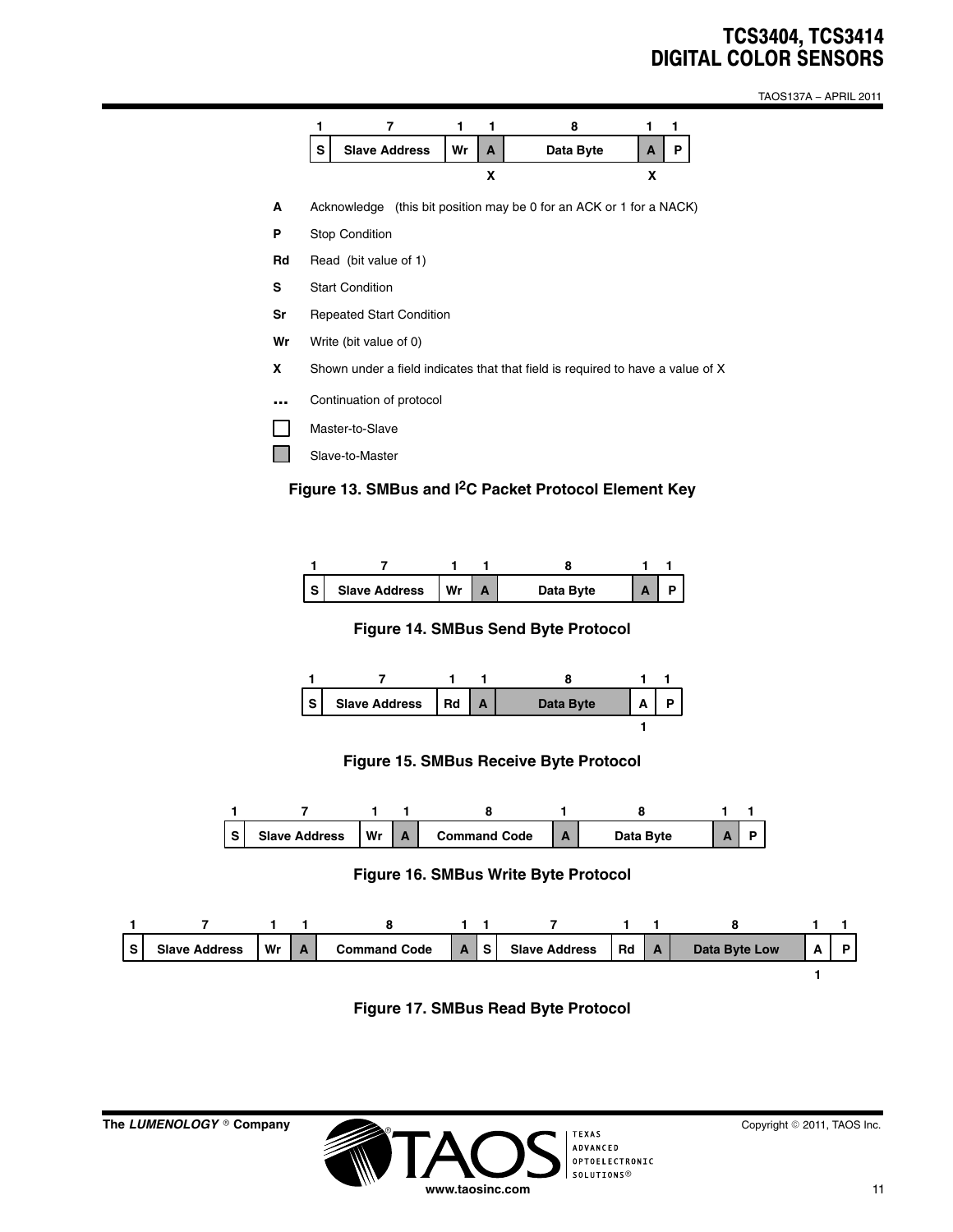<span id="page-11-0"></span>TAOS137A − APRIL 2011



NOTE: The I<sup>2</sup>C write protocol does not use the Byte Count packet, and the Master will continue sending Data Bytes until the Master initiates a Stop condition. See the Command Register on page 13 for additional information regarding the Block Read/Write protocol.



## **Figure 21. SMBus Block Read or I2C Read (Combined Format) Protocols**

NOTE: The I<sup>2</sup>C read protocol does not use the Byte Count packet, and the Master will continue receiving Data Bytes until the Master initiates a Stop Condition. See the Command Register on page 13 for additional information regarding the Block Read/Write protocol.



The LUMENOLOGY <sup>®</sup> Company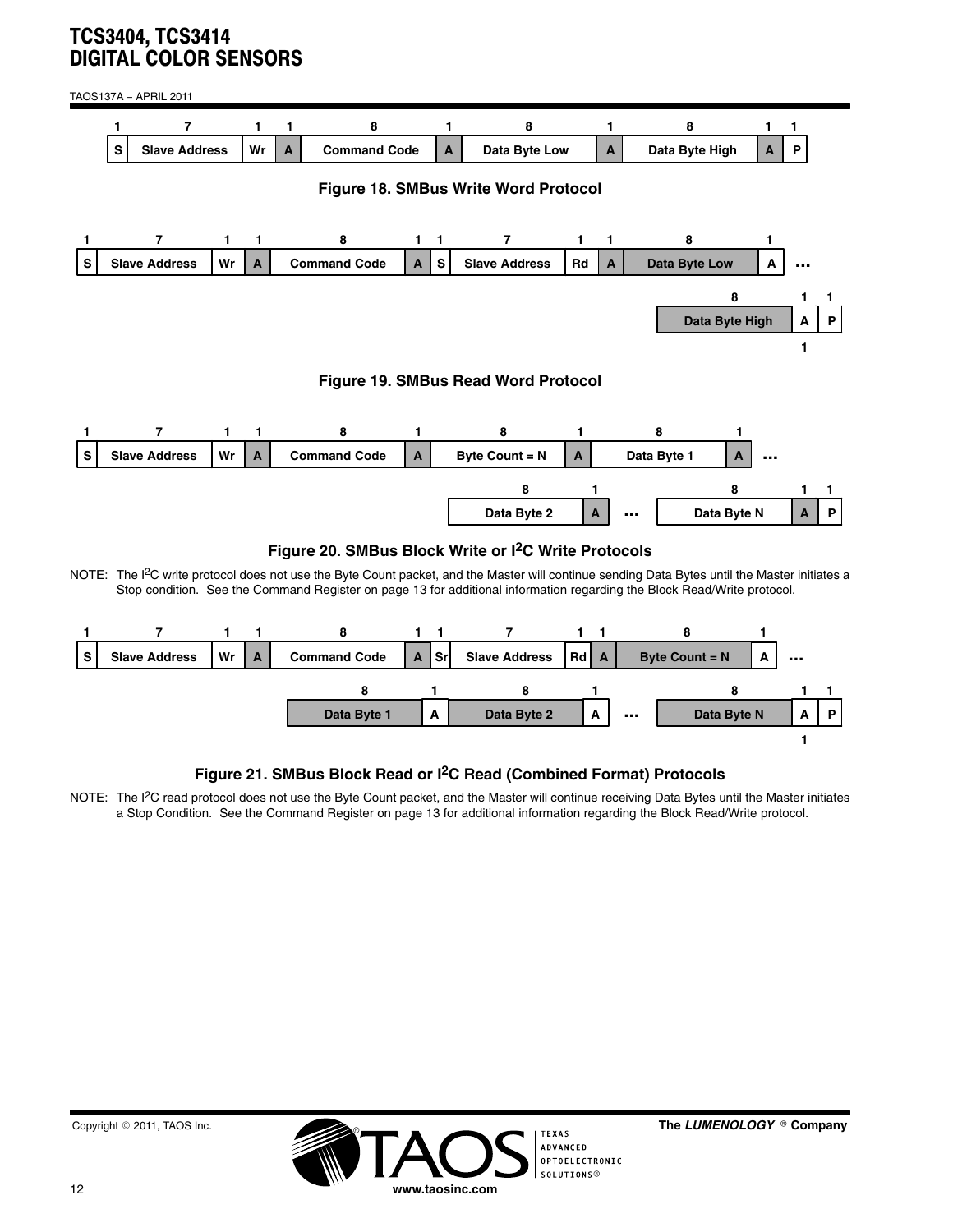#### <span id="page-12-0"></span>**Register Set**

The TCS3404/14 is controlled and monitored by 18 user registers and a command register accessed through the serial interface. These registers provide for a variety of control functions and can be read to determine results of the ADC conversions. The register set is summarized in Table 2.

| <b>ADDRESS</b>  | <b>REGISTER NAME</b>  | <b>REGISTER FUNCTION</b>              |
|-----------------|-----------------------|---------------------------------------|
|                 | <b>COMMAND</b>        | Specifies register address            |
| 00h             | CONTROL               | Control of basic functions            |
| 01h             | <b>TIMING</b>         | Integration time/gain control         |
| 02h             | <b>INTERRUPT</b>      | Interrupt control                     |
| 03h             | <b>INT SOURCE</b>     | Interrupt source                      |
| 04h             | ID                    | Part number/ Rev ID                   |
| 07h             | <b>GAIN</b>           | ADC gain control                      |
| 08h             | LOW_THRESH_LOW_BYTE   | Low byte of low interrupt threshold   |
| 09h             | LOW THRESH HIGH BYTE  | High byte of low interrupt threshold  |
| 0Ah             | HIGH_THRESH_LOW_BYTE  | Low byte of high interrupt threshold  |
| 0Bh             | HIGH_THRESH_HIGH_BYTE | High byte of high interrupt threshold |
| 0Fh             |                       | SMBus block read (10h through 17h)    |
| 10 <sub>h</sub> | DATA1LOW              | Low byte of ADC green channel         |
| 11h             | DATA1HIGH             | High byte of ADC green channel        |
| 12h             | DATA2LOW              | Low byte of ADC red channel           |
| 13h             | DATA2HIGH             | High byte of ADC red channel          |
| 14h             | DATA3LOW              | Low byte of ADC blue channel          |
| 15h             | DATA3HIGH             | High byte of ADC blue channel         |
| 16h             | DATA4LOW              | Low byte of ADC clear channel         |
| 17h             | DATA4HIGH             | High byte of ADC clear channel        |

#### **Table 2. Register Set**

The mechanics of accessing a specific register depends on the specific SMB protocol used. Refer to the section on SMBus protocols on the previous pages. In general, the COMMAND register is written first to specify the specific control/status register for following read/write operations.



-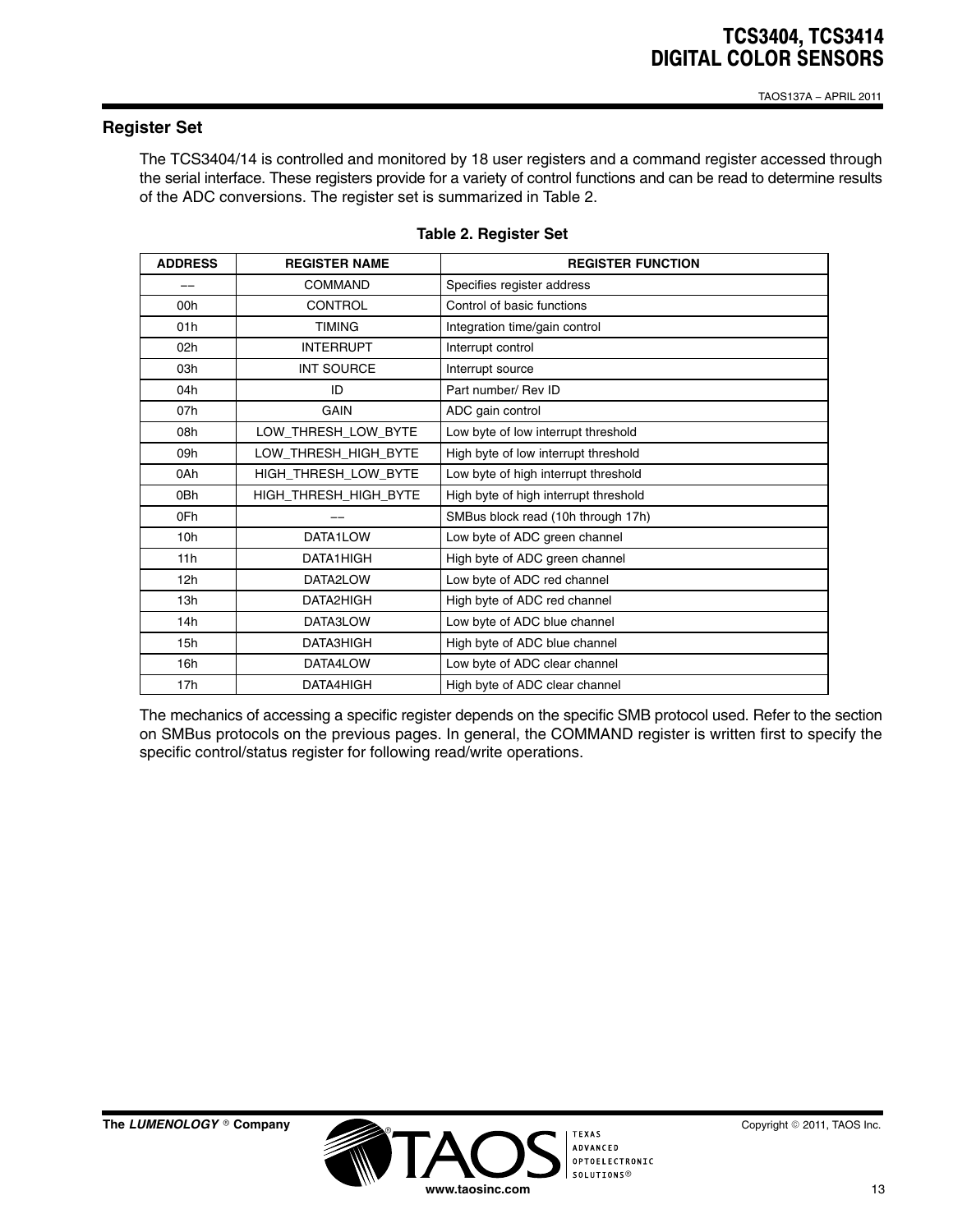TAOS137A − APRIL 2011

#### **Command Register**

The command register specifies the address of the target register for subsequent read and write operations. This register contains eight bits as described in Table 3 and defaults to 00h at power on.

**Table 3. Command Register**

|                     | 7           | 6 | 5                                                                                                                                             | 4                                         | 3               | $\overline{2}$                                                                  |                                                                    | 0                            |  |  |  |  |
|---------------------|-------------|---|-----------------------------------------------------------------------------------------------------------------------------------------------|-------------------------------------------|-----------------|---------------------------------------------------------------------------------|--------------------------------------------------------------------|------------------------------|--|--|--|--|
|                     | <b>CMD</b>  |   | <b>TRANSACTION</b>                                                                                                                            |                                           | <b>ADDRESS</b>  |                                                                                 |                                                                    |                              |  |  |  |  |
| <b>Reset Value:</b> | 0           | 0 | 0                                                                                                                                             | 0                                         | 0               | 0                                                                               | 0                                                                  | 0                            |  |  |  |  |
| <b>FIELD</b>        | <b>BITS</b> |   |                                                                                                                                               |                                           |                 | <b>DESCRIPTION</b>                                                              |                                                                    |                              |  |  |  |  |
| <b>CMD</b>          | 7           |   |                                                                                                                                               | Select command register. Must write as 1. |                 |                                                                                 |                                                                    |                              |  |  |  |  |
|                     |             |   |                                                                                                                                               |                                           |                 | Transaction. Selects type of transaction to follow in subsequent data transfer. |                                                                    |                              |  |  |  |  |
|                     |             |   | <b>FIELD VALUE</b><br><b>TRANSACTION</b>                                                                                                      |                                           |                 |                                                                                 | <b>DESCRIPTION</b>                                                 |                              |  |  |  |  |
|                     |             |   | 00                                                                                                                                            |                                           | Byte protocol   |                                                                                 |                                                                    | SMB read/write byte protocol |  |  |  |  |
| <b>TRANSACTION</b>  | 6.5         |   | 01                                                                                                                                            |                                           | Word protocol   |                                                                                 |                                                                    | SMB read/write word protocol |  |  |  |  |
|                     |             |   | 10                                                                                                                                            |                                           | Block protocol  |                                                                                 | SMB read/write block protocol                                      |                              |  |  |  |  |
|                     |             |   | 11                                                                                                                                            |                                           | Interrupt clear |                                                                                 | Clear any pending interrupt and is a write-<br>once-to-clear field |                              |  |  |  |  |
| <b>ADDRESS</b>      | 4:0         |   | Register Address. This field selects the specific control or status register for following write and read com-<br>mands according to Table 2. |                                           |                 |                                                                                 |                                                                    |                              |  |  |  |  |

- NOTES: 1. An I<sup>2</sup>C block transaction will continue until the Master sends a stop condition. See [Figure 18](#page-11-0) and [Figure 19](#page-11-0). Unlike the I<sup>2</sup>C protocol, the TCS3404/14 SMBus read/write protocol requires a Byte Count. All eight ADC Channel Data Registers (10h through 17h) can be read simultaneously in a single SMBus transaction. This is the only 64-bit data block supported by the TCS3404 SMBus protocol. The TRANSACTION field must be set to 10, and a read condition should be initiated with a COMMAND CODE of CFh. By using a COMMAND CODE of CFh during an SMBus Block Read Protocol, the TCS3404 device will automatically insert the appropriate Byte Count (Byte Count = 8) as illustrated in [Figure 18.](#page-11-0) A write condition should not be used in conjunction with the 0Fh register.
	- 2. Only the Send Byte Protocol should be used when clearing interrupts.



The LUMENOLOGY <sup>®</sup> Company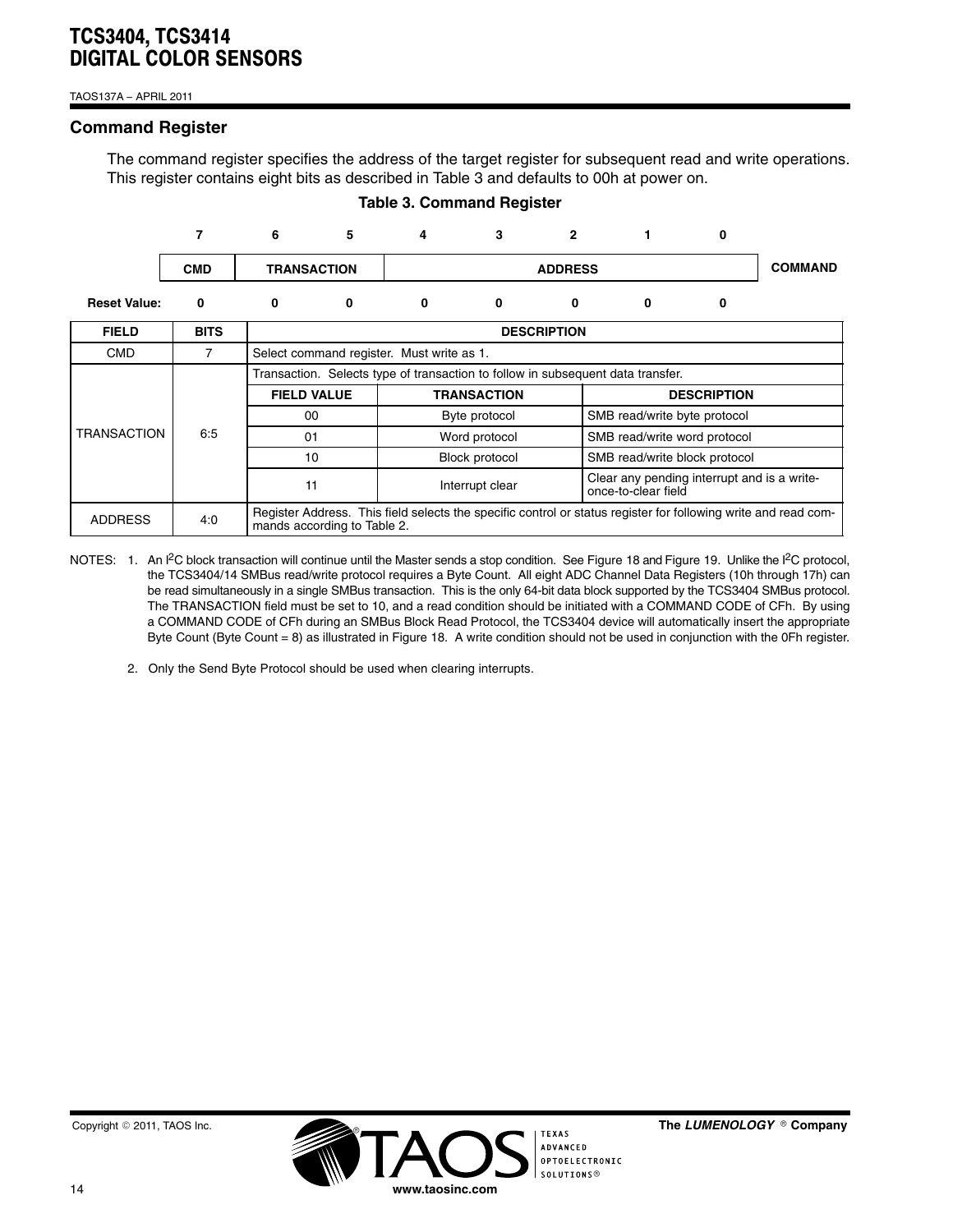TAOS137A − APRIL 2011

## **Control Register (00h)**

The CONTROL register contains two bits and is primarily used to power the TCS3404/14 device up and down as shown in Table 4.



#### **Table 4. Control Register**

NOTES: 1. Both ADC\_EN and POWER must be asserted before the ADC channels will operate correctly.

2. INTEG\_MODE and TIME/COUNTER fields in the Timing Register (01h) should be written before ADC\_EN is asserted.

3. If a value of 03h is written, the value returned during a read cycle will be 03h. This feature can be used to verify that the device is communicating properly.

4. During writes and reads, the POWER bit is overridden and the oscillator is enabled, independent of the state of POWER.

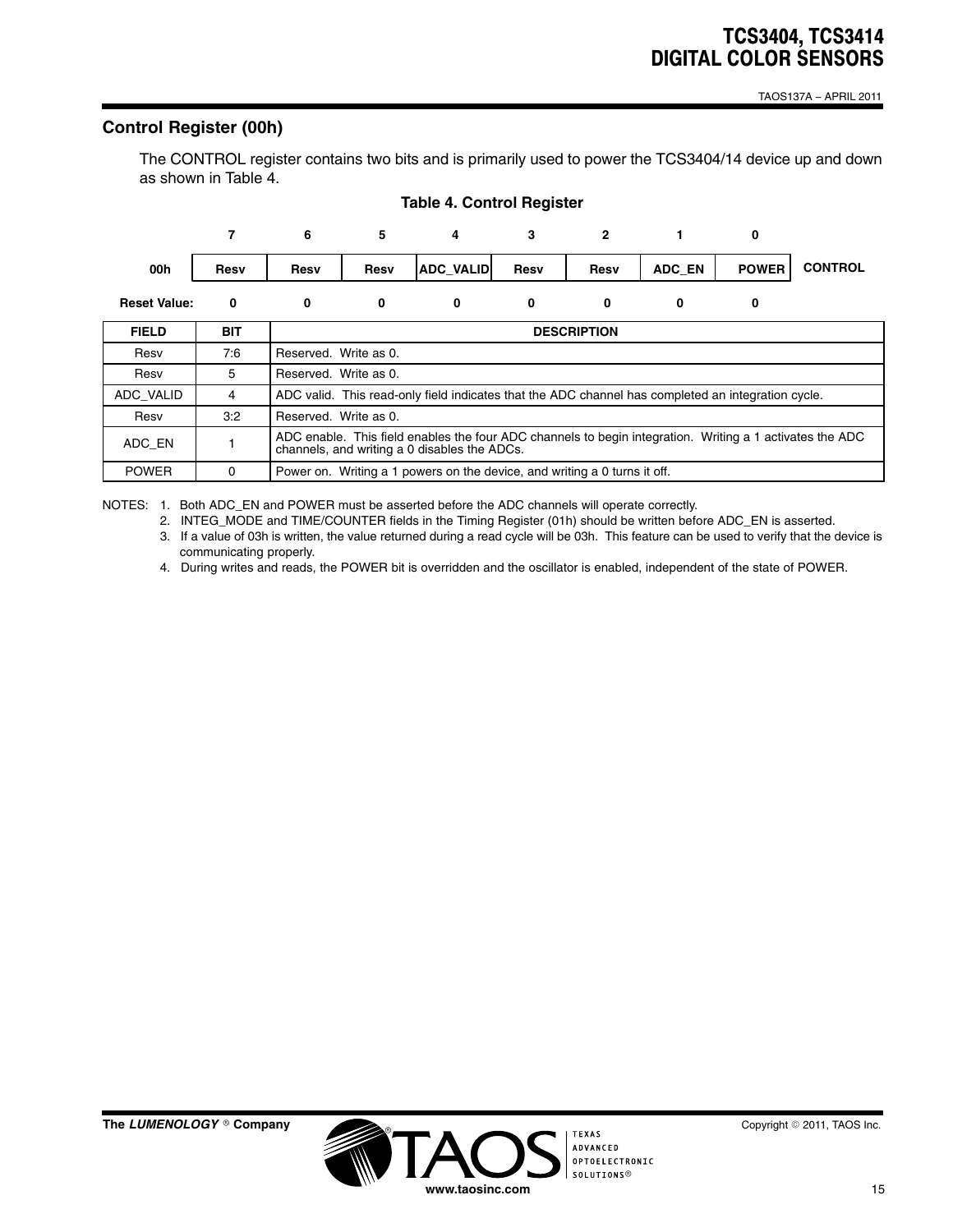TAOS137A − APRIL 2011

## **Timing Register (01h)**

The TIMING register controls the synchronization and integration time of the ADC channels. The Timing Register settings apply to all four ADC channels. The Timing Register defaults to 00h at power on.

|                     |              |                |                                 |                                                                                                                       | ועטוע פווווווואַ ווע            |                                                                                                                                                                                                                                                          |                                                                                                                                                                                  |             |          |                                                                                                          |  |  |  |
|---------------------|--------------|----------------|---------------------------------|-----------------------------------------------------------------------------------------------------------------------|---------------------------------|----------------------------------------------------------------------------------------------------------------------------------------------------------------------------------------------------------------------------------------------------------|----------------------------------------------------------------------------------------------------------------------------------------------------------------------------------|-------------|----------|----------------------------------------------------------------------------------------------------------|--|--|--|
|                     | 7            |                | 6                               | 5                                                                                                                     | 4                               | 3                                                                                                                                                                                                                                                        | $\mathbf{2}$                                                                                                                                                                     | 1           | 0        |                                                                                                          |  |  |  |
| 01h                 | Resv         |                | <b>SYNC_EDGE</b>                |                                                                                                                       | <b>INTEG_MODE</b>               |                                                                                                                                                                                                                                                          | <b>PARAM</b>                                                                                                                                                                     |             |          | <b>TIMING</b>                                                                                            |  |  |  |
| <b>Reset Value:</b> | $\mathbf{0}$ |                | $\bf{0}$                        | $\bf{0}$                                                                                                              | $\bf{0}$                        | $\mathbf{0}$                                                                                                                                                                                                                                             | $\bf{0}$                                                                                                                                                                         | $\bf{0}$    | $\bf{0}$ |                                                                                                          |  |  |  |
| <b>FIELD</b>        |              | <b>BITS</b>    |                                 |                                                                                                                       |                                 |                                                                                                                                                                                                                                                          | <b>DESCRIPTION</b>                                                                                                                                                               |             |          |                                                                                                          |  |  |  |
| Resv                |              | $\overline{7}$ |                                 | Reserved. Write as 0.                                                                                                 |                                 |                                                                                                                                                                                                                                                          |                                                                                                                                                                                  |             |          |                                                                                                          |  |  |  |
| SYNC_EDGE<br>6      |              |                |                                 |                                                                                                                       |                                 | Sync pin edge. If SYNC_EDGE is low, the falling edge of the sync pin is used to stop an integration<br>cycle when INTEG_MODE is 11. If SYNC_EDGE is high, the rising edge of the sync pin is used to<br>stop an integration cycle when INTEG_MODE is 11. |                                                                                                                                                                                  |             |          |                                                                                                          |  |  |  |
|                     |              |                |                                 | Selects preset integration time, manual integration (via serial bus), or external synchronization (SYNC<br>IN) modes. |                                 |                                                                                                                                                                                                                                                          |                                                                                                                                                                                  |             |          |                                                                                                          |  |  |  |
|                     |              |                |                                 | <b>FIELD VALUE</b>                                                                                                    |                                 |                                                                                                                                                                                                                                                          |                                                                                                                                                                                  | <b>MODE</b> |          |                                                                                                          |  |  |  |
|                     |              |                |                                 | 00                                                                                                                    |                                 | (see Integration Time table below).                                                                                                                                                                                                                      | In this mode, the integrator is free-running and one of the three<br>internally-generated Nominal Integration Times is selected for each conversion                              |             |          |                                                                                                          |  |  |  |
| INTEG MODE          |              | 5:4            |                                 | 01                                                                                                                    | trol Register.                  |                                                                                                                                                                                                                                                          | Manually start/stop integration through serial bus using ADC_EN field in Con-                                                                                                    |             |          |                                                                                                          |  |  |  |
|                     |              |                |                                 | 10                                                                                                                    |                                 | Synchronize exactly one internally-timed integration cycle as specified in the<br>NOMINAL INTEGRATION TIME beginning 2.4 us after being initiated by the<br>SYNC IN pin.                                                                                 |                                                                                                                                                                                  |             |          |                                                                                                          |  |  |  |
|                     |              |                |                                 | 11                                                                                                                    |                                 | Integrate over specified number of pulses on SYNC IN pin (See SYNC IN<br>PULSE COUNT table below). Minimum width of sync pulse is 50 µs. SYNC<br>IN must be low at least 3.6 us.                                                                         |                                                                                                                                                                                  |             |          |                                                                                                          |  |  |  |
|                     |              |                |                                 |                                                                                                                       |                                 |                                                                                                                                                                                                                                                          | number of SYNC IN pulses to count when the INTEG MODE accumulate mode (11) is selected.<br>NOTE: INTEG MODE and TIME/COUNTER fields should be written before ADC EN is asserted. |             |          | Uses single, multipurpose bitmapped field to select one of three predefined integration times or set the |  |  |  |
|                     |              |                |                                 | <b>FIELD VALUE</b>                                                                                                    | <b>NOMINAL INTEGRATION TIME</b> |                                                                                                                                                                                                                                                          |                                                                                                                                                                                  |             |          |                                                                                                          |  |  |  |
|                     |              |                |                                 | 0000                                                                                                                  | $12 \text{ ms}$                 |                                                                                                                                                                                                                                                          |                                                                                                                                                                                  |             |          |                                                                                                          |  |  |  |
|                     |              |                |                                 | 0001                                                                                                                  | $100$ ms                        |                                                                                                                                                                                                                                                          |                                                                                                                                                                                  |             |          |                                                                                                          |  |  |  |
|                     |              |                |                                 | 0010                                                                                                                  | 400 ms                          |                                                                                                                                                                                                                                                          |                                                                                                                                                                                  |             |          |                                                                                                          |  |  |  |
|                     |              |                |                                 |                                                                                                                       |                                 |                                                                                                                                                                                                                                                          |                                                                                                                                                                                  |             |          |                                                                                                          |  |  |  |
| <b>PARAM</b>        |              | 3:0            |                                 | <b>FIELD VALUE</b>                                                                                                    |                                 | <b>SYNC IN PULSE COUNT</b>                                                                                                                                                                                                                               |                                                                                                                                                                                  |             |          |                                                                                                          |  |  |  |
|                     |              |                |                                 | 0000                                                                                                                  | $\mathbf{1}$                    |                                                                                                                                                                                                                                                          |                                                                                                                                                                                  |             |          |                                                                                                          |  |  |  |
|                     |              |                |                                 | 0001                                                                                                                  | $\overline{2}$                  |                                                                                                                                                                                                                                                          |                                                                                                                                                                                  |             |          |                                                                                                          |  |  |  |
|                     |              |                | $\overline{\mathbf{4}}$<br>0010 |                                                                                                                       |                                 |                                                                                                                                                                                                                                                          |                                                                                                                                                                                  |             |          |                                                                                                          |  |  |  |
|                     |              |                |                                 | 0011                                                                                                                  | 8                               |                                                                                                                                                                                                                                                          |                                                                                                                                                                                  |             |          |                                                                                                          |  |  |  |
|                     |              |                |                                 | 0100<br>0101                                                                                                          | 16                              |                                                                                                                                                                                                                                                          |                                                                                                                                                                                  |             |          |                                                                                                          |  |  |  |
|                     |              |                |                                 | 0110                                                                                                                  | 32<br>64                        |                                                                                                                                                                                                                                                          |                                                                                                                                                                                  |             |          |                                                                                                          |  |  |  |
|                     |              |                |                                 | 0111                                                                                                                  | 128                             |                                                                                                                                                                                                                                                          |                                                                                                                                                                                  |             |          |                                                                                                          |  |  |  |
|                     |              |                |                                 | 1000                                                                                                                  | 256                             |                                                                                                                                                                                                                                                          |                                                                                                                                                                                  |             |          |                                                                                                          |  |  |  |
|                     |              |                |                                 |                                                                                                                       |                                 |                                                                                                                                                                                                                                                          |                                                                                                                                                                                  |             |          |                                                                                                          |  |  |  |

#### **Table 5. Timing Register**



 $^{\circ}$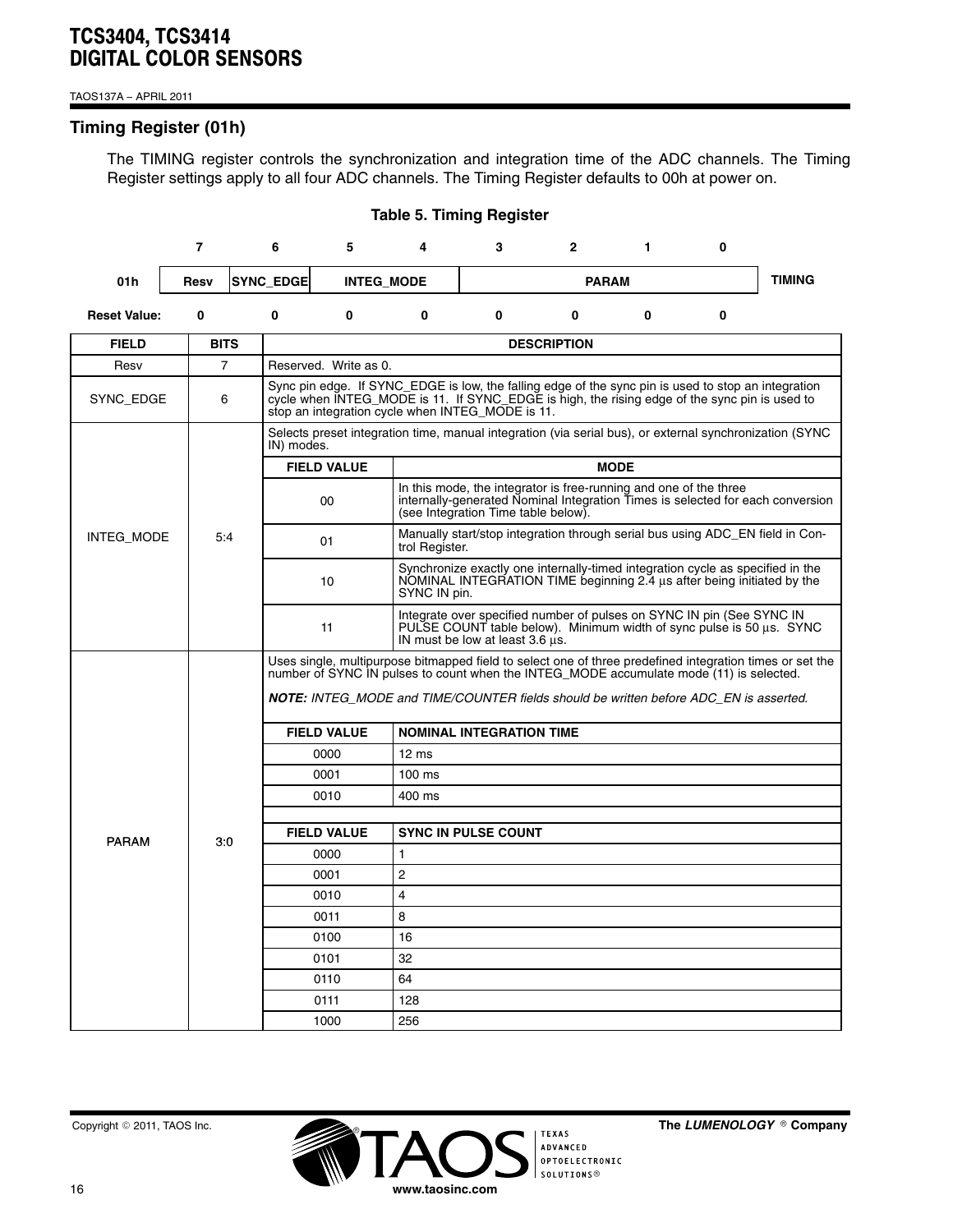### **Interrupt Control Register (02h)**

The INTERRUPT register controls the extensive interrupt capabilities of the device. The open-drain interrupt pin is active low and requires a pullup resistor to  $V_{DD}$  in order to pull high in the inactive state. Using the Interrupt Source Register (03h), the interrupt can be configured to trigger on any one of the four ADC channels. The TCS3404/14 permits both SMB-Alert style interrupts as well as traditional level style interrupts. The Interrupt Register provides control over when a *meaningful interrupt* will occur. The concept of a *meaningful* change can be defined by the user both in terms of light intensity and time, or persistence of that change in intensity. The value must cross the threshold (as configured in the Threshold Registers 08h through 0Bh) and persist for some period of time as outlined in the table below.

When a level Interrupt is selected, an interrupt is generated whenever the last conversion results in a value outside of the programmed threshold window. The interrupt is active-low and remains asserted until cleared by writing an 11 in the TRANSACTION field in the COMMAND register.

In SMB-Alert mode, the interrupt is similar to the traditional level style and the interrupt line is asserted low. To clear the interrupt, the host responds to the SMB-Alert by performing a modified Receive Byte operation, in which the Alert Response Address (ARA) is placed in the slave address field, and the TCS3404/14 that generated the interrupt responds by returning its own address in the seven most significant bits of the receive data byte. If more than one device connected on the bus has pulled the SMBAlert line low, the highest priority (lowest address) device will win control of the bus during the slave address transfer. If the device loses this arbitration, the interrupt will not be cleared. The Alert Response Address is 0Ch.

When INTR = 11, the interrupt is generated immediately following the SMBus write operation. Operation then behaves in an SMB-Alert mode, and the software set interrupt may be cleared by an SMB-Alert cycle.

|                     | 7              | 6                  | 5.                                                                                                                                                                                                                                                                                                                                                                              |                            | 3                                                                                                | $\overline{2}$     | 1.                                        | $\bf{0}$           |                  |  |
|---------------------|----------------|--------------------|---------------------------------------------------------------------------------------------------------------------------------------------------------------------------------------------------------------------------------------------------------------------------------------------------------------------------------------------------------------------------------|----------------------------|--------------------------------------------------------------------------------------------------|--------------------|-------------------------------------------|--------------------|------------------|--|
| 02 <sub>h</sub>     | Resv           | <b>INTR STOP</b>   |                                                                                                                                                                                                                                                                                                                                                                                 | <b>INTR</b>                | Resv                                                                                             |                    | <b>PERSIST</b>                            |                    | <b>INTERRUPT</b> |  |
| <b>Reset Value:</b> | 0              | 0                  | $\mathbf{0}$                                                                                                                                                                                                                                                                                                                                                                    | 0                          | 0                                                                                                | 0                  | 0                                         | 0                  |                  |  |
| <b>FIELD</b>        | <b>BITS</b>    |                    |                                                                                                                                                                                                                                                                                                                                                                                 |                            |                                                                                                  | <b>DESCRIPTION</b> |                                           |                    |                  |  |
| Resv                | $\overline{7}$ |                    | Reserved. Write as 0.                                                                                                                                                                                                                                                                                                                                                           |                            |                                                                                                  |                    |                                           |                    |                  |  |
| <b>INTR STOP</b>    | 6              |                    | Stop ADC integration on interrupt. When high, ADC integration will stop once an interrupt is asserted.<br>To resume operation (1) de-assert ADC_EN using CONTROL register, (2) clear interrupt using<br>COMMAND register, and (3) re-assert ADC_EN using CONTROL register. Note: Use this bit to isolate<br>a particular condition when the sensor is continuously integrating. |                            |                                                                                                  |                    |                                           |                    |                  |  |
|                     |                |                    |                                                                                                                                                                                                                                                                                                                                                                                 |                            | INTR Control Select. This field determines mode of interrupt logic according to the table below: |                    |                                           |                    |                  |  |
|                     |                | <b>FIELD VALUE</b> |                                                                                                                                                                                                                                                                                                                                                                                 | <b>INTERRUPT CONTROL</b>   |                                                                                                  |                    |                                           |                    |                  |  |
|                     |                |                    | 00                                                                                                                                                                                                                                                                                                                                                                              | Interrupt output disabled. |                                                                                                  |                    |                                           |                    |                  |  |
| <b>INTR</b>         | 5:4            |                    | 01<br>Level Interrupt.                                                                                                                                                                                                                                                                                                                                                          |                            |                                                                                                  |                    |                                           |                    |                  |  |
|                     |                |                    | 10<br>SMB-Alert compliant.                                                                                                                                                                                                                                                                                                                                                      |                            |                                                                                                  |                    |                                           |                    |                  |  |
|                     |                |                    | 11<br>Sets an interrupt and functions as mode 10.                                                                                                                                                                                                                                                                                                                               |                            |                                                                                                  |                    |                                           |                    |                  |  |
|                     |                |                    | <b>NOTE:</b> Value 11 may be used to test interrupt connectivity in a system or to assist in debugging interrupt<br>service routine software. See Application Software section for further information.                                                                                                                                                                         |                            |                                                                                                  |                    |                                           |                    |                  |  |
| Resv                | 3              |                    | Reserved. Write as 0.                                                                                                                                                                                                                                                                                                                                                           |                            |                                                                                                  |                    |                                           |                    |                  |  |
|                     |                |                    |                                                                                                                                                                                                                                                                                                                                                                                 |                            | Interrupt persistence. Controls rate of interrupts to the host processor:                        |                    |                                           |                    |                  |  |
|                     |                |                    | <b>FIELD VALUE</b>                                                                                                                                                                                                                                                                                                                                                              |                            | <b>TIMER</b>                                                                                     |                    |                                           | <b>DESCRIPTION</b> |                  |  |
| <b>PERSIST</b>      | 2:0            |                    | 000                                                                                                                                                                                                                                                                                                                                                                             |                            | Every                                                                                            |                    | Every ADC cycle generates interrupt       |                    |                  |  |
|                     |                |                    | 001                                                                                                                                                                                                                                                                                                                                                                             |                            | Single                                                                                           |                    | Any value outside of threshold range.     |                    |                  |  |
|                     |                |                    | 010                                                                                                                                                                                                                                                                                                                                                                             |                            | $0.1$ sec                                                                                        |                    | Consecutively out of range for 0.1 second |                    |                  |  |
|                     |                |                    | 011                                                                                                                                                                                                                                                                                                                                                                             |                            | 1 sec                                                                                            |                    | Consecutively out of range for 1 second   |                    |                  |  |

**Table 6. Interrupt Control Register**

**The LUMENOLOGY** © Company

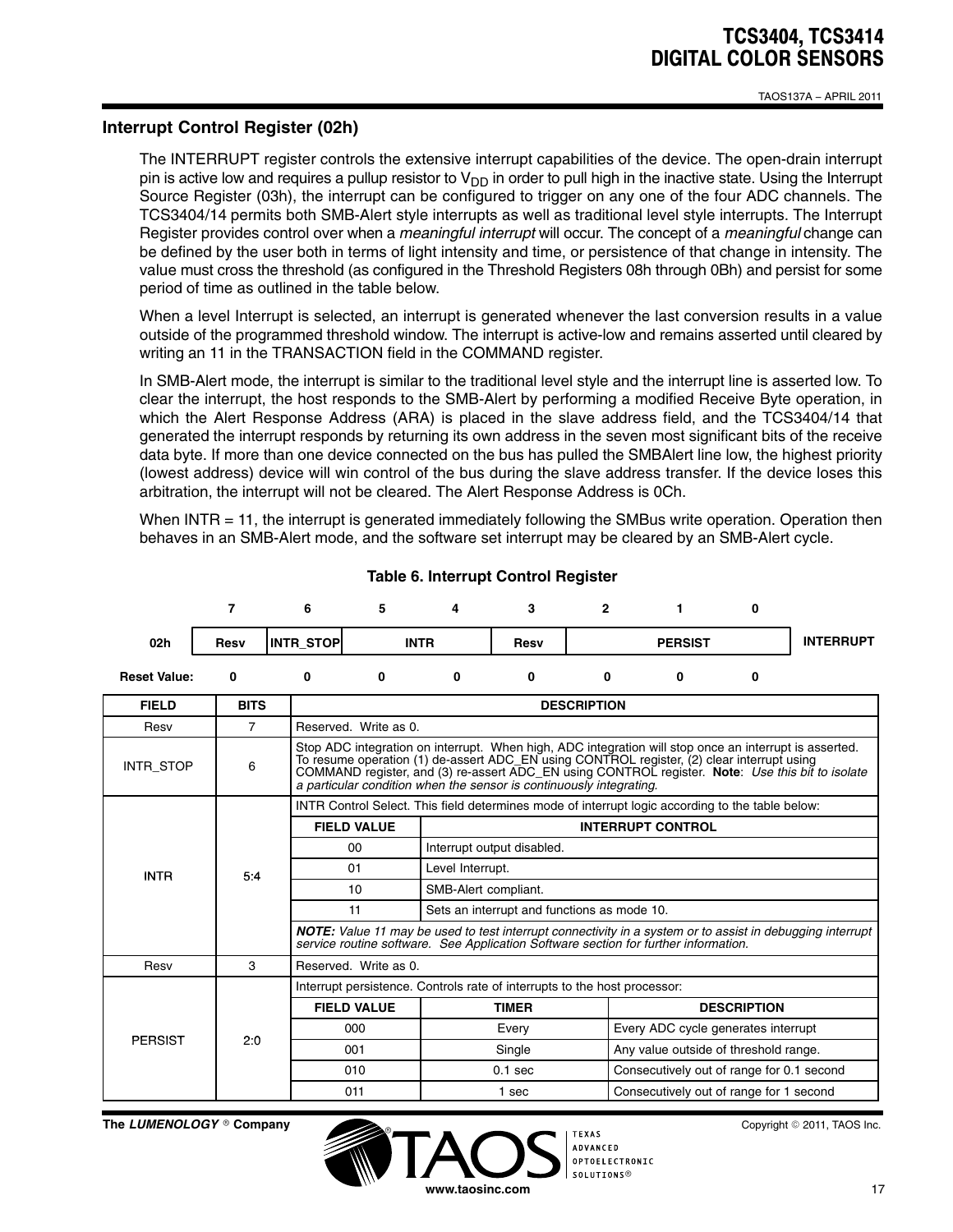#### TAOS137A − APRIL 2011

## **Interrupt Source Register (03h)**

The Interrupt Source register selects which ADC channel value to use to generate an interrupt. Only one of the four ADC channels can be selected.

|                     | 7           | 6           | 5                                                                            | 4             | 3           | $\overline{2}$ | 1.                | 0 |                   |  |
|---------------------|-------------|-------------|------------------------------------------------------------------------------|---------------|-------------|----------------|-------------------|---|-------------------|--|
| 03h                 | Resv        | <b>Resv</b> | Resv                                                                         | Resv          | Resv        | Resv           | <b>INT SOURCE</b> |   | <b>INT SOURCE</b> |  |
| <b>Reset Value:</b> | 0           | 0           | 0                                                                            | 0             | 0           | 0              | 0                 | 0 |                   |  |
| <b>FIELD</b>        | <b>BITS</b> |             | <b>DESCRIPTION</b>                                                           |               |             |                |                   |   |                   |  |
| Resv                | 7:2         |             | Reserved. Write as 0.                                                        |               |             |                |                   |   |                   |  |
|                     |             |             | Interrupt Source. Selects which ADC channel to use to generate an interrupt: |               |             |                |                   |   |                   |  |
|                     |             |             | <b>FIELD VALUE</b><br><b>INTERRUPT SOURCE</b>                                |               |             |                |                   |   |                   |  |
|                     |             |             | 00                                                                           | Green channel |             |                |                   |   |                   |  |
| <b>INT SOURCE</b>   | 1:0         |             | 01                                                                           |               | Red channel |                |                   |   |                   |  |
|                     |             |             | 10                                                                           | Blue channel  |             |                |                   |   |                   |  |
|                     |             |             | 11                                                                           | Clear channel |             |                |                   |   |                   |  |

## **Table 7. Interrupt Source Register**

NOTE: The INTERRUPT THRESHOLD Register (08h−0Bh) should be configured appropriately to correspond to the ADC channel value that generates an interrupt.

## **ID Register (04h)**

The ID register provides the value for both the part number and silicon revision number for that part number. It is a read-only register, whose value never changes.

#### **Table 8. ID Register**

|                     |                          |                          | э                        |                          | ×.                       |                          |   |                          |  |
|---------------------|--------------------------|--------------------------|--------------------------|--------------------------|--------------------------|--------------------------|---|--------------------------|--|
| 04h                 | <b>PARTNO</b>            |                          |                          | <b>REVNO</b>             |                          |                          |   | ID                       |  |
| <b>Reset Value:</b> | $\overline{\phantom{a}}$ | $\overline{\phantom{0}}$ | $\overline{\phantom{0}}$ | $\overline{\phantom{0}}$ | $\overline{\phantom{a}}$ | $\overline{\phantom{0}}$ | - | $\overline{\phantom{a}}$ |  |

| <b>FIELD</b>  | <b>BITS</b> | <b>DESCRIPTION</b>                                                                                                  |
|---------------|-------------|---------------------------------------------------------------------------------------------------------------------|
| <b>PARTNO</b> | 7:4         | Part Number Identification: field value 0000 = TCS3404<br>field value 0001 = TCS3413, TCS3414, TCS3415, and TCS3416 |
| <b>REVNO</b>  | 3:0         | Revision number identification                                                                                      |



 $^{\circ}$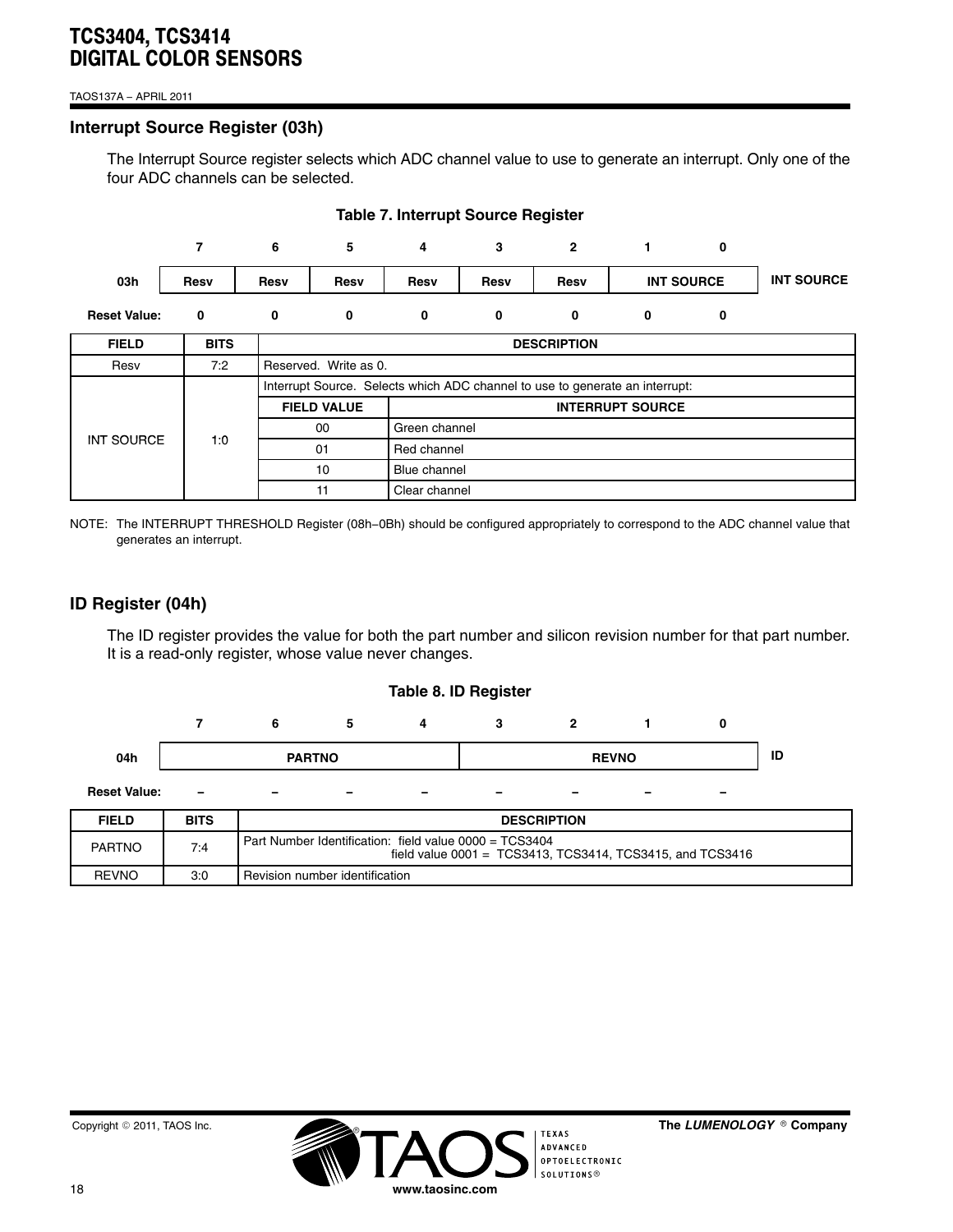## **Gain Register (07h)**

The Gain register provides a common gain control adjustment for all four parallel ADC output channels. Two gain bits [5:4] in the Gain Register allow the relative gain to be adjusted from  $1 \times$  to 64 $\times$  in  $4 \times$  increments. The advantage of the gain adjust is to extend the dynamic range of the light input up to a factor of 64× before analog or digital saturation occurs. If analog saturation has occurred, lowering the gain sensitivity will likely prevent analog saturation especially when the integration time is relatively short. For longer integration times, the 16-bit output could be in digital saturation (64K). If lowering the gain to  $1\times$  does not prevent digital saturation from occurring, the use of PRESCALER can be useful.

The PRESCALER is 3 bits [2:0] in the gain register that divides down the output count (i.e. shifts the LSB of the count value to the right). The PRESCALER adjustment range is divide by 1 to 64 in multiples of 2.

The most sensitive gain setting of the device would be when GAIN is set to 11b (64×), and PRESCALER is set to 000b (divide by 1). The least sensitive part setting would be GAIN 00  $(1\times)$  and PRESCALER 110 (divide by 64). If the part continues to be in digital saturation at the least sensitive setting, the integration time can be lowered (see Timing Register section).

|                     |      | 6    |             | 4 | v           |                  |             |
|---------------------|------|------|-------------|---|-------------|------------------|-------------|
| 07h                 | Resv | Resv | <b>GAIN</b> |   | <b>Resv</b> | <b>PRESCALER</b> | <b>GAIN</b> |
| <b>Reset Value:</b> |      |      |             |   | u           | u                |             |

| <b>FIELD</b> | <b>BITS</b> | <b>DESCRIPTION</b>                                                                                                                                                 |                                                                                                     |  |  |  |
|--------------|-------------|--------------------------------------------------------------------------------------------------------------------------------------------------------------------|-----------------------------------------------------------------------------------------------------|--|--|--|
| Resv         | 7:6         | Reserved. Write as 0.                                                                                                                                              |                                                                                                     |  |  |  |
|              |             |                                                                                                                                                                    | Analog Gain Control. This field switches the common analog gain of the four ADC channels. Four gain |  |  |  |
|              |             | <b>FIELD VALUE</b>                                                                                                                                                 | <b>GAIN</b>                                                                                         |  |  |  |
| GAIN         | 5:4         | 00                                                                                                                                                                 | $1\times$                                                                                           |  |  |  |
|              |             | 01                                                                                                                                                                 | $4\times$                                                                                           |  |  |  |
|              |             | 10                                                                                                                                                                 | $16\times$                                                                                          |  |  |  |
|              |             | 11                                                                                                                                                                 | $64\times$                                                                                          |  |  |  |
| Resv         | 3           | Reserved. Write as 0.                                                                                                                                              |                                                                                                     |  |  |  |
|              |             | Prescaler. This field controls a 6-bit digital prescaler and divider. The prescaler reduces the sensitivity<br>of each ADC integrator as shown in the table below: |                                                                                                     |  |  |  |
|              |             | <b>FIELD VALUE</b>                                                                                                                                                 | <b>PRESCALER MODE</b>                                                                               |  |  |  |
|              |             | 000                                                                                                                                                                | Divide by 1.                                                                                        |  |  |  |
|              |             | 001                                                                                                                                                                | Divide by 2.                                                                                        |  |  |  |
| PRESCALER    | 2:0         | 010                                                                                                                                                                | Divide by 4.                                                                                        |  |  |  |
|              |             | 011                                                                                                                                                                | Divide by 8.                                                                                        |  |  |  |
|              |             | 100                                                                                                                                                                | Divide by 16.                                                                                       |  |  |  |
|              |             | 101                                                                                                                                                                | Divide by 32.                                                                                       |  |  |  |
|              |             | 110                                                                                                                                                                | Divide by 64.                                                                                       |  |  |  |
|              |             | 111                                                                                                                                                                | Not used.                                                                                           |  |  |  |

**www.taosinc.com**

SOLUTIONS®

**TEXAS ADVANCED OPTOELECTRONIC** 

#### **Table 9. Gain Register**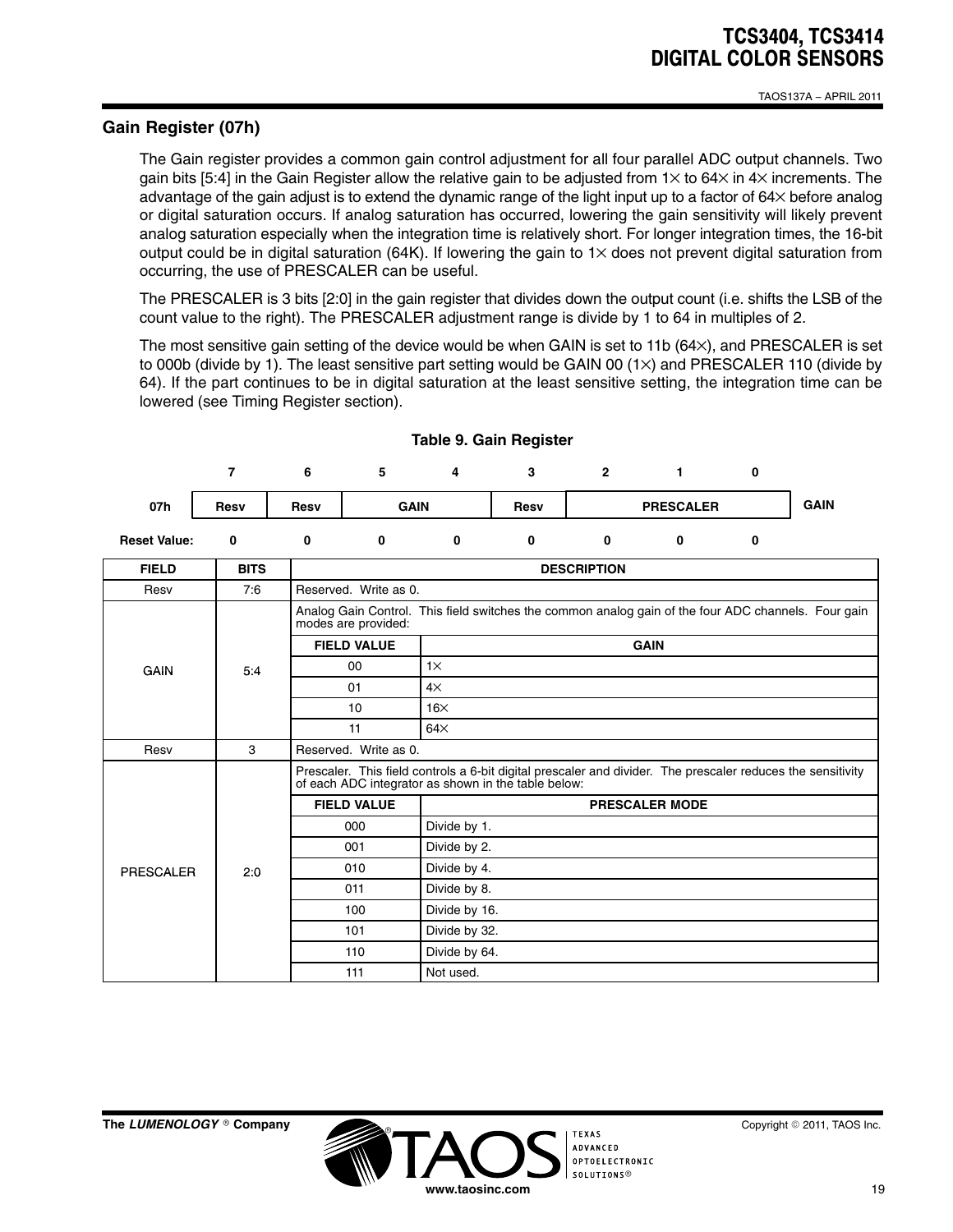TAOS137A − APRIL 2011

## **Interrupt Threshold Register (08h − 0Bh)**

The interrupt threshold registers store the values to be used as the high and low trigger points for the comparison function for interrupt generation. The high and low bytes from each set of registers are combined to form a 16-bit threshold value. If the value generated by the Interrupt Source Register (03h) converges below or equal to the low threshold specified, an interrupt is asserted on the interrupt pin. If the value generated by Interrupt Source Register (03h) converges above the high threshold specified, an interrupt is asserted on the interrupt pin. Registers LOW\_THRESH\_LOW\_BYTE and LOW\_THRESH\_HIGH\_BYTE provide the low byte and high byte, respectively, of the lower interrupt threshold. Registers HIGH\_THRESH\_LOW\_BYTE and HIGH\_THRESH\_HIGH\_BYTE provide the low and high bytes, respectively, of the upper interrupt threshold. The interrupt threshold registers default to 00h on power up.

| <b>REGISTER</b>       | <b>ADDRESS</b> | <b>BITS</b> | <b>DESCRIPTION</b>                                     |
|-----------------------|----------------|-------------|--------------------------------------------------------|
| LOW THRESH LOW BYTE   | 08h            | 7:0         | ADC interrupt source lower byte of the low threshold.  |
| LOW THRESH HIGH BYTE  | 09h            | 7:0         | ADC interrupt source upper byte of the low threshold.  |
| HIGH THRESH LOW BYTE  | 0Ah            | 7:0         | ADC interrupt source lower byte of the high threshold. |
| HIGH THRESH HIGH BYTE | 0Bh            | 7:0         | ADC interrupt source upper byte of the high threshold. |

#### **Table 10. Interrupt Threshold Register**

NOTES: 1. The Interrupt Source Register (03h) selects which ADC channel to generate an interrupt and should correspond to the threshold setting. Both registers should be configured appropriately when setting up an interrupt service routine.

2. Since two 8-bit values are combined for a single 16-bit value for each of the high and low interrupt thresholds, the SMBus Send Byte protocol should not be used to write to these registers. Any values transferred by the Send Byte protocol with the MSB set would be interpreted as the COMMAND field and stored as an address for subsequent read/write operations and not as the interrupt threshold information as desired. The Write Word protocol should be used to write byte-paired registers. For example, the LOW\_THRESH\_LOW\_BYTE and LOW\_THRESH\_HIGH\_BYTE registers (as well as the HIGH\_THRESH\_LOW\_BYTE and HIGH\_THRESH\_HIGH\_BYTE registers) can be written together to set the 16-bit ADC value in a single transaction.

## **ADC Channel Data Registers (10h − 17h)**

The ADC channel data are expressed as 16-bit values spread across four registers. The channel low and high provide the lower and upper bytes respectively for each ADC channel data registers. Each DATALOW and DATAHIGH register is identified below as 1, 2, 3, or 4. All channel data registers are read-only and default to 00h on power up.

| <b>REGISTER</b>   | <b>ADDRESS</b> | <b>BITS</b> | <b>DESCRIPTION</b>       |
|-------------------|----------------|-------------|--------------------------|
| <b>GREEN LOW</b>  | 10h            | 7:0         | ADC channel 1 lower byte |
| <b>GREEN HIGH</b> | 11h            | 7:0         | ADC channel 1 upper byte |
| <b>RED LOW</b>    | 12h            | 7:0         | ADC channel 2 lower byte |
| RED HIGH          | 13h            | 7:0         | ADC channel 2 upper byte |
| <b>BLUE LOW</b>   | 14h            | 7:0         | ADC channel 3 lower byte |
| <b>BLUE HIGH</b>  | 15h            | 7:0         | ADC channel 3 upper byte |
| <b>CLEAR LOW</b>  | 16h            | 7:0         | ADC channel 4 lower byte |
| CLEAR HIGH        | 17h            | 7:0         | ADC channel 4 upper byte |

#### **Table 11. ADC Channel Data Registers**

The upper byte data registers can only be read following a read to the corresponding lower byte register. When the lower byte register is read the upper eight bits are strobed into a shadow register, which is read by a subsequent read to the upper byte. The upper register will therefore read the correct value even if additional ADC integration cycles complete between the reading of the lower and upper registers.

NOTE: The SMBus Read Word protocol can be used to read byte-paired registers. For example, the DATA1LOW and DATA1HIGH registers (as well as the other three individual register pairs) may be read together to obtain the 16-bit ADC value in a single transaction.

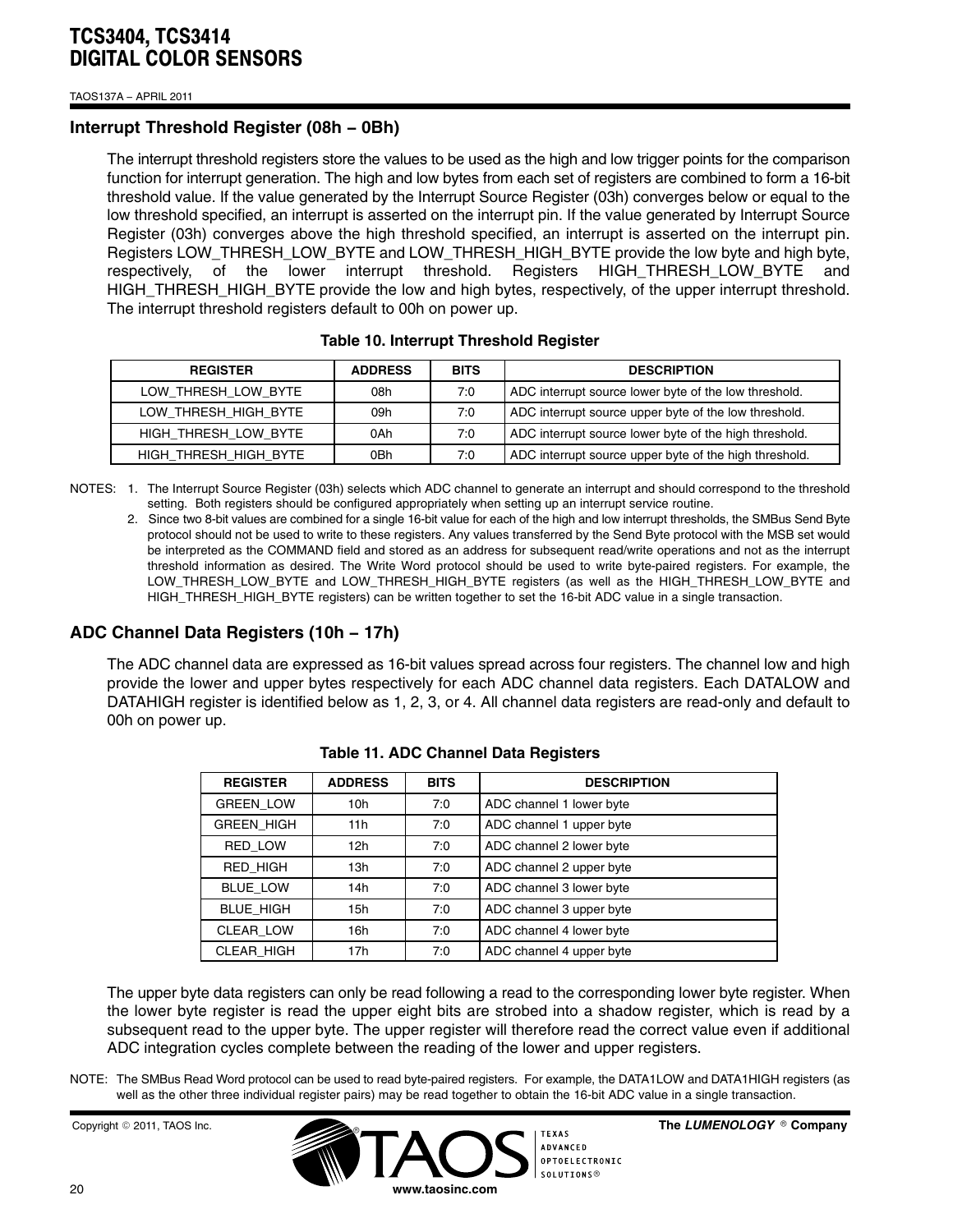TAOS137A − APRIL 2011

## **APPLICATION INFORMATION: SOFTWARE**

#### **Basic Operation**

After applying V<sub>DD</sub>, the device will initially be in the power−down state. To operate the device, issue a command to access the control register followed by the data value 03h to the control register to set ADC\_EN and POWER to power up the device. At this point, all four ADC channels will begin a conversion at the default integration time of 12 ms. After 12 ms, the conversion results will be available in ADC Channel Data Registers (10h through 17h). The following pseudo code illustrates a procedure for reading the TCS3404/14 device using Word and Byte transactions:

```
// Read ADC Channels Using Read Word Protocol − RECOMMENDED
     Address = 0x39
     Command = 0x80PowerUp = 0x03 //Power Up and Enable ADC
      //Wait for integration conversion
      //Address the Ch1 lower data register and configure for Read Word
      Command = 0xB0 \frac{1}{s} //Set Command bit and Word transaction
      //Reads two bytes from sequential registers 10h and 11h
      //Results are returned in DataLow and DataHigh variables
      ReadWord (Address, Command, DataLow, DataHigh)
     Channel1 = 256 * DataHigh + DataLow
      //Address the Ch2 lower data register and configure for Read Word
      Command = 0xB2 //Set Command bit and Word transaction
      //Reads two bytes from sequential registers 12h and 13h
      //Results are returned in DataLow and DataHigh variables
      ReadWord (Address, Command, DataLow, DataHigh)
      Channel2 = 256 * DataHigh + DataLow //Shift DataHigh to upper byte
      //Address the Ch3 lower data register and configure for Read Word
      Command = 0xB4 //Set Command bit and Word transaction
      //Reads two bytes from sequential registers 14h and 15h
      //Results are returned in DataLow and DataHigh variables
      ReadWord (Address, Command, DataLow, DataHigh)
      Channel3 = 256 * DataHigh + DataLow
      //Address the Ch4 lower data register and configure for Read Word
      Command = 0xB8 //Set Command bit and Word transaction
      //Reads two bytes from sequential registers 16h and 17h
      //Results are returned in DataLow and DataHigh variables
      ReadWord (Address, Command, DataLow, DataHigh)
      Channel4 = 256 * DataHigh + DataLow //Shift DataHigh to upper byte
```
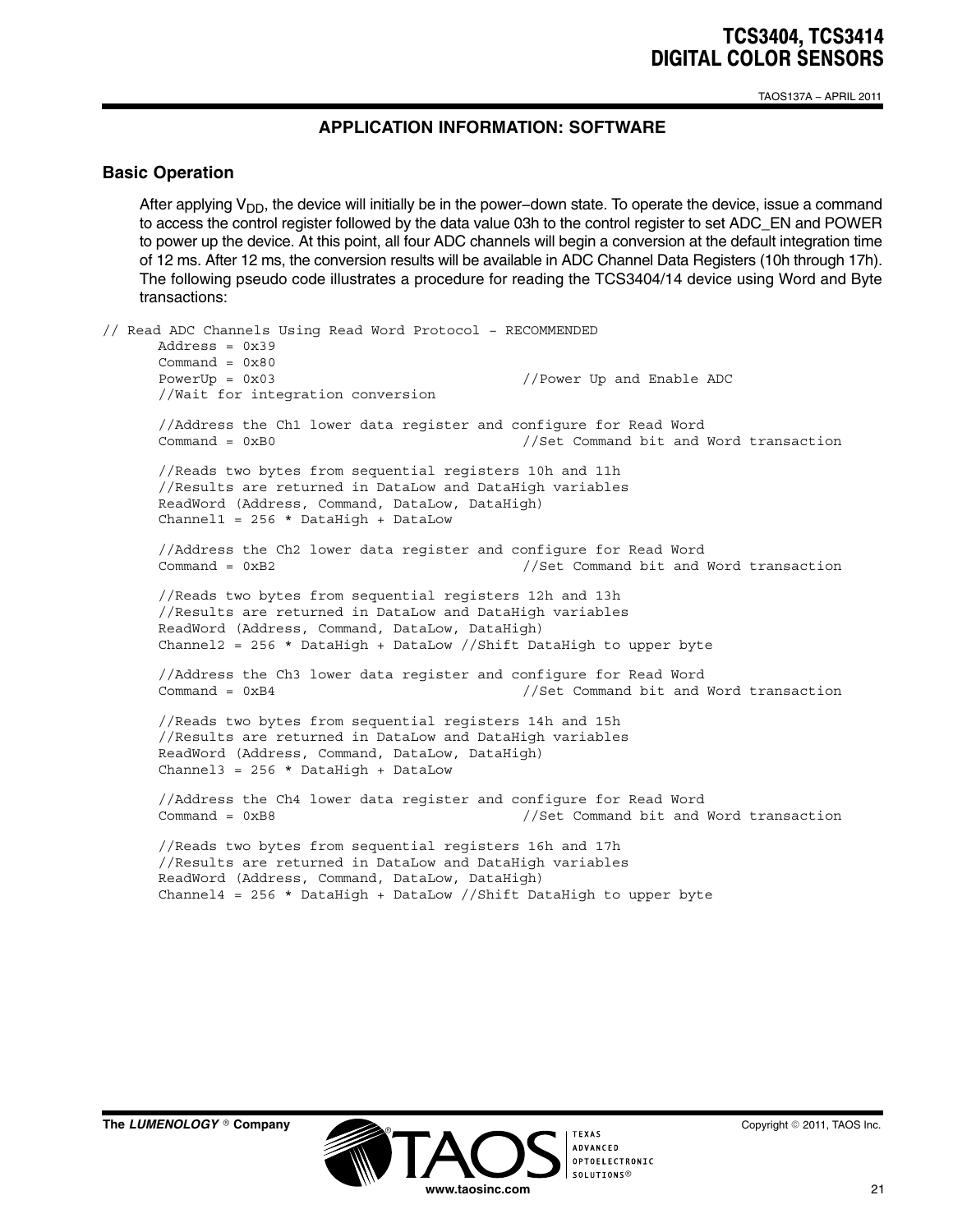TAOS137A − APRIL 2011

// Read ADC Channels Using Read Byte Protocol Address = 0x39 //Slave addr − also 0x29 or 0x49 Command = 0x90 //Address the Ch1 lower data register ReadByte (Address, Command, DataLow) //Result returned in DataLow Command = 0x91 //Address the Ch1 upper data register ReadByte (Address, Command, DataHigh) //Result returned in DataHigh Channel1 = 256 \* DataHigh + DataLow  $//Shift$  DataHigh to upper byte Command = 0x92 //Address the Ch2 lower data register ReadByte (Address, Command, DataLow) //Result returned in DataLow Command = 0x93 //Address the Ch2 upper data register ReadByte (Address, Command, DataHigh) //Result returned in DataHigh Channel2 = 256 \* DataHigh + DataLow  $//Shift$  DataHigh to upper byte Command = 0x94 //Address the Ch3 lower data register ReadByte (Address, Command, DataLow) //Result returned in DataLow Command = 0x95 //Address the Ch3 upper data register ReadByte (Address, Command, DataHigh) //Result returned in DataHigh Channel3 = 256 \* DataHigh + DataLow //Shift DataHigh to upper byte Command = 0x96 //Address the Ch4 lower data register ReadByte (Address, Command, DataLow) //Result returned in DataLow Command = 0x97 //Address the Ch4 upper data register ReadByte (Address, Command, DataHigh) //Result returned in DataHigh Channel4 =  $256 *$  DataHigh + DataLow //Shift DataHigh to upper byte



The LUMENOLOGY <sup>®</sup> Company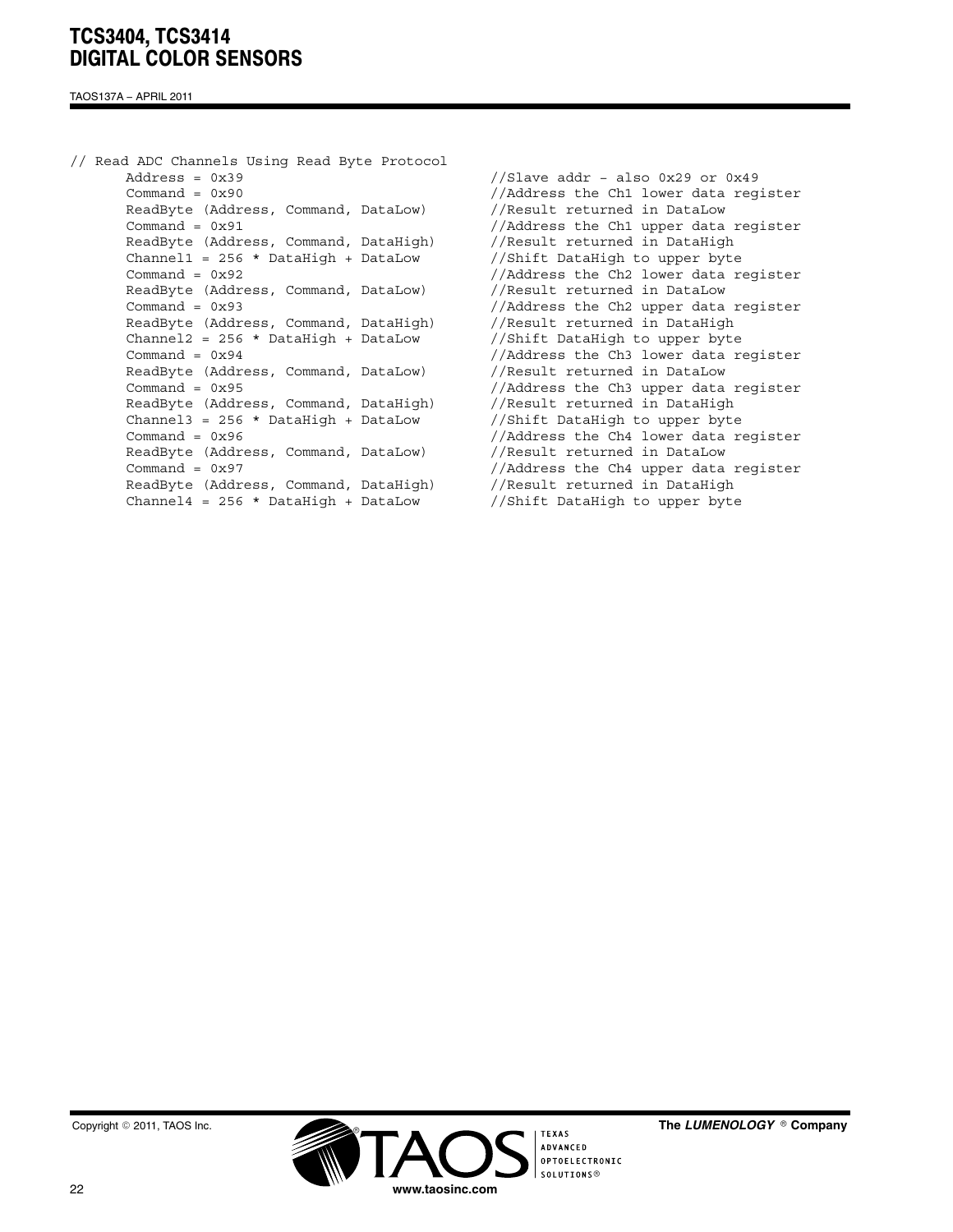TAOS137A − APRIL 2011

## **APPLICATION INFORMATION: SOFTWARE**

#### **Configuring the Timing Register**

The command, timing, and control registers are initialized to default values on power up. Setting these registers to the desired values would be part of a normal initialization or setup procedure. In addition, to maximize the performance of the device under various conditions, the integration time and gain may be changed often during operation. The following pseudo code illustrates a procedure for setting up the timing register for various options.

```
// Set up Timing Register
     //Low Gain (1x), integration time of 12ms (default value)
     Address = 0x39
     Command = 0x81 //Timing Register
     Data = 0x02WriteByte(Address, Command, Data)
     //Low Gain (1x), integration time of 101ms
     Command = 0x81 //Timing Register
     Data = 0x01WriteByte(Address, Command, Data)
     //Low Gain (1x), integration time of 12ms
     Data = 0x00WriteByte(Address, Command, Data)
     //High Gain (16x), integration time of 101ms
     Command = 0x81 //Timing Register
     Data = 0x01WriteByte(Address, Command, Data)
     Command = 0x87 //Gain Control Register
     Data = 0x20WriteByte(Address, Command, Data)
//Read data registers (see Basic Operation example)
//Perform Manual Integration of 50 us
     //Set up for manual integration
     Command = 0 \times 80Data = 0x01 //Disable ADC EN
     WriteByte(Address, Command, Data)
     Command = 0x81
     Data = 0x10 //Set manual integration
     WriteByte(Address, Command, Data)
     Command = 0x80Data = 0x03 //Enable ADC EN and begin integration
     WriteByte(Address, Command, Data)
     //Integrate for 50ms
     Sleep (50) //Wait for 50ms
     //Stop integrating
     Command 0x80
     Data = 0x01 //Disable ADC EN and stop integration
     WriteByte(Address, Command, Data)
```
//Read data registers (see Basic Operation example)

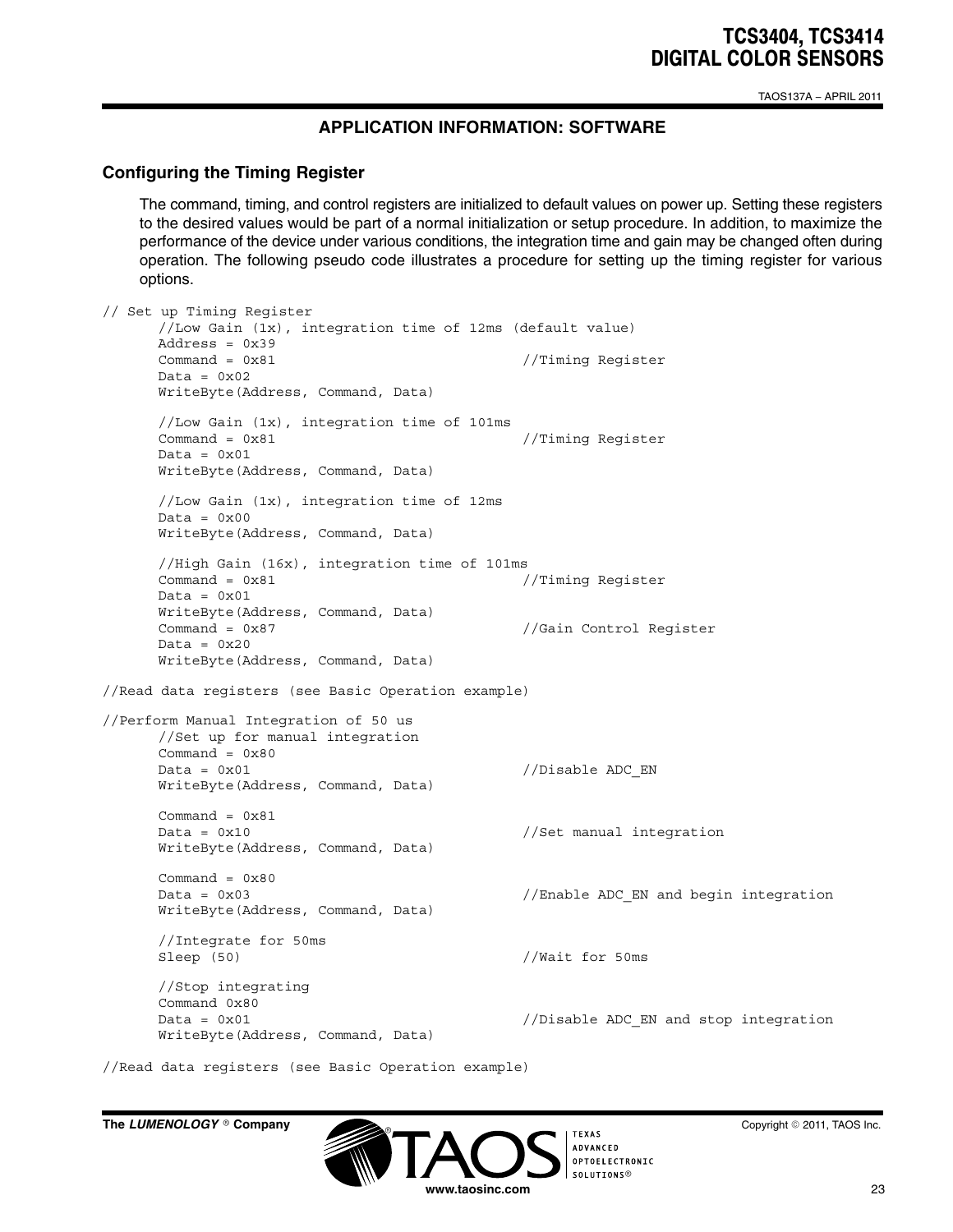TAOS137A − APRIL 2011

## **APPLICATION INFORMATION: SOFTWARE**

## **Synchronization**

There are two basic modes of operation for controlling synchronization: (1) internally timed, and (2) externally timed. Internally-timed integration cycles can either be continuous back-to-back conversions or can be externally triggered as a single event using the SYNC pin. Externally-timed integrations can be controlled by setting and clearing the ADC Enable in the Control Register using the serial interface, or by one or more pulses input to the SYNC pin. Internally-timed integration cycle times are dependent on the PARAM field value and the internal clock frequency. Nominal integration times and respective scaling between integration times scale proportionally as shown in the PARAM field in Table 5. See Operating Characteristics Table notes for detailed information regarding how the scale values were obtained.

If a particular integration time period is required that is not listed in the PARAM Integration Time field value, then the manual timing control feature can be used to manually start and stop the integration time period by setting INTEG MODE=01b. Manual integration is performed as follows:



**Figure 22. Manual Integration (INTEG\_MODE 01b)**

- 1. Disable ADC\_EN (= 0) before initiating a manual integration cycle
- 2. Clear and enable INTR before each cycle
- 3. Write 01b to INTEG\_MODE field
- 4. Set ADC\_EN (= 1) to start integration
- 5. Clear ADC\_EN  $( = 0)$  to stop integration
- 6. Read channel data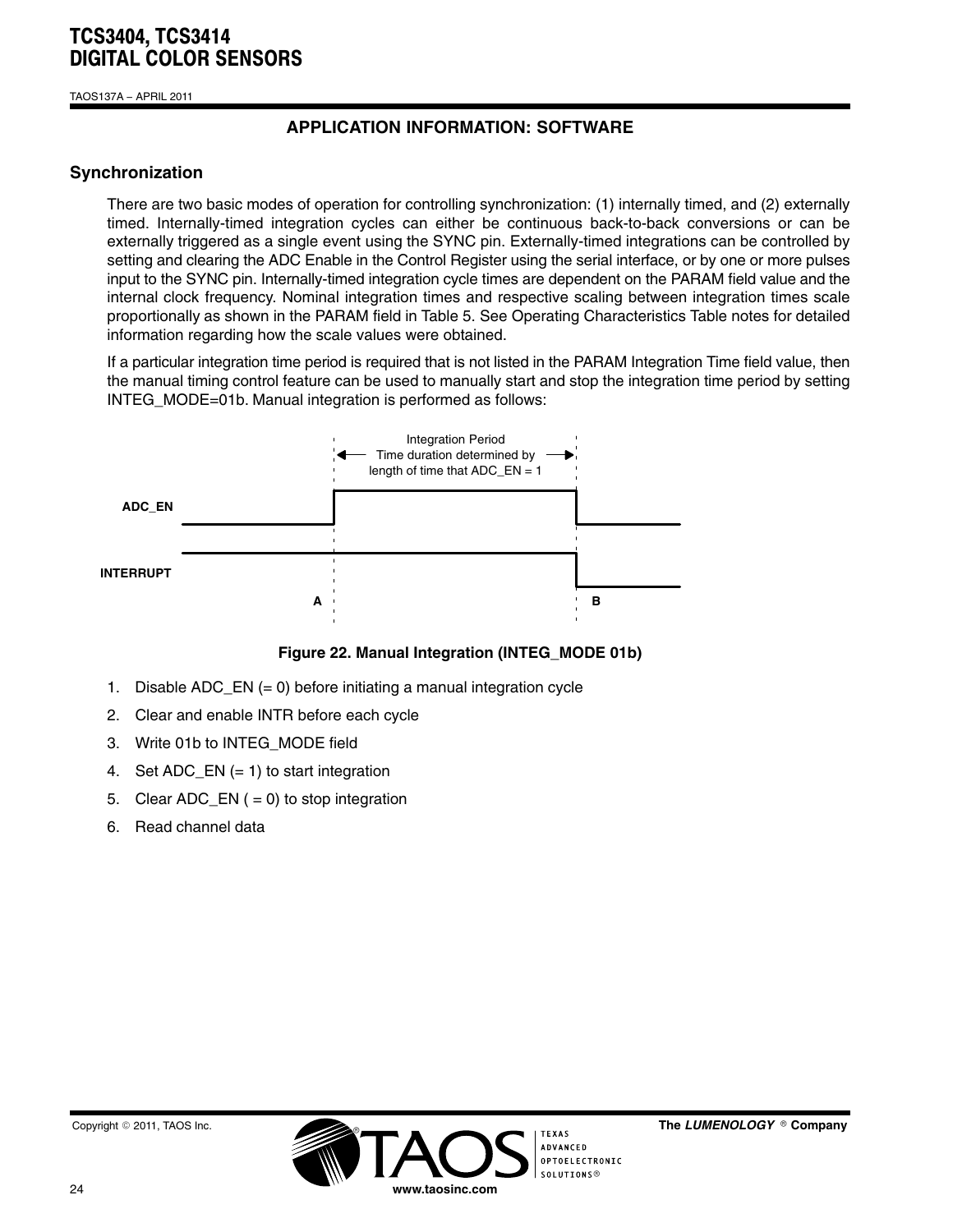TAOS137A − APRIL 2011

## **APPLICATION INFORMATION: SOFTWARE**

When the INTEG\_MODE field value is set to 10b, an externally-controlled synchronization input (SYNC) is used to trigger the start of an integration period. The integration period starts on the rising edge of the SYNC pulse, triggers a single, internally-timed integration cycle, and continues until the Nominal Integration Time, as defined in the PARAM field, is completed.



NOTE: ADC\_EN must be toggled (i.e. from high to low and back to high again) before next integration cycle

#### **Figure 23. One-Shot Integration (INTEG\_MODE 10b) Falling Edge**

- 1. Enable ADC\_EN  $(= 1)$
- 2. Set PARAM for desired integration cycle (12ms, 100ms, or 400ms)
- 3. Set INTEG\_MODE to 10b
- 4. Disable SYNC and clear INTR
- 5. Read channel data



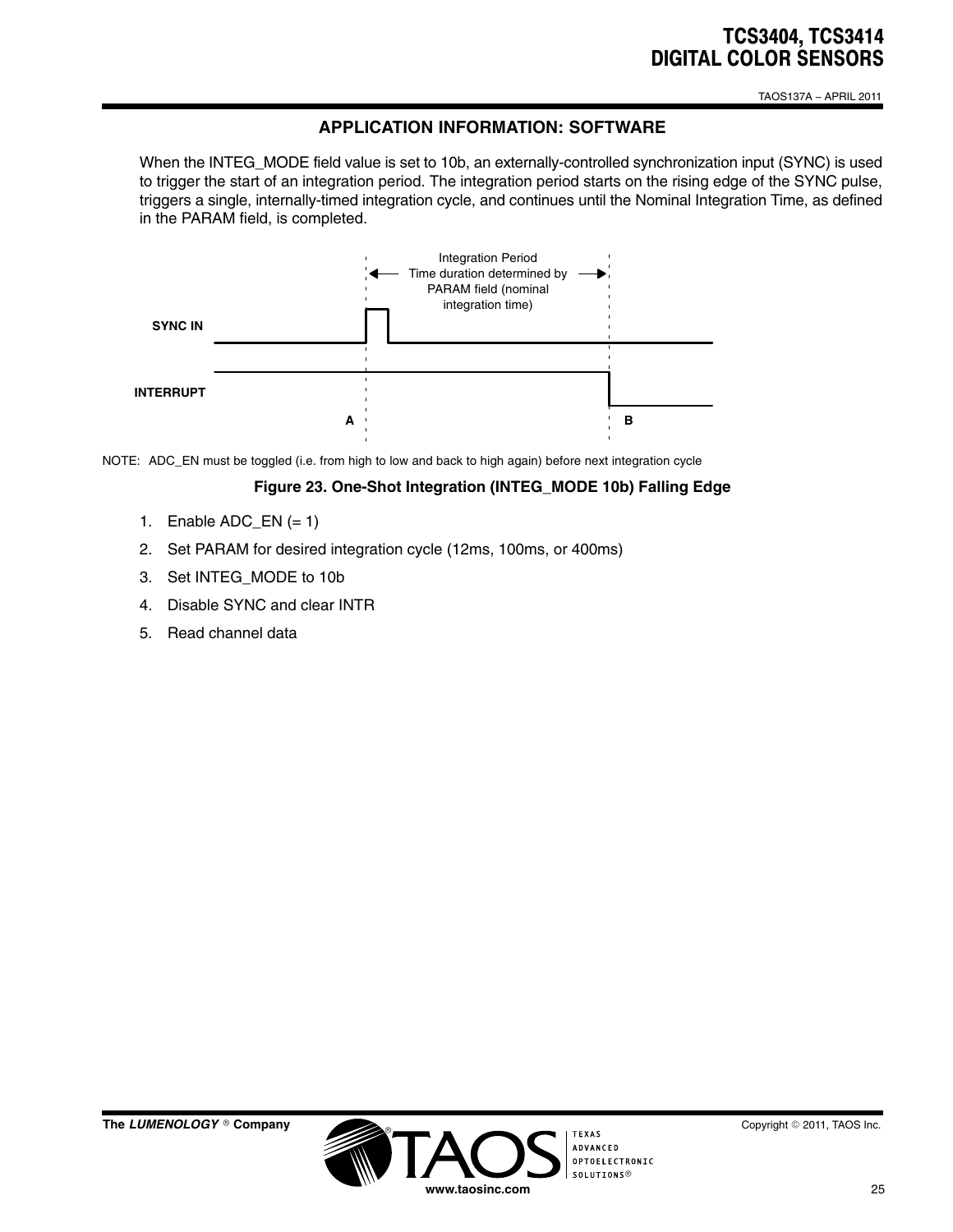TAOS137A − APRIL 2011

# **APPLICATION INFORMATION: SOFTWARE**

When the INTEG\_MODE field value is set to 11b, the device integrates from the rising edge of the first pulse until the rising or falling edge of a subsequent pulse as specified by the SYNC\_EDGE and PARAM field values. See example timing diagrams below. ADC EN must be toggled (i.e. from high to low and back to high again) before the next integration cycle. With this device feature, the SYNC IN input pin can be used to synchronize the device with an external light source (e.g. LED).



NOTES: 1. Rising edge of second SYNC IN pulse required to terminate integration cycle 2. ADC\_EN must be toggled (i.e. from high to low and back to high again) before next integration cycle

### **Figure 24. Integrate Over One Pulse (SYNC\_EDGE 1b, INTEG\_MODE 11b, PARAM 0b) Rising Edge**

- 1. Enable  $ADC_EN (= 1)$
- 2. Set SYNC EDGE to 1
- 3. Set PARAM for SYNC PULSE COUNT of 1
- 4. Set INTEG\_MODE to 11b
- 5. Input two external SYNC pulses
- 6. Disable SYNC and read channels

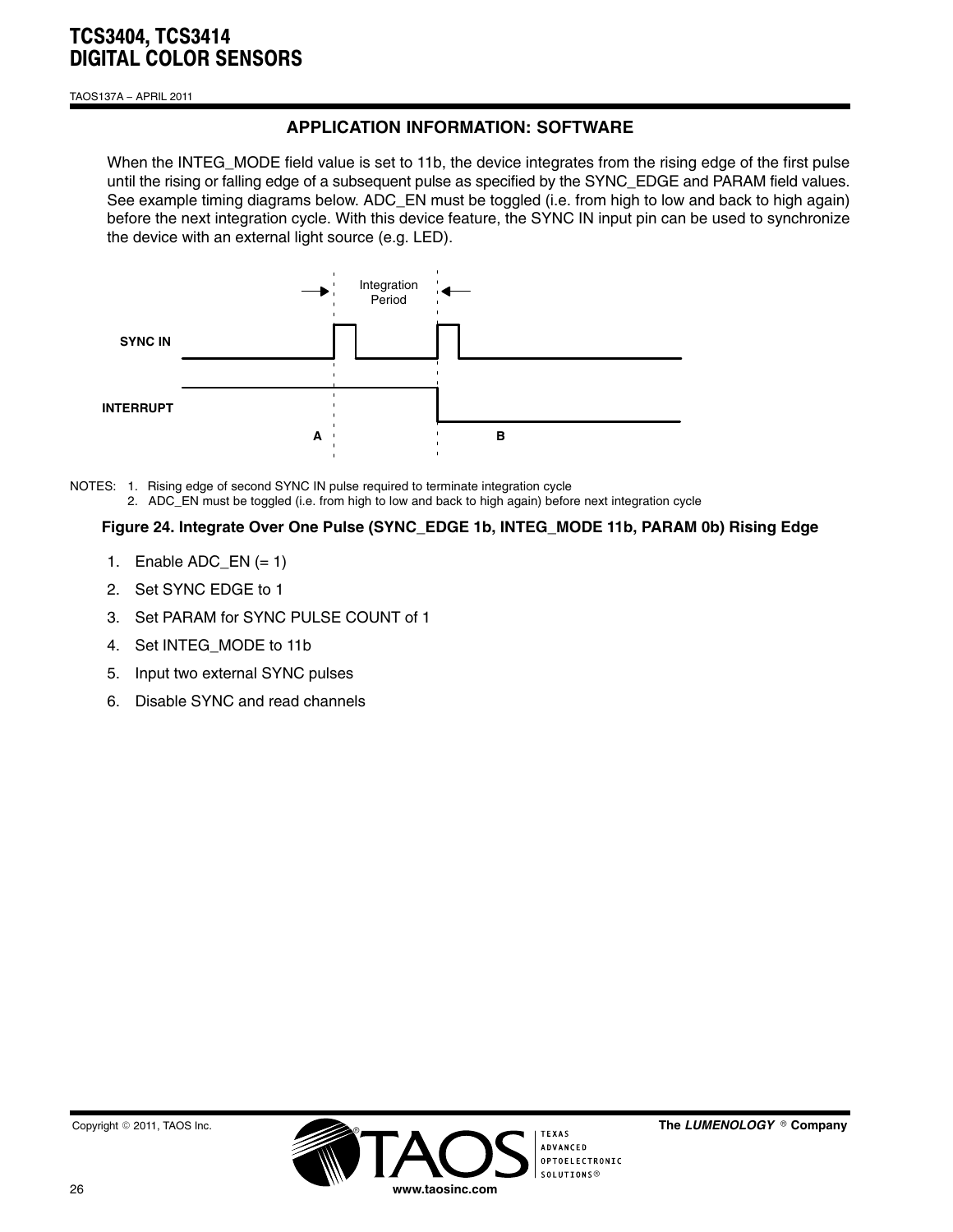TAOS137A − APRIL 2011

## **APPLICATION INFORMATION: SOFTWARE**



NOTE: ADC\_EN must be toggled (i.e. from high to low and back to high again) before next integration cycle

**Figure 25. Integrate Over One Pulse (SYNC\_EDGE 0b, INTEG\_MODE 11b, PARAM 0b) Falling Edge**

- 1. Enable ADC  $EN (= 1)$
- 2. Set SYNC EDGE to 0
- 3. Set PARAM for SYNC PULSE COUNT of 1
- 4. Set INTEG\_MODE to 11b
- 5. Input external SYNC pulse
- 6. Disable SYNC and read channels



NOTES: 1. Rising edge of third SYNC IN pulse required to terminate integration cycle 2. ADC\_EN must be toggled (i.e. from high to low and back to high again) before next integration cycle

**Figure 26. Integrate Over Two Pulses (SYNC\_EDGE 1b, INTEG\_MODE 11b, PARAM Xb) Rising Edge**

- 1. Enable ADC\_EN  $(= 1)$
- 2. Set SYNC EDGE to 1
- 3. Set PARAM for desired SYNC PULSE COUNT
- 4. Set INTEG\_MODE to 11b
- 5. Input N+1 external SYNC pulses
- 6. Disable SYNC and read channels

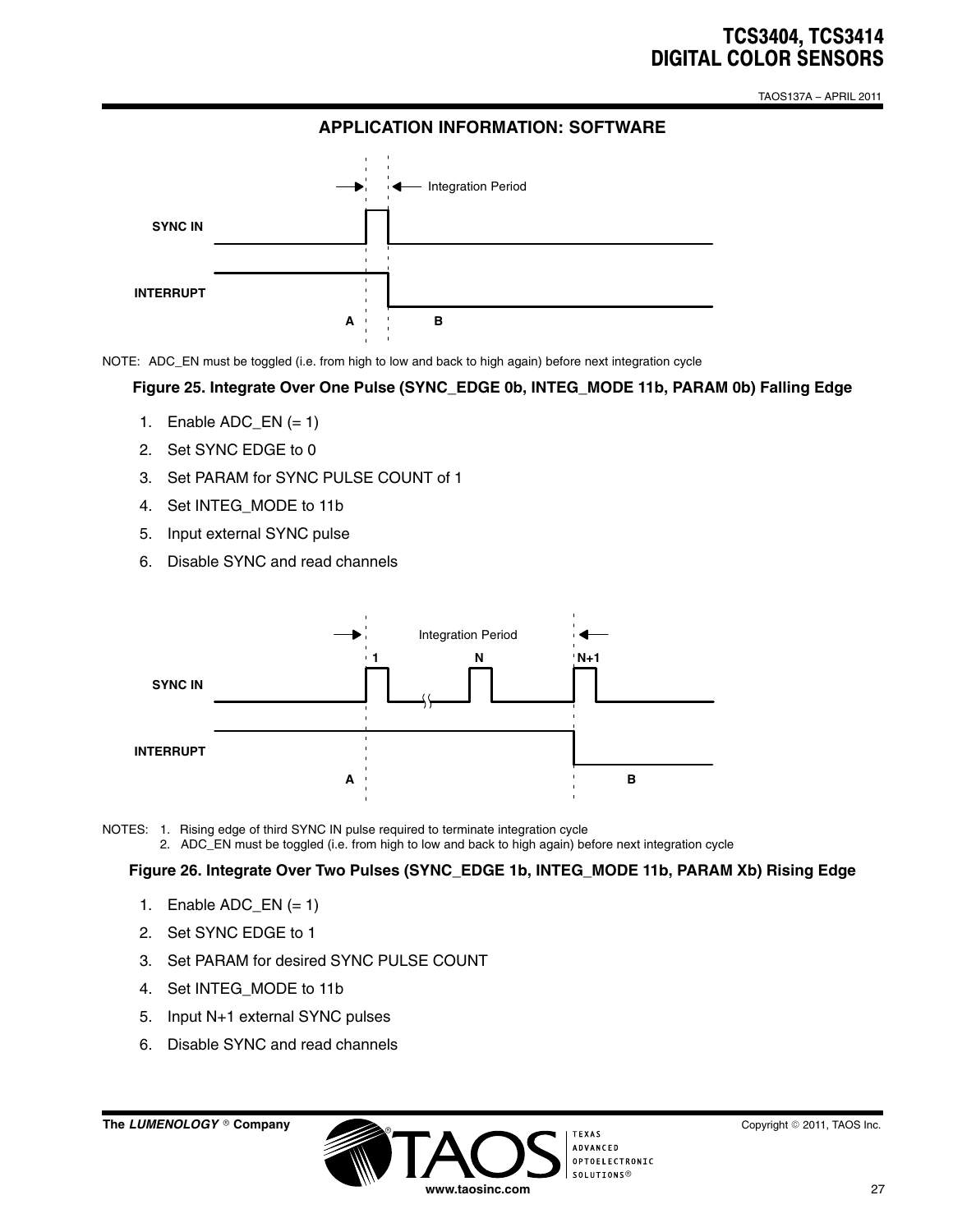TAOS137A − APRIL 2011

# **APPLICATION INFORMATION: SOFTWARE**



NOTE: ADC\_EN must be toggled (i.e. from high to low and back to high again) before next integration cycle

#### **Figure 27. Integrate Over Two Pulses (SYNC\_EDGE 0b, INTEG\_MODE 11b, PARAM Xb) Falling Edge**

- 1. Enable  $ADC_EN (= 1)$
- 2. Set SYNC EDGE to 0
- 3. Set PARAM for desired SYNC PULSE COUNT
- 4. Set INTEG\_MODE to 11b
- 5. Input N external SYNC pulse(s)
- 6. Disable SYNC and read channels



The LUMENOLOGY <sup>®</sup> Company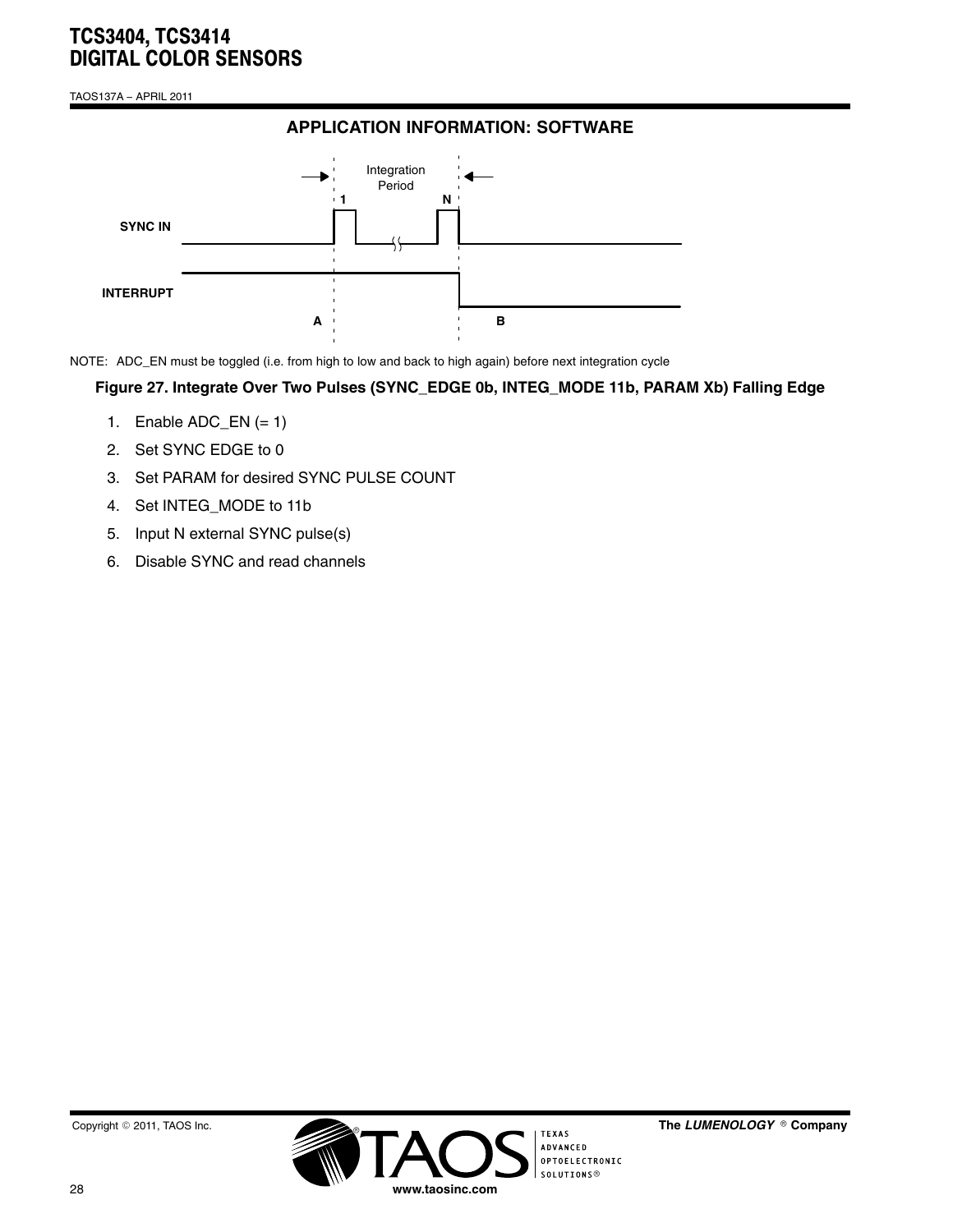TAOS137A − APRIL 2011

## **APPLICATION INFORMATION: SOFTWARE**

A synchronization input (SYNC IN) is supported to precisely start/stop sensor integration and synchronize with the light source. The TIMING Register (01h) provides two synchronization modes of operation. The first mode of operation synchronizes the SYNC IN pin for one integration cycle as specified in the Timing Register (01h). When the rising edge of the signal is detected, the TCS3404/14 begins integration. The second mode accumulates a specified number of SYNC IN pulses (see Timing Register) in which the minimum pulse width is 50 μs. A pulse counter is used to count the rising and falling edges of the pulse(s) and precisely integrate the light level when the SYNC IN pulse is high.

The following pseudo code illustrates a procedure for reading the TCS3404/14 device using the synchronization feature:

```
// Synchronize one integration cycle
     // See "Basic Operation" to power−on and start device
     // See "Configuring the Timing Register" to setup environment
     Address = 0x39 //Slave addr − also 0x29 or 0x49
     Command = 0x81 //Set Command bit and address Timing Register
     Data = 0x21 //Sync one 100ms integration period
     //External SYNC IN pulse initiates 100ms integration
     Sleep (100)
     // See "Basic Operation" to read Data Registers using Byte or Word Protocol
// Synchronize N number of SYNC IN pulses
     // See "Basic Operation" to power−on and start device
     // See "Configuring the Timing Register" to setup environment
     Address = 0x39 //Slave addr − also 0x29 or 0x49
     Command = 0x81 //Set Command bit and address Timing Register
     Data = 0x30 //Integrate one SYNC IN pulse
     //External SYNC IN pulse synchronizes integration
     // See "Basic Operation" to read Data Registers using Byte or Word Protocol
```
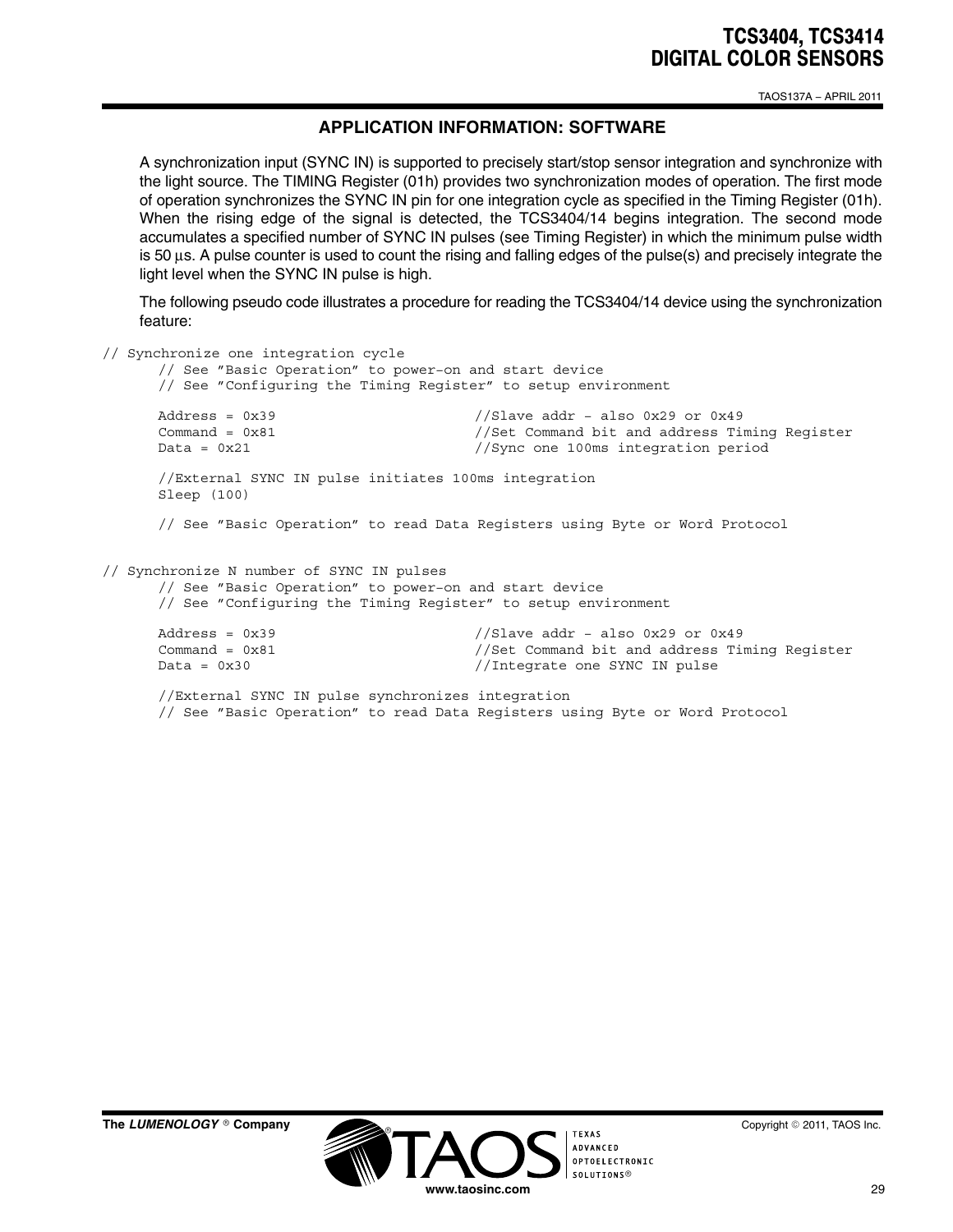TAOS137A − APRIL 2011

## **APPLICATION INFORMATION: SOFTWARE**

#### **Interrupts**

The interrupt feature of the TCS3404/14 device simplifies and improves system efficiency by eliminating the need to poll the sensor for a light intensity value. Interrupt mode is determined by the INTR field in the Interrupt Control Register. The interrupt feature may be disabled by writing a field value of 00h to the Interrupt Control Register (02h) so that polling can be performed.

The versatility of the interrupt feature provides many options for interrupt configuration and usage. The primary purpose of the interrupt function is to signal a meaningful change in light intensity. However, it also be used as an end-of-conversion signal. The concept of a meaningful change can be defined by the user both in terms of light intensity and time, or persistence, of that change in intensity. The TCS3404/14 device implements two 16-bit-wide interrupt threshold registers that allow the user to define thresholds above and below a desired light level. An interrupt will then be generated when the value of a conversion exceeds either of these limits. For simplicity of programming, the threshold comparison uses the Interrupt Source Register (03h) to select which ADC channel (1 through 4) to generate the interrupt. This simplifies calculation of thresholds that are based on a percent of the current light level. For example, it is adequate to use only one channel (e.g. green channel) when calculating light intensity differences since, for a given light source, channel values are linearly proportional to each other and thus each value scales linearly with light intensity.

To further control when an interrupt occurs, the TCS3404/14 device provides an interrupt persistence feature. This feature allows the user to specify the length in time of the number of consecutive ADC channel values for which a light intensity exceeding either interrupt threshold must persist before actually generating an interrupt. This can be used to prevent transient changes in light intensity from generating an unwanted interrupt. See Table 6 regarding the number of timer values provided.

Two different interrupt styles are available: Level and SMBus Alert. The difference between these two interrupt styles is how they are cleared. Both result in the interrupt line going active low and remaining low until the interrupt is cleared. A level style interrupt is cleared by setting the Interrupt Clear field in the the COMMAND register to 11b. The SMBus Alert style interrupt is cleared by an Alert Response as described in the Interrupt Control Register section and SMBus specification.

To configure the interrupt as an end−of−conversion signal so that every ADC integration cycle generates an interrupt, the interrupt PERSIST field in the Interrupt Control Register (02h) is set to 000b. Either Level or SMBus Alert style can be used. An interrupt will be generated upon completion of each conversion. The interrupt threshold registers are ignored. The following example illustrates the configuration of a level interrupt:

| // Set up end-of-conversion interrupt, Level style |                                                                |
|----------------------------------------------------|----------------------------------------------------------------|
| $Address = 0x39$                                   | //Slave address - alternatively 0x29 or 0x49                   |
| Command = $0x83$                                   | //Interrupt Source Register                                    |
| $Data = 0x01$                                      | //Select Channel 2                                             |
| WriteByte (Address, Command, Data)                 |                                                                |
| Command = $0x82$<br>$Data = 0x10$                  | //Address Interrupt Register<br>//Level style, every ADC cycle |
| WriteByte (Address, Command, Data)                 |                                                                |

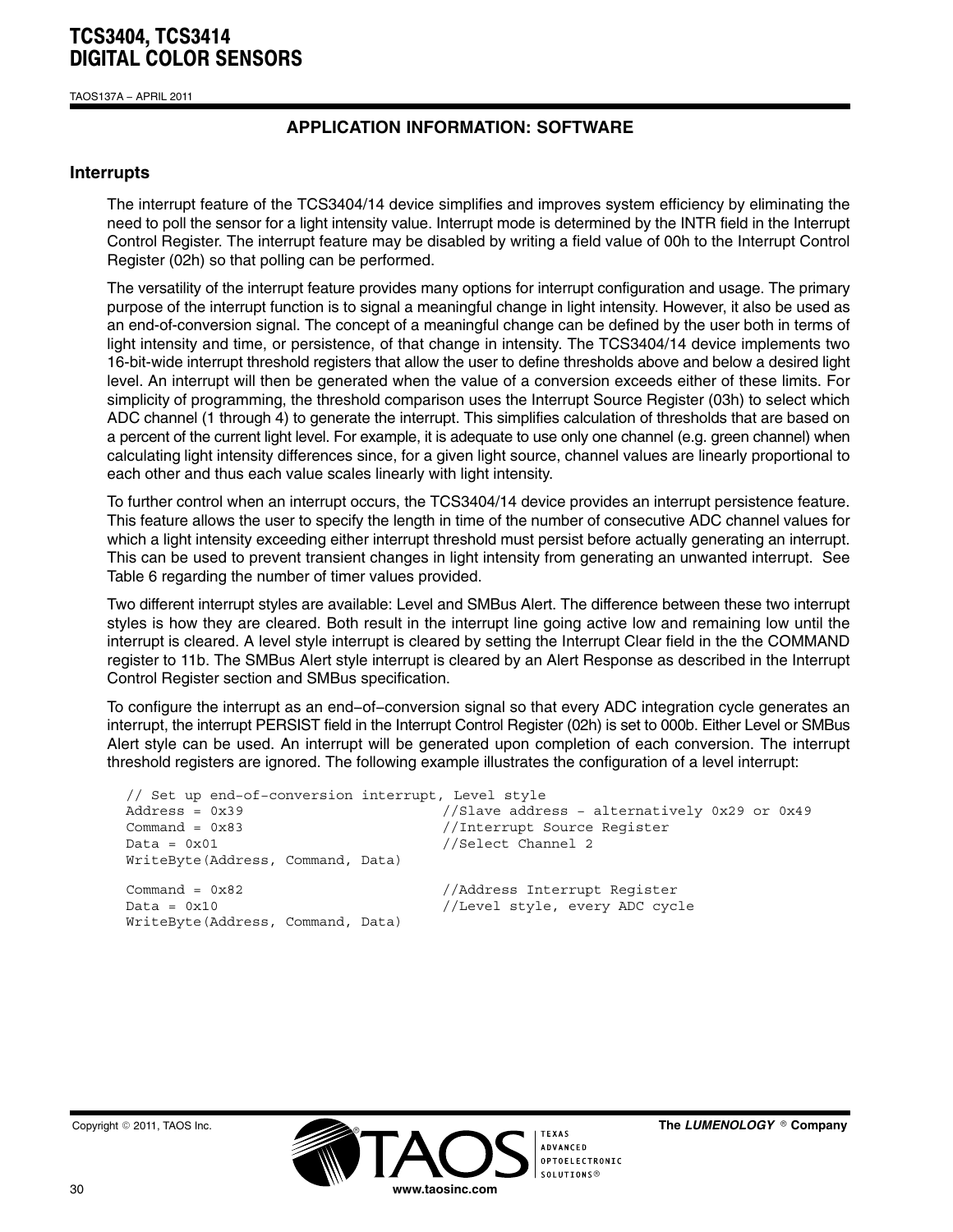TAOS137A − APRIL 2011

## **APPLICATION INFORMATION: SOFTWARE**

The following example pseudo code illustrates the configuration of an SMB-Alert style interrupt when the light intensity changes 20% from the current value, and persists for 2.5 seconds:

```
//Assume Interrupt Source as Channel 1
//Read current light level
Address = 0x39 //Slave address - alternatively 0x29 or 0x49
Command = 0xB0 //Set Command bit and SMBus Word read
ReadWord (Address, Command, DataLow, DataHigh)
Channel1 = (256 * DataHigh) + DataLow//Calculate upper and lower thresholds
T Upper = Channel1 + (0.2 * channel1)T Lower = Channel1 - (0.2 * Channel1)
//Write the lower threshold register
Command = 0xA8 //Address lower threshold register, set Word Bit
WriteWord (Address, Command, T_Lower.LoByte, T_Lower.HiByte)
//Write the upper threshold register
Command = 0xAA //Address upper threshold register, set Word bit
WriteWord (Address, Command, T_Upper.LoByte, T_Upper.HiByte)
//Enable interrupt
Command = 0x82 //Address interrupt reqister
Data = 0x24 //SMBAlert style, Persist 2.5 seconds
WriteByte(Address, Command, Data)
```
In order to generate an interrupt on demand during system test or debug, a test mode (INTR = 11) can be used. The following example illustrates how to generate an interrupt on demand:

```
// Generate an interrupt
    Data = 0x30 //Test interrupt
    WriteByte(Address, Command, Data)
```
Address = 0x39 //Slave address alternately 0x29 or 0x49 Command = 0x82 //Address Interrupt Control Register

//Interrupt line should now be low

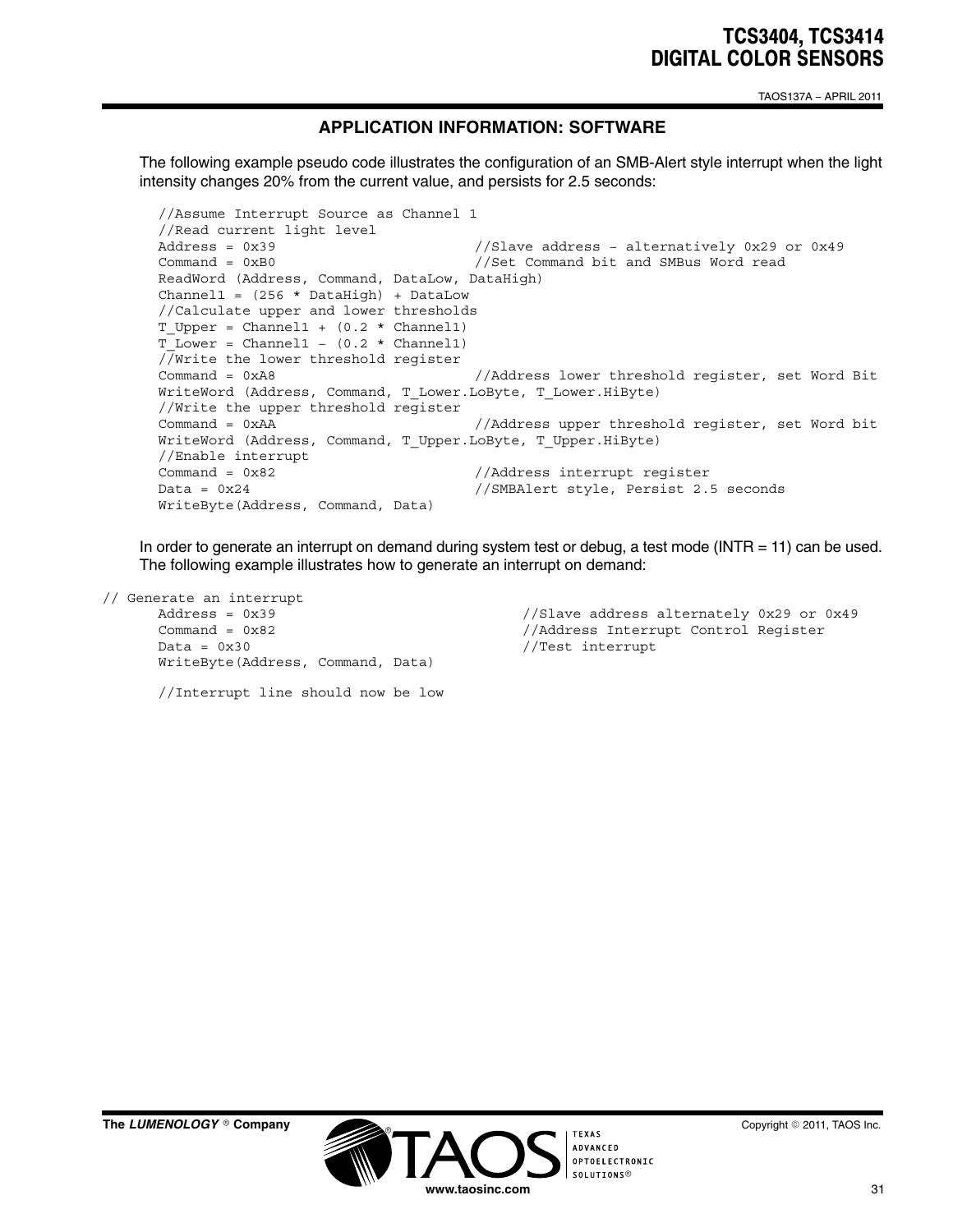TAOS137A − APRIL 2011

# **APPLICATION INFORMATION: HARDWARE**

## **Power Supply Decoupling and Application Hardware Circuit**

The power supply lines must be decoupled with a 0.1 μF capacitor placed as close to the device package as possible (Figure 28). The bypass capacitor should have low effective series resistance (ESR) and low effective series inductance (ESI), such as the common ceramic types, which provide a low impedance path to ground at high frequencies to handle transient currents caused by internal logic switching.



#### **Figure 28. Bus Pull-Up Resistors**

Pull-up resistors (Rp) maintain the SDA and SCL lines at a *high* level when the bus is free and ensure the signals are pulled up from a low to a high level within the required rise time. For a complete description of  $l^2C$  maximum and minimum Rp values, please review the NXP I2C design specification at http://www.i2c−bus.org/references/.

A pull-up resistor  $(R_{PI})$  is also required for the interrupt (INT), which functions as a wired-AND signal in a similar fashion to the SCL and SDA lines. A typical impedance value between 10 kΩ and 100 kΩ can be used. Please note that while the figure above shows INT being pulled up to  $V_{DD}$ , the interrupt can optionally be pulled up to  $V_{\text{BUS}}$ .





The LUMENOLOGY ® Company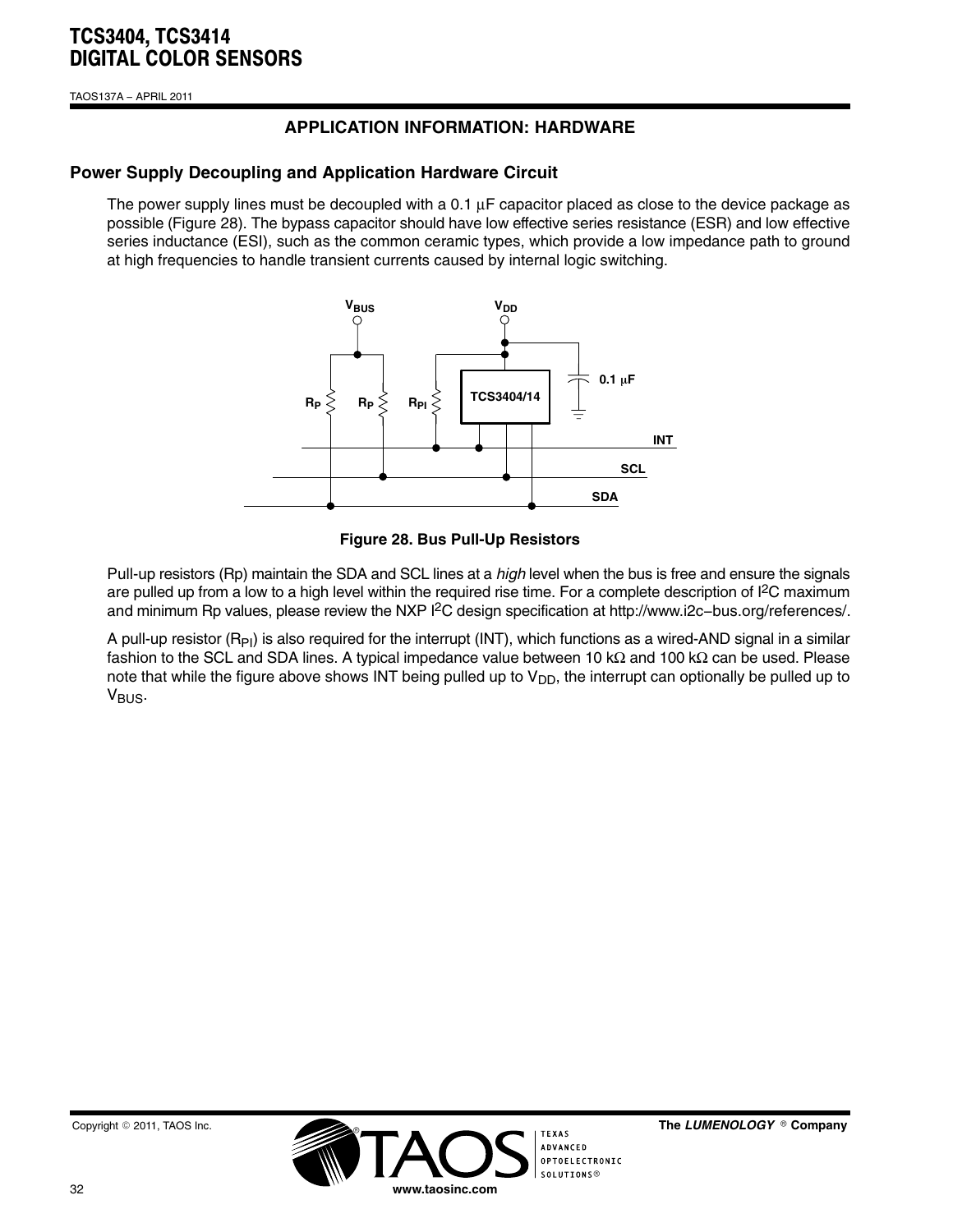TAOS137A − APRIL 2011

# **APPLICATION INFORMATION: HARDWARE**

## **PCB Pad Layout for CS Package**

Suggested PCB pad layout guidelines for the CS package are shown in Figure 29.



NOTES: A. All linear dimensions are in millimeters. B. This drawing is subject to change without notice.

**Figure 29. Suggested CS Package PCB Layout**

#### **PCB Pad Layout for FN Package**

Suggested PCB pad layout guidelines for the Dual Flat No-Lead (FN) surface mount package are shown in Figure 30.



NOTES: A. All linear dimensions are in millimeters.

B. This drawing is subject to change without notice.



-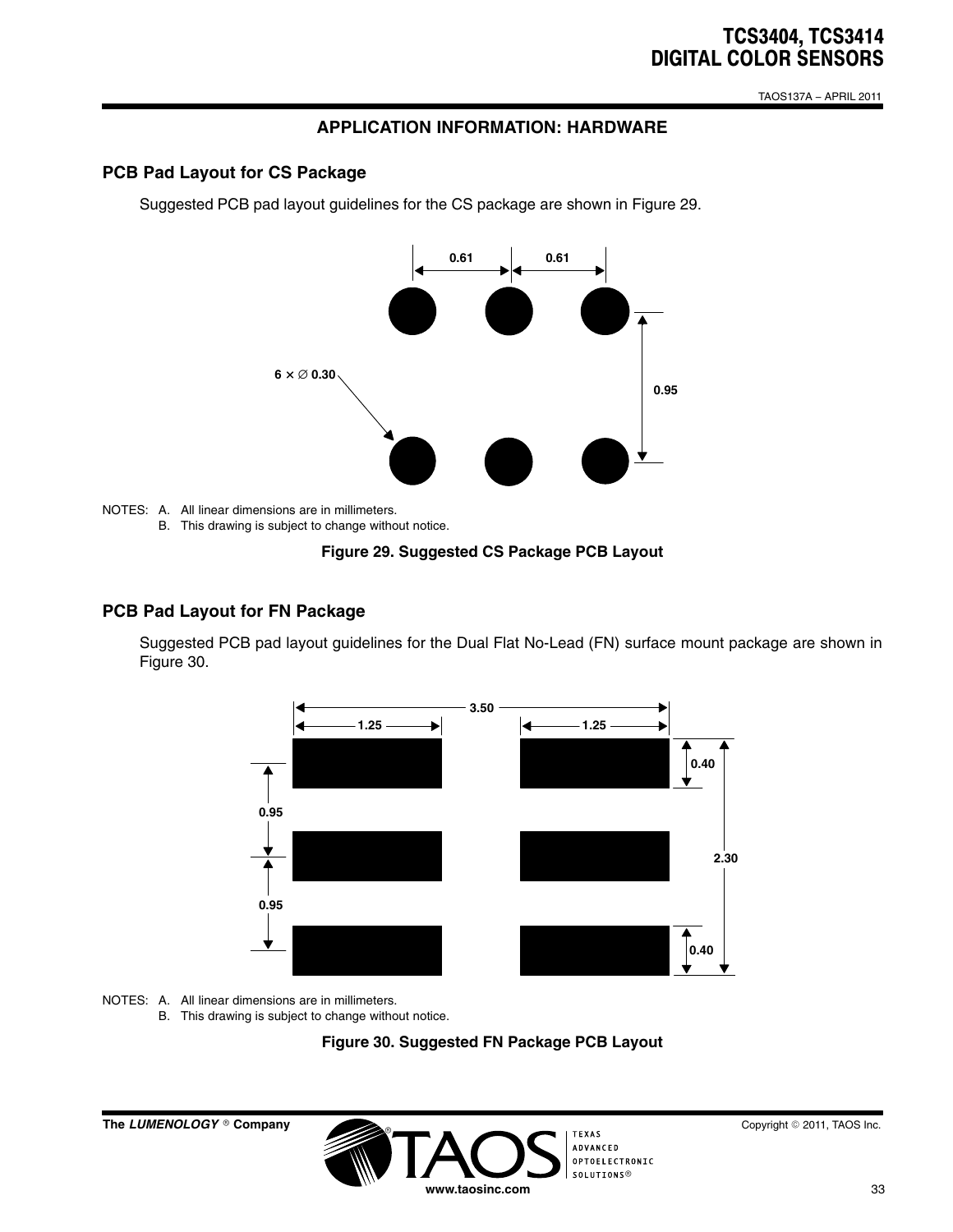TAOS137A − APRIL 2011

## **MECHANICAL DATA**

#### **TOP VIEW**



**PACKAGE CS** Six-Lead Chipscale

## **PINOUT TOP VIEW**



 $\frac{1}{6}$   $\times$  160  $\pm$  30

## **BOTTOM VIEW**





NOTES: A. All linear dimensions are in micrometers. Dimension tolerance is ± 25 μm unless otherwise noted.

- B. Solder bumps are formed of Sn (96.5%), Ag (3%), and Cu (0.5%).
- C. The layer above the photodiode is glass and epoxy with an index of refraction of 1.53.
- D. This drawing is subject to change without notice.

## **Figure 31. Package CS — Six-Lead Chipscale Packaging Configuration**

**www.taosinc.com**

 $\circ$ Copyright © 2011, TAOS Inc. **The absolute of the** *LUME***NO COPYRIGHT** ITEXAS

**ADVANCED** OPTOELECTRONIC<br>SOLUTIONS<sup>®</sup> The LUMENOLOGY ® Company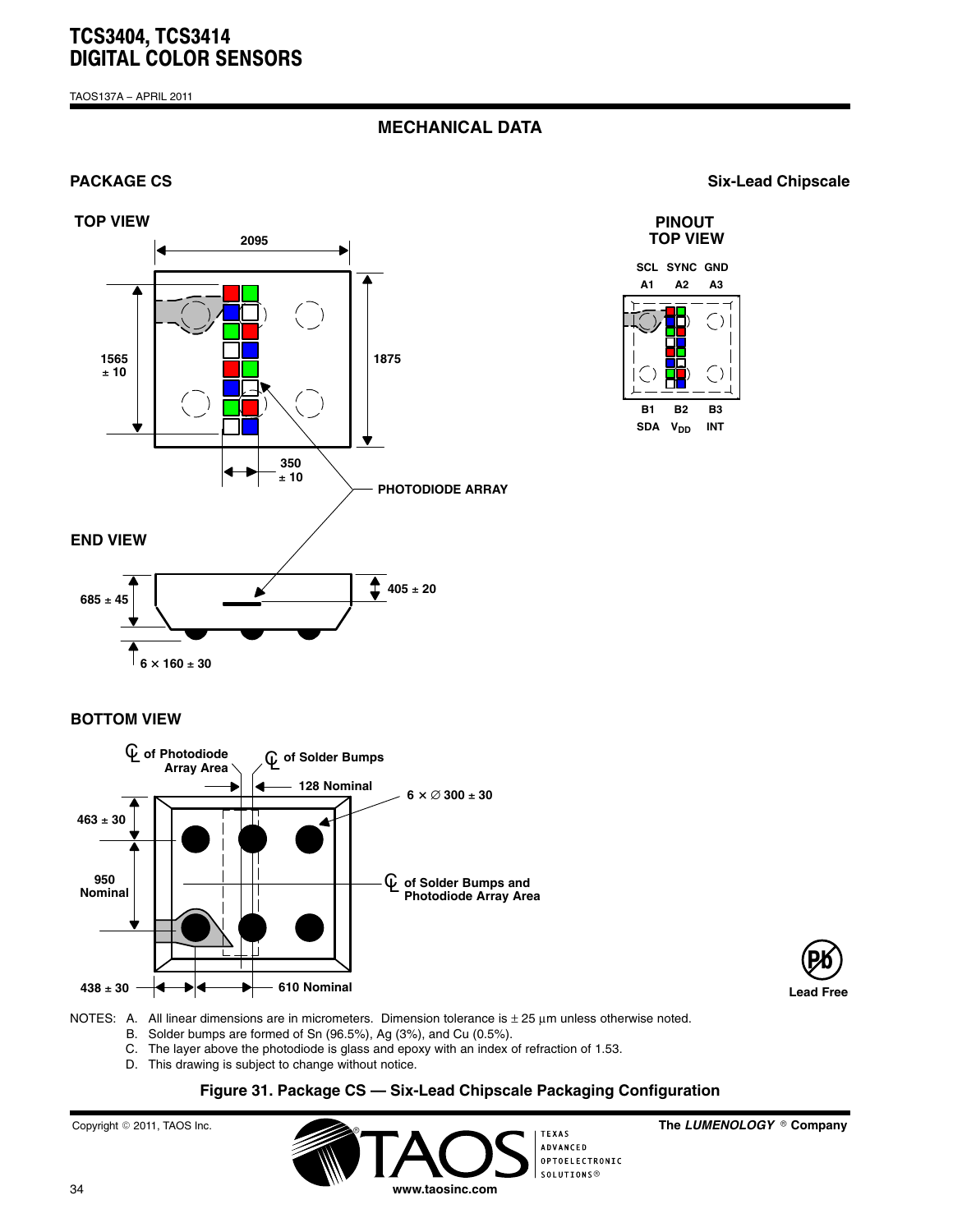TAOS137A − APRIL 2011

## **MECHANICAL DATA**



NOTES: A. All linear dimensions are in micrometers. Dimension tolerance is  $\pm$  20  $\mu$ m unless otherwise noted.

- B. The die is centered within the package within a tolerance of  $\pm$  3 mils.
- C. Package top surface is molded with an electrically nonconductive clear plastic compound having an index of refraction of 1.55.
- D. Contact finish is copper alloy A194 with pre-plated NiPdAu lead finish.
- E. This package contains no lead (Pb).
- F. This drawing is subject to change without notice.

### **Figure 32. Package FN — Dual Flat No-Lead Packaging Configuration**

**The LUMENOLOGY** © Company **TEXAS** ADVANCED OPTOFL ECTRONTC SOLUTIONS® **www.taosinc.com**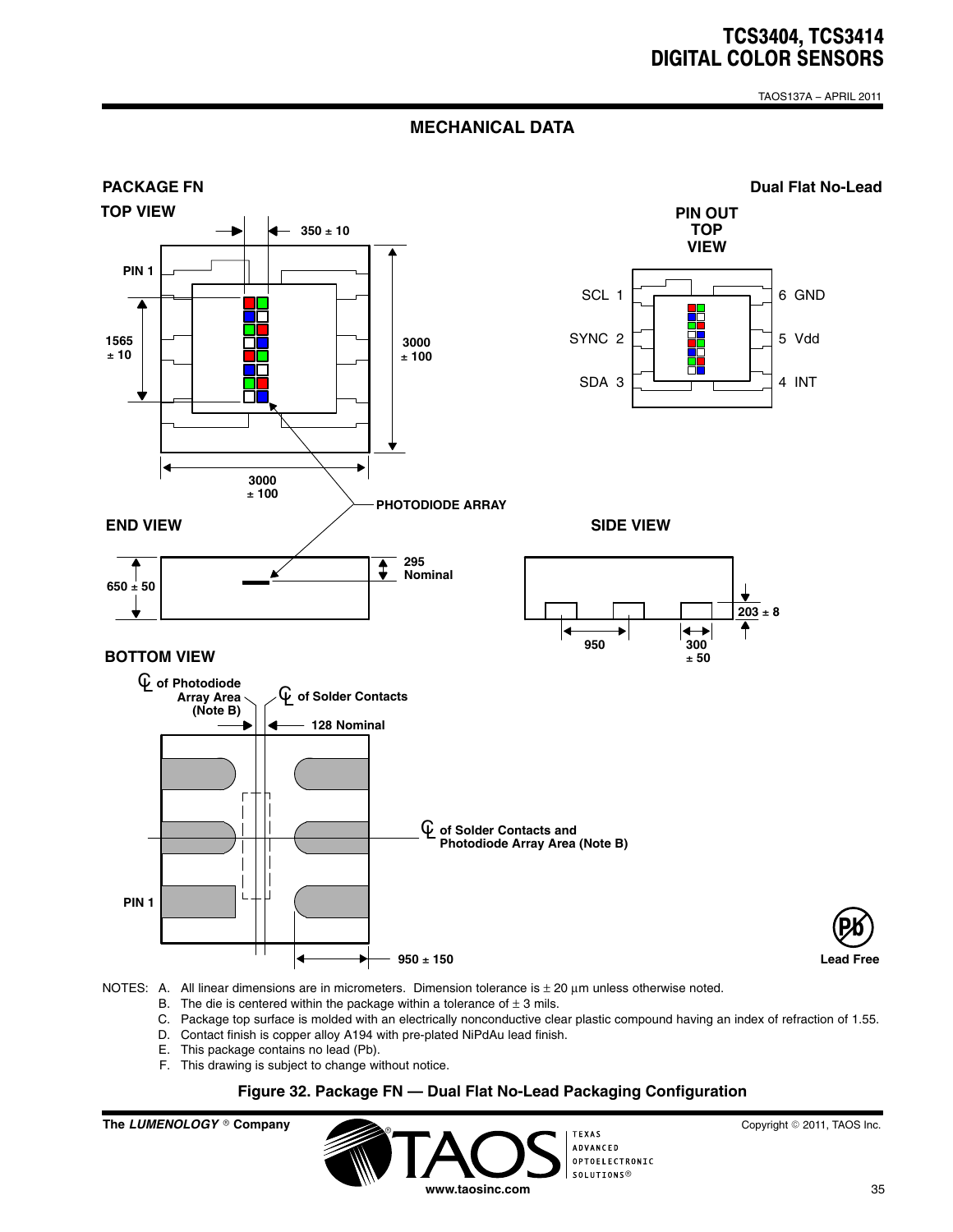TAOS137A − APRIL 2011

**MECHANICAL DATA**





**DETAIL A**

**DETAIL B**



- NOTES: A. All linear dimensions are in millimeters. Dimension tolerance is  $\pm$  0.10 mm unless otherwise noted.
	- B. The dimensions on this drawing are for illustrative purposes only. Dimensions of an actual carrier may vary slightly.
	- C. Symbols on drawing A<sub>o</sub>, B<sub>o</sub>, and K<sub>o</sub> are defined in ANSI EIA Standard 481–B 2001.
	- D. Each reel is 178 millimeters in diameter and contains 3500 parts.
	- E. TAOS packaging tape and reel conform to the requirements of EIA Standard 481−B.
	- F. In accordance with EIA standard, device pin 1 is located next to the sprocket holes in the tape
	- G. This drawing is subject to change without notice.

### **Figure 33. Package CS Carrier Tape**



The LUMENOLOGY ® Company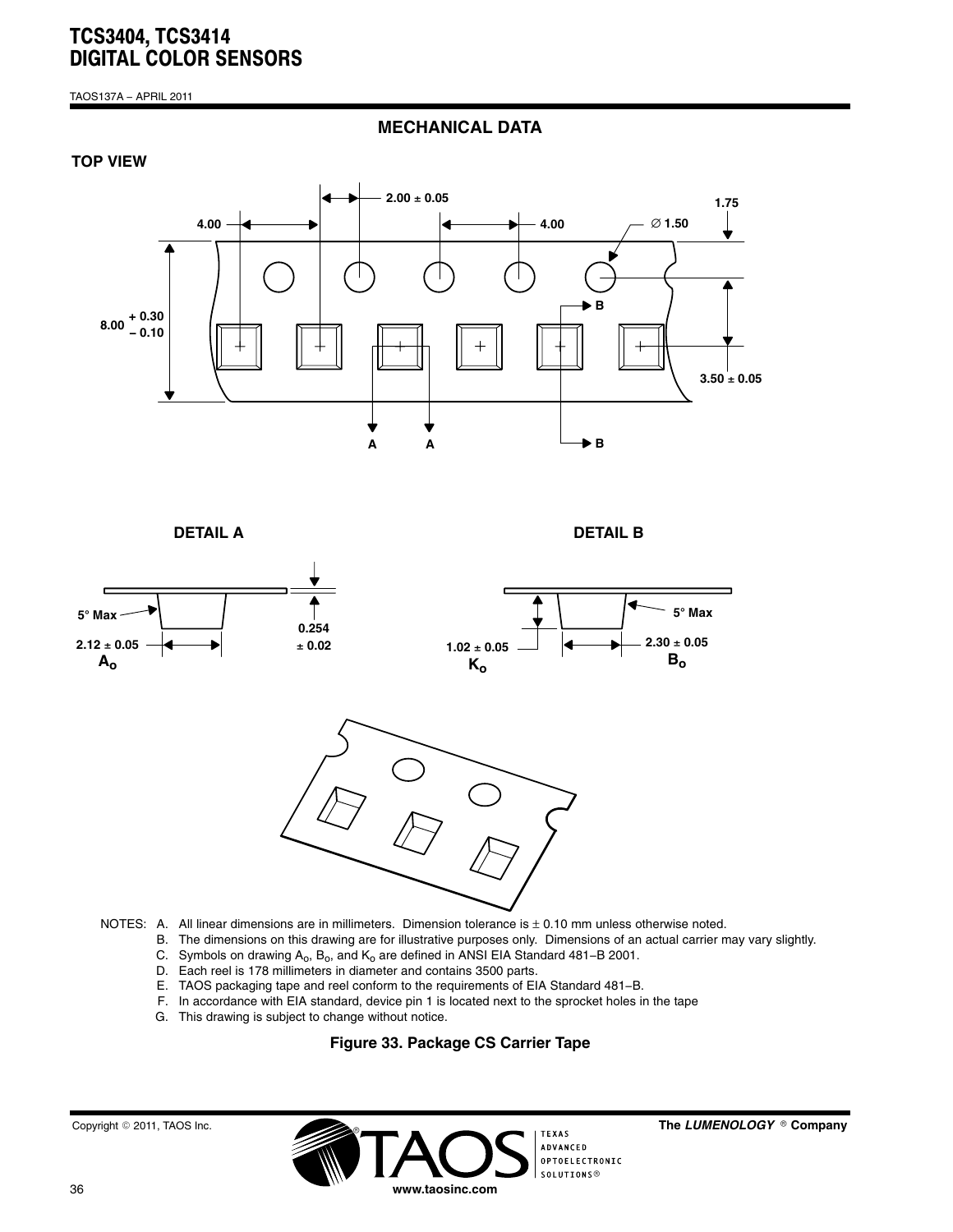TAOS137A − APRIL 2011

### **MECHANICAL DATA**



**DETAIL A**

**DETAIL B**



- - I. The dimensions on this drawing are for illustrative purposes only. Dimensions of an actual carrier may vary slightly.
	- J. Symbols on drawing A<sub>o</sub>, B<sub>o</sub>, and K<sub>o</sub> are defined in ANSI EIA Standard 481–B 2001.
	- K. Each reel is 178 millimeters in diameter and contains 3500 parts.
	- L. TAOS packaging tape and reel conform to the requirements of EIA Standard 481−B.
	- M. In accordance with EIA standard, device pin 1 is located next to the sprocket holes in the tape
	- N. This drawing is subject to change without notice.

#### **Figure 34. Package FN Carrier Tape**

**The LUMENOLOGY** © Company

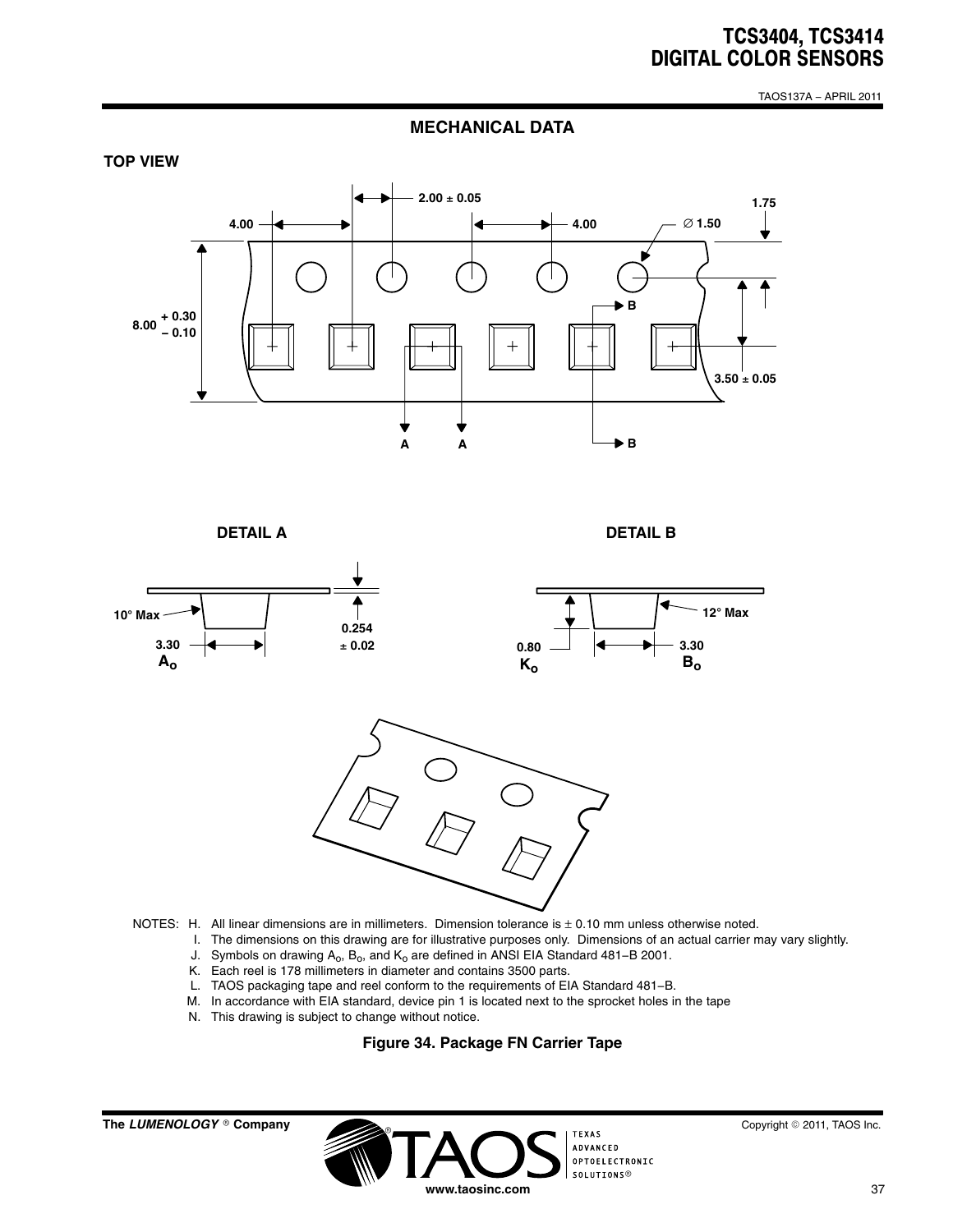TAOS137A − APRIL 2011

# **MANUFACTURING INFORMATION**

The CS and FN packages have been tested and has demonstrated an ability to be reflow soldered to a PCB substrate.

The solder reflow profile describes the expected maximum heat exposure of components during the solder reflow process of product on a PCB. Temperature is measured on top of component. The components should be limited to a maximum of three passes through this solder reflow profile.

**Table 12. Solder Reflow Profile**

| <b>PARAMETER</b>                                 | <b>REFERENCE</b>  | TCS3404/14             |
|--------------------------------------------------|-------------------|------------------------|
| Average temperature gradient in preheating       |                   | $2.5^{\circ}$ C/sec    |
| Soak time                                        | t <sub>soak</sub> | 2 to 3 minutes         |
| Time above $217^{\circ}$ C (T1)                  | t۱                | Max 60 sec             |
| Time above $230^{\circ}$ C (T2)                  | t <sub>2</sub>    | Max 50 sec             |
| Time above $T_{\text{peak}} - 10^{\circ}$ C (T3) | t3                | Max 10 sec             |
| Peak temperature in reflow                       | <sup>l</sup> peak | 260° C (-0°C/+5°C)     |
| Temperature gradient in cooling                  |                   | Max $-5^{\circ}$ C/sec |



**Figure 35. Solder Reflow Profile Graph**

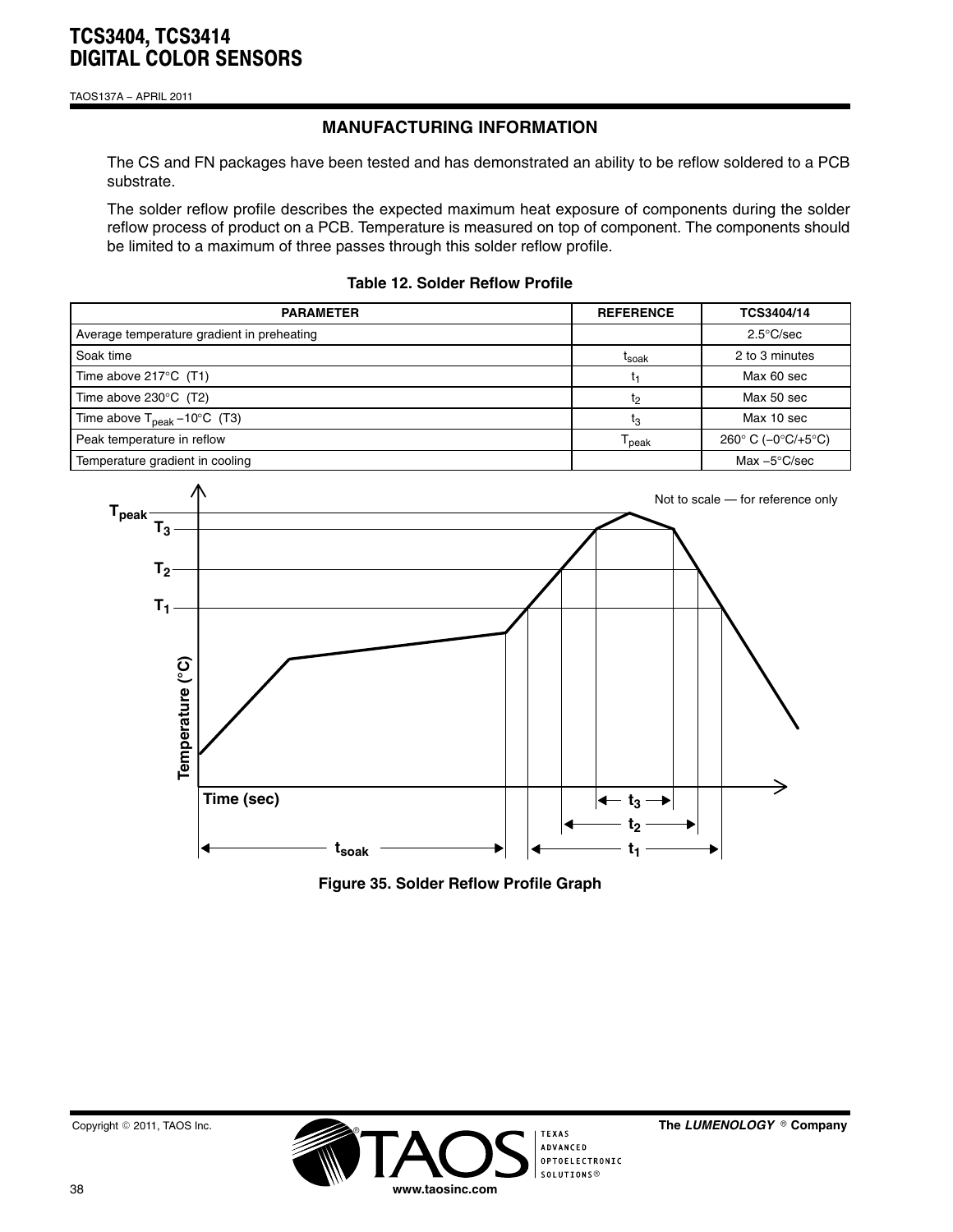TAOS137A − APRIL 2011

# **MANUFACTURING INFORMATION**

## **Moisture Sensitivity**

Optical characteristics of the device can be adversely affected during the soldering process by the release and vaporization of moisture that has been previously absorbed into the package molding compound. To ensure the package molding compound contains the smallest amount of absorbed moisture possible, each device is dry-baked prior to being packed for shipping. Devices are packed in a sealed aluminized envelope with silica gel to protect them from ambient moisture during shipping, handling, and storage before use.

#### **CS Package**

The CS package has been assigned a moisture sensitivity level of MSL 2 and the devices should be stored under the following conditions:

| Temperature Range | $5^{\circ}$ C to $50^{\circ}$ C                          |
|-------------------|----------------------------------------------------------|
| Relative Humidity | 60% maximum                                              |
| Floor Life        | 1 year out of bag at ambient $<$ 30 $\degree$ C / 60% RH |

Rebaking will be required if the aluminized envelope has been open for more than 1 year. If rebaking is required, it should be done at 50°C for 12 hours.

#### **FN Package**

The FN package has been assigned a moisture sensitivity level of MSL 3 and the devices should be stored under the following conditions:

| Temperature Range        | $5^{\circ}$ C to $50^{\circ}$ C                                       |
|--------------------------|-----------------------------------------------------------------------|
| <b>Relative Humidity</b> | 60% maximum                                                           |
| Total Time               | 12 months from the date code on the aluminized envelope — if unopened |
| Opened Time              | 168 hours or fewer                                                    |

Rebaking will be required if the devices have been stored unopened for more than 12 months or if the aluminized envelope has been open for more than 168 hours. If rebaking is required, it should be done at 50°C for 12 hours.